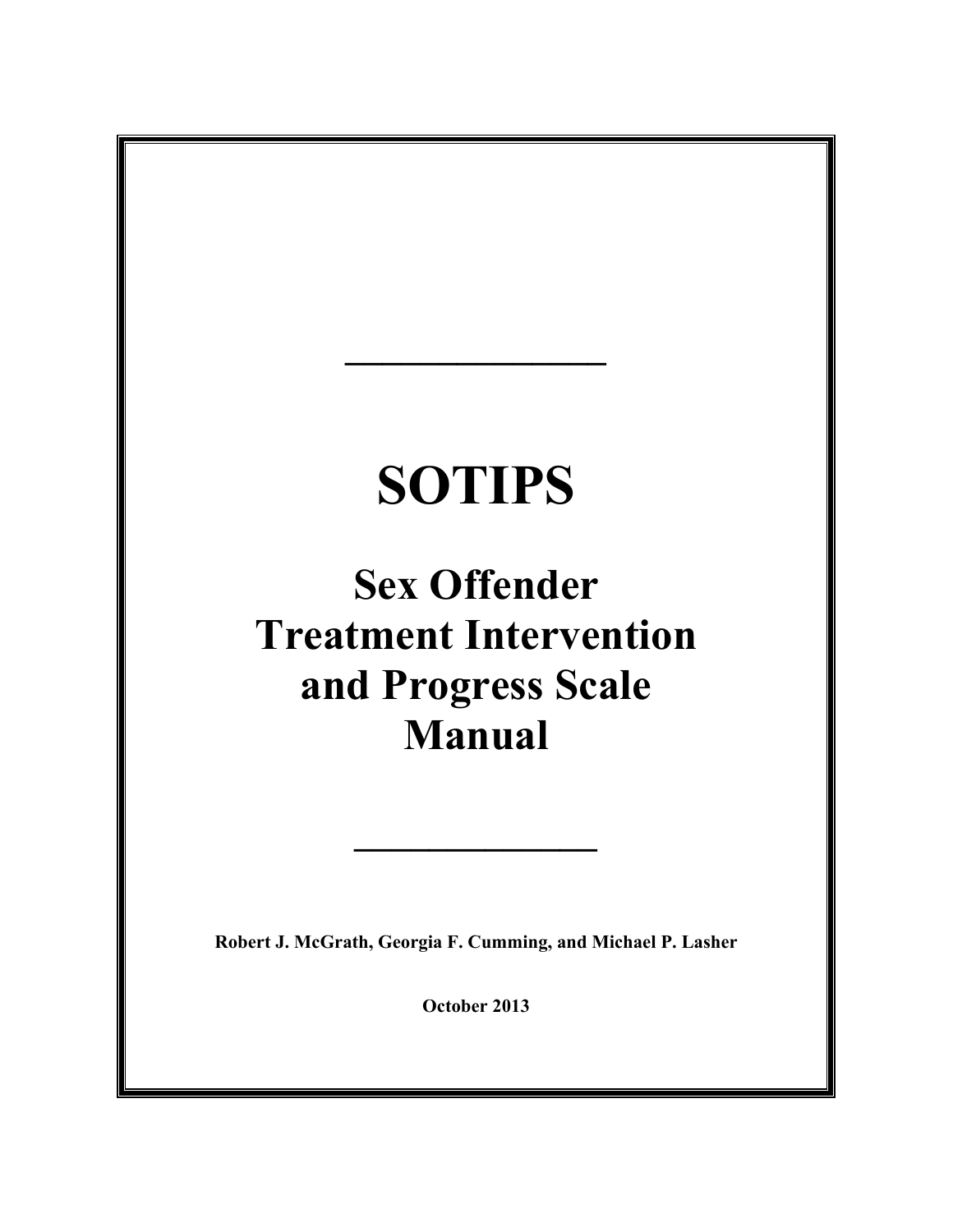# **Copyright and Permissions**

Copyright © 2013 by Robert J. McGrath, Georgia F. Cumming, and Michael P. Lasher

The authors are pleased to make available the Sex Offender Treatment Intervention and Progress Scale (SOTIPS), without charge, to mental health, social service, and corrections professionals in the sex offender assessment, treatment, and supervision field for use in providing services to their clients. However, no part of the SOTIPS or its supporting materials (i.e., instructions, scoring sheet) may be copied, downloaded, stored in a retrieval system, or redistributed for any other commercial purpose without the expressed written permission of the authors.

Anyone choosing to use or adopt the assessment guidelines outlined herein does so on the sole basis of their responsibility to judge their suitability for their own specific purposes. The authors, their employees, and agents neither assume nor accept any responsibility or legal liability for any injury or damages whatsoever resulting from the use of the SOTIPS and the guidelines outlined herein.

# **Acknowledgements**

The Sex Offender Treatment Intervention and Progress Scale (SOTIPS) is a revised version of the Sex Offender Treatment Needs and Progress Scale (SOTNPS; McGrath & Cumming, 2001, 2003, 2008). Both versions of the scale were developed with the assistance of grants from the U. S. Department of Justice, Office of Justice Programs to the Vermont Department of Corrections.

Appreciation is extended to the members of an expert panel that assisted drafting an initial version of the scale at a two-day meeting in June 2000. The members of this panel were Robert McGrath, Georgia Cumming, William Ballantyne, Robin Goldman, Stephen Huot, and Richard Packard. The authors also wish to thank the several individuals who have reviewed and recommended changes to one or more versions of the scale. They include Gary Allen, Euan Bear, William Ballantyne, Tammy Blakeney, Catherine Burns, Maia Christopher, Debra Drown, David Fitts, Robin Goldman, Marshall Hammond, Elizabeth Hays, Stephen Hoke, Kathleen Kennedy, Joy Livingston, Gary Martin, Sarah Morrison, Donna Reback, Ellen Sklar, Saul Schoenberg, Tammy Smith, Kathy Thomas, Tom Tobin, Alison VanArsdel, Melanie Williams, and Doug Wilson.

We also extend our appreciation to the authors of the Static-99 scoring manual (Harris, Phenix, Hanson, & Thornton, 2003) whose work informed the definition of "qualifying sex offenses" contained in this manual.

# **Contact Information**

Questions about this manual may be directed to the authors. We welcome comments that will help us improve this manual and the scale.

Robert J. McGrath President, McGrath Psychological Services, Middlebury, VT 05753 E-mail: rmcgrath@sover.net

Georgia F. Cumming Underhill, VT 05489 E-mail: gcumming999@gmail.com

Michael P. Lasher Department of Psychology, East Tennessee State University, Johnson City, TN 37614 E-mail: lasher.michael.p@gmail.com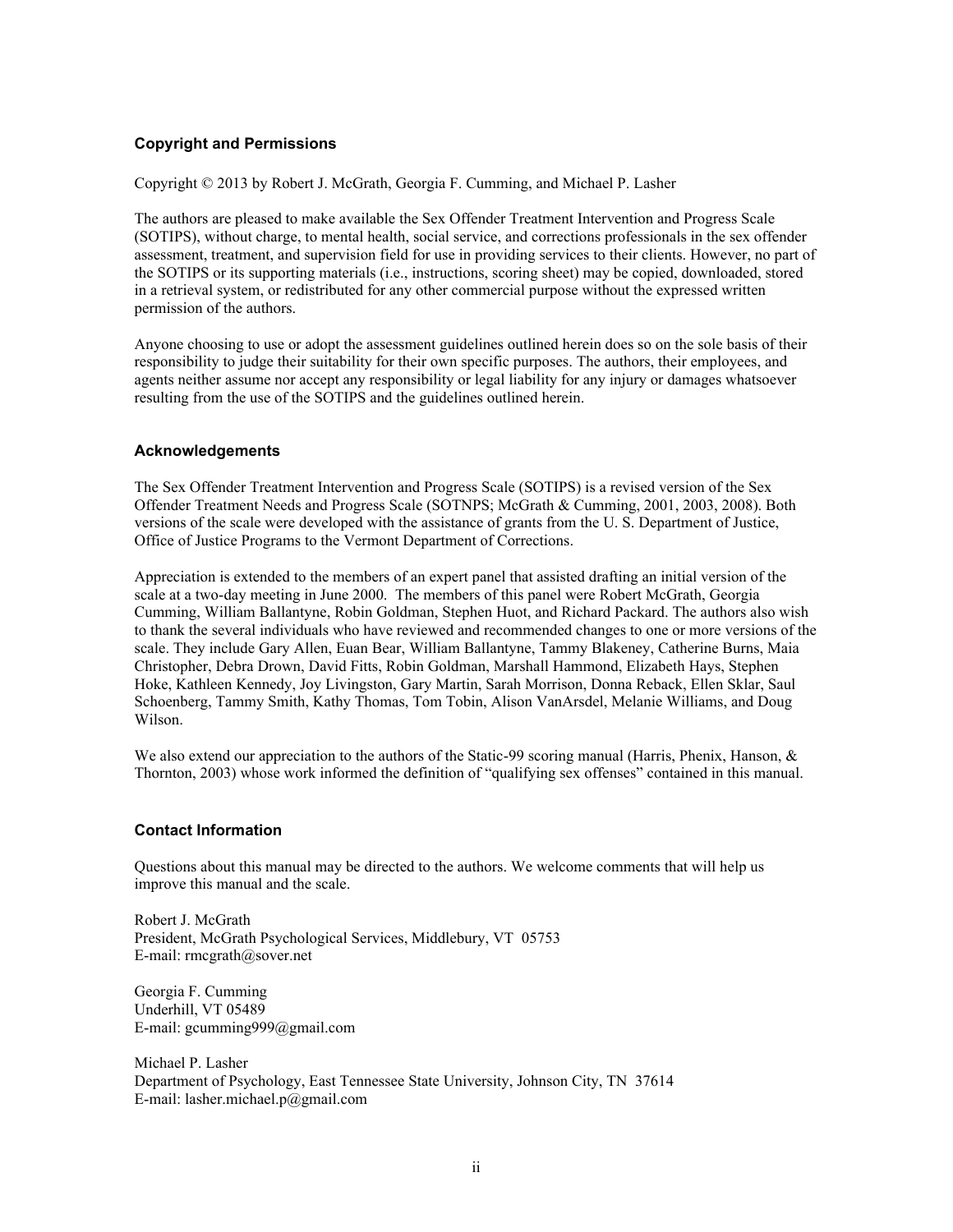# **Table of Contents**

|             |                                                                       | $\overline{\mathbf{u}}$  |
|-------------|-----------------------------------------------------------------------|--------------------------|
|             |                                                                       | $\overline{\textbf{ii}}$ |
|             |                                                                       | $\overline{\mathbf{u}}$  |
|             |                                                                       | $\mathbf{1}$             |
|             |                                                                       | 1                        |
|             |                                                                       | $\mathbf{1}$             |
|             |                                                                       | $\overline{2}$           |
|             |                                                                       | $\overline{2}$           |
|             |                                                                       | $\overline{2}$           |
|             |                                                                       | 3                        |
|             |                                                                       | $\overline{4}$           |
|             |                                                                       | 6                        |
| $1_{-}$     |                                                                       | 6                        |
| $2_{-}$     |                                                                       | 8                        |
| $3_{-}$     |                                                                       | 10                       |
| 4.          |                                                                       | 12                       |
| 5.          |                                                                       | 14                       |
| 6.          |                                                                       | 16                       |
| 7.          |                                                                       | 18                       |
| 8.          |                                                                       | 20                       |
| 9.          |                                                                       | 22                       |
| 10.         |                                                                       | 24                       |
| 11.         |                                                                       | 26                       |
| 12.         |                                                                       | 28                       |
| 13.         |                                                                       | 30                       |
| 14.         |                                                                       | 32                       |
| 15.         |                                                                       | 34                       |
| 16.         |                                                                       | 36                       |
|             |                                                                       | 39                       |
|             |                                                                       | 41                       |
| А.          |                                                                       | 41                       |
| B.          | Vermont Norms for Combined VASOR-2 and SOTIPS Risk/Need Categories    | 43                       |
| $C_{\cdot}$ | Vermont Norms for Combined Static-99R and SOTIPS Risk/Need Categories | 45                       |
|             |                                                                       | 47                       |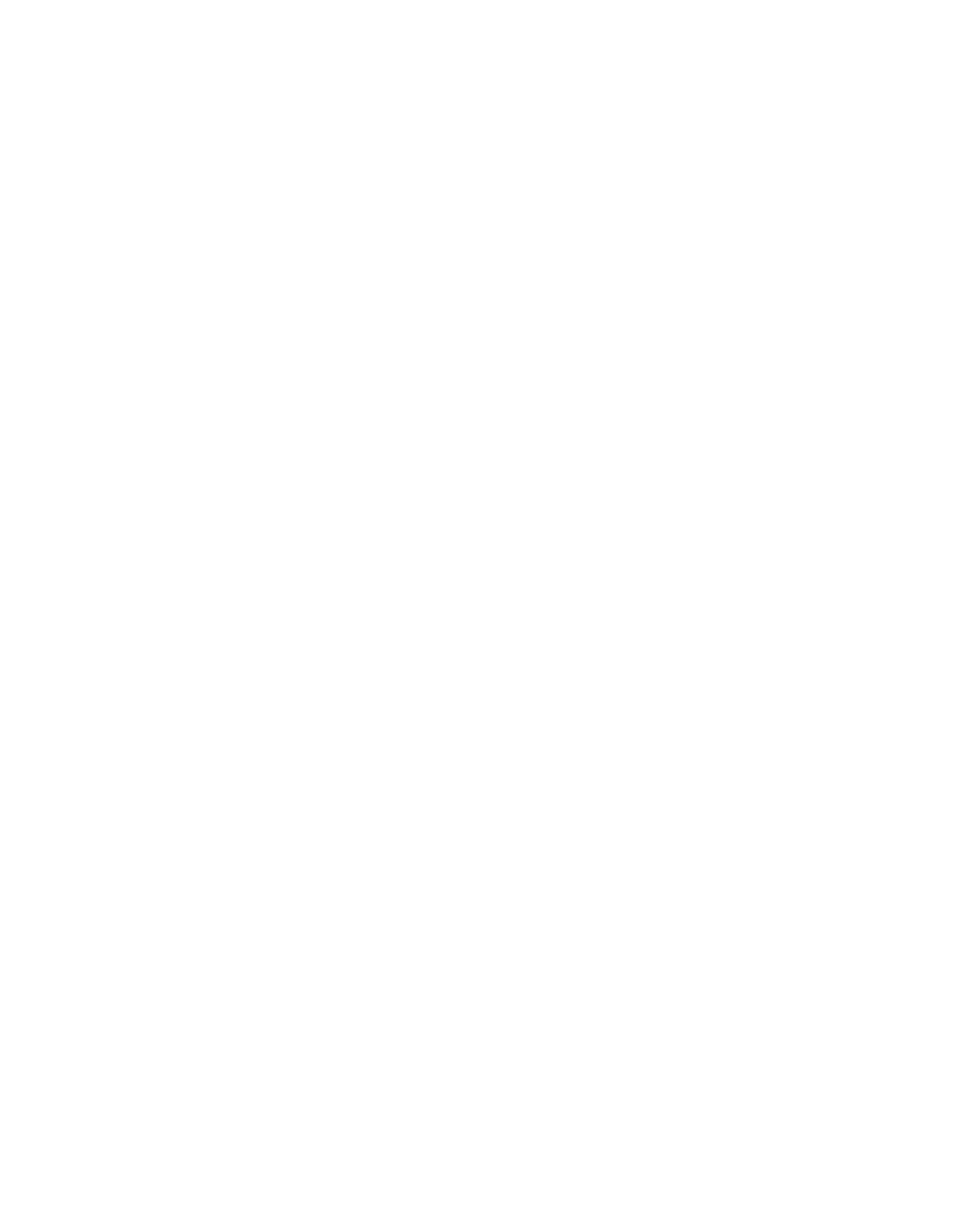# **Overview and Administration**

# **Introduction**

The Sex Offender Treatment Intervention and Progress Scale (SOTIPS) is a 16-item statistically-derived dynamic measure designed to aid clinicians, correctional caseworkers, and probation and parole officers in assessing risk, treatment and supervision needs, and progress among adult male sex offenders. This manual describes how the SOTIPS is constructed, scored, and interpreted. The manual also describes the instrument's target population, psychometric properties, and changes from the last version.

Evaluators score each individual on every item on the scale using the scoring criteria and score sheet contained in this manual. The scale is designed to score individuals at intake and thereafter every six months. SOTIPS item scores are intended to reflect an individual's relative treatment and supervision need on each dynamic risk factor. The SOTIPS total score is intended to provide an estimation of an individual's overall level of dynamic risk and need for supervision and treatment.

The SOTIPS can be used as part of a static and dynamic risk assessment scheme, either with the Vermont Assessment of Sex Offender Risk-2 (VASOR-2; McGrath, Hoke, & Lasher, 2013) or the Static-99R (Helmus, Thornton, Hanson, & Babchishin, 2011). Combined SOTIPS/VASOR-2 and SOTIPS/Static-99R scores have predicted sexual recidivism better than either instrument alone (McGrath, Hoke, & Lasher, 2013; McGrath, Lasher, & Cumming, 2012).

# **Target Population**

The SOTIPS can serve as a useful clinical guide for assessing adult males who are known to have committed sex offenses. However, in order to use the tables in Appendices B and C to estimate recidivism rates, the SOTIPS should be used in combination with either the VASOR-2 or Static-99R and with an offender population that is comparable to the SOTIPS development sample.

The SOTIPS development sample was composed of adult males who had been convicted of one or more qualifying sex offenses and committed at least one of these sex offenses on or after their 18th birthday. Following definitions based on Harris et al. (2003), qualifying offenses are called Category "A" sex offenses. Individuals who committed other types of sex offenses, called Category "B" sex offenses, were included in the SOTIPS development sample but only if the offender also had a conviction for a Category "A" offense.

**Category "A"** sex offenses are convictions for illegal sexual behavior committed against an identifiable child or non-consenting adult victim. A sex offense need not be called sexual in its statutory definition to be a qualifying sex offense. Convictions for offenses that involved illegal sexual behavior that resulted in "nonsexual" convictions, or involved non-sexual behaviors that had sexual motives, count as qualifying offenses. Category "A" sex offenses include:

- contact sex offenses such as sexual assault, attempted sexual assault, and child molestation; and
- non-contact sex offenses such as exhibitionism, voyeurism, and Internet luring

Category "B" sex offenses are convictions for sexual behavior that was illegal, but the parties were consenting or no identifiable victim was involved. The VASOR-2 and Static-99R are not intended for use with individuals whose only sex offense is a conviction for a Category "B" offense. Category "B" sex offenses include:

- consenting sex with an adult in a public place and soliciting a prostitute;
- possessing child pornography; and additionally
- statutory rape where the offender and victim age difference was less than three years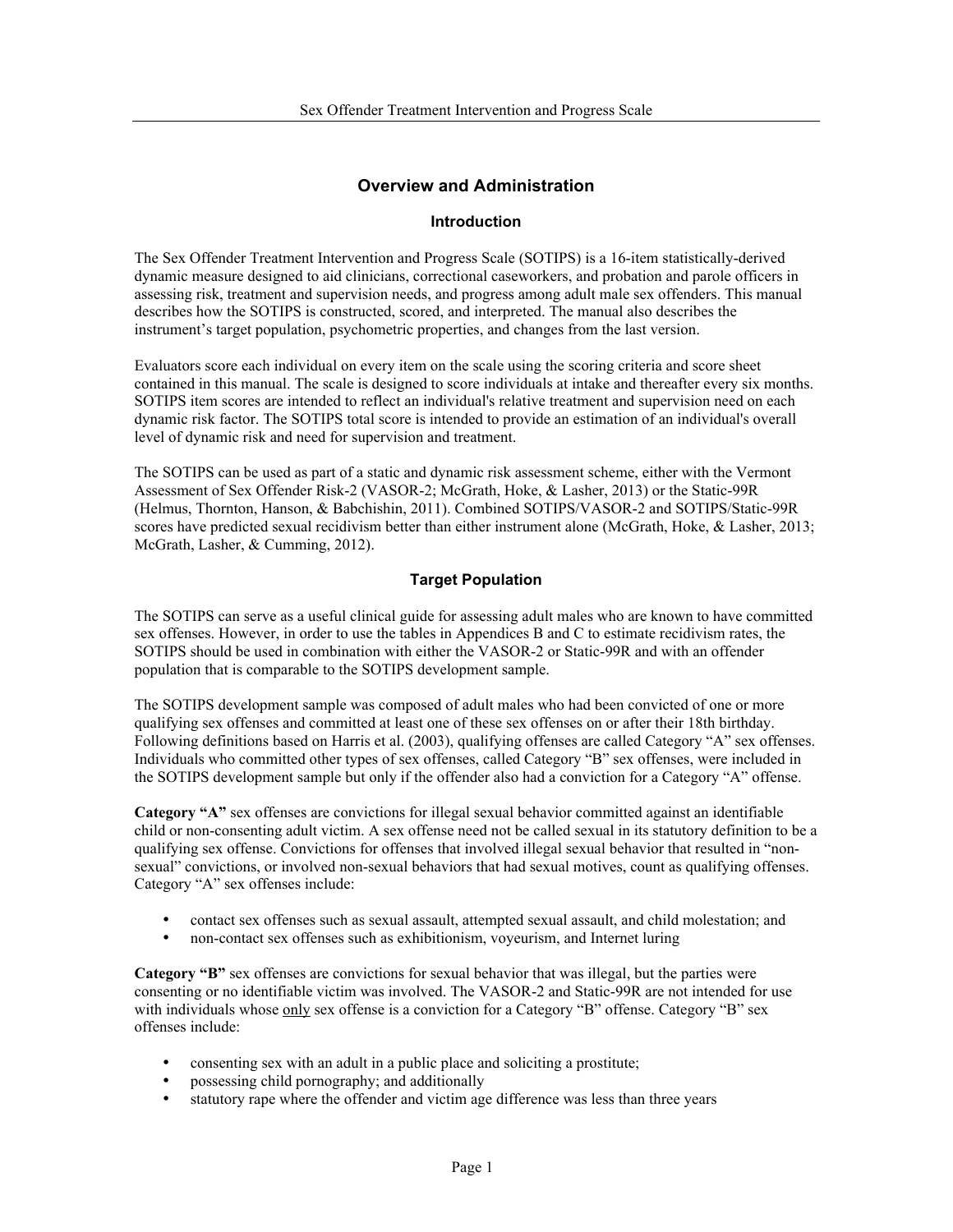#### **Changes from the Last Version**

This manual updates previous versions of the scale, namely, the Sex Offender Treatment Needs and Progress Scale (SOTNPS; McGrath & Cumming, 2001, 2003, 2008) and the SOTIPS (McGrath, Cumming, & Lasher, 2012). Five types of revisions have been made. First, in order to improve the predictive accuracy of the scale and make it easier to use, the number of items that compose the scale have been reduced from 22 to 16 items. Second, although no item definitions have changed, a few items have been edited to make them clearer. Third, sample interview questions have been provided for each item to assist evaluators gathering information to score the scale. Forth, the definition of "qualifying sex offenses" used in the SOTIPS development study (McGrath et al., 2012) has been added to the manual. Last, several case examples and scoring explanations are included in this version of the manual to increase coding accuracy and reliability.

#### **User Qualifications and Training**

The SOTIPS was designed to be scored by clinicians, correctional caseworkers, and probation and parole officers. Before using the SOTIPS, however, it is critical that users carefully read this manual and complete training that includes scoring practice cases in order to optimize scoring accuracy and reliability. SOTIPS users should also have a basic understanding of risk factors related to sexual offense recidivism and risk assessment principles.

# **Scoring**

Evaluators score the individual at intake and, thereafter, as frequently as every six months. Scores on each item should reflect the individual's level of functioning for the time period specified in this manual. Most items are scored to reflect the individual's level of functioning for the previous six months unless noted otherwise. When used in residential settings, a few items are scored to reflect the individual's level of functioning for the six months immediately prior to his placement in prison or another secure residential setting.

As detailed in this manual, evaluators should consider information from multiple sources when scoring an individual. These include, but are not limited to, behavioral observations, record reviews, psychological tests, collateral information from persons familiar with the individual (e.g., treatment provider, probation or parole officer, family, case worker, and other service providers), and interviews with the individual. To increase coding accuracy and reliability, it is ideal for service providers (e.g., treatment provider and community supervision officer) to score the scale together.

Service providers in the normal course of providing treatment or supervision services to an individual generally will have enough information to score most items accurately without having to re-interview the individual. Nevertheless, "Sample Interview Questions" for each item are listed. These are simply examples of potentially relevant interview questions that evaluators can use to obtain client information not otherwise available or to corroborate information obtained from other sources. Evaluators should modify these questions as necessary in order to match them to the intellectual level, learning style, and personality characteristics of the interviewee.

Scoring criteria are based on the following scale:

- $0 =$  minimal or no need for improvement
- $1 =$ some need for improvement
- $2 =$ considerable need for improvement
- $3$  = very considerable need for improvement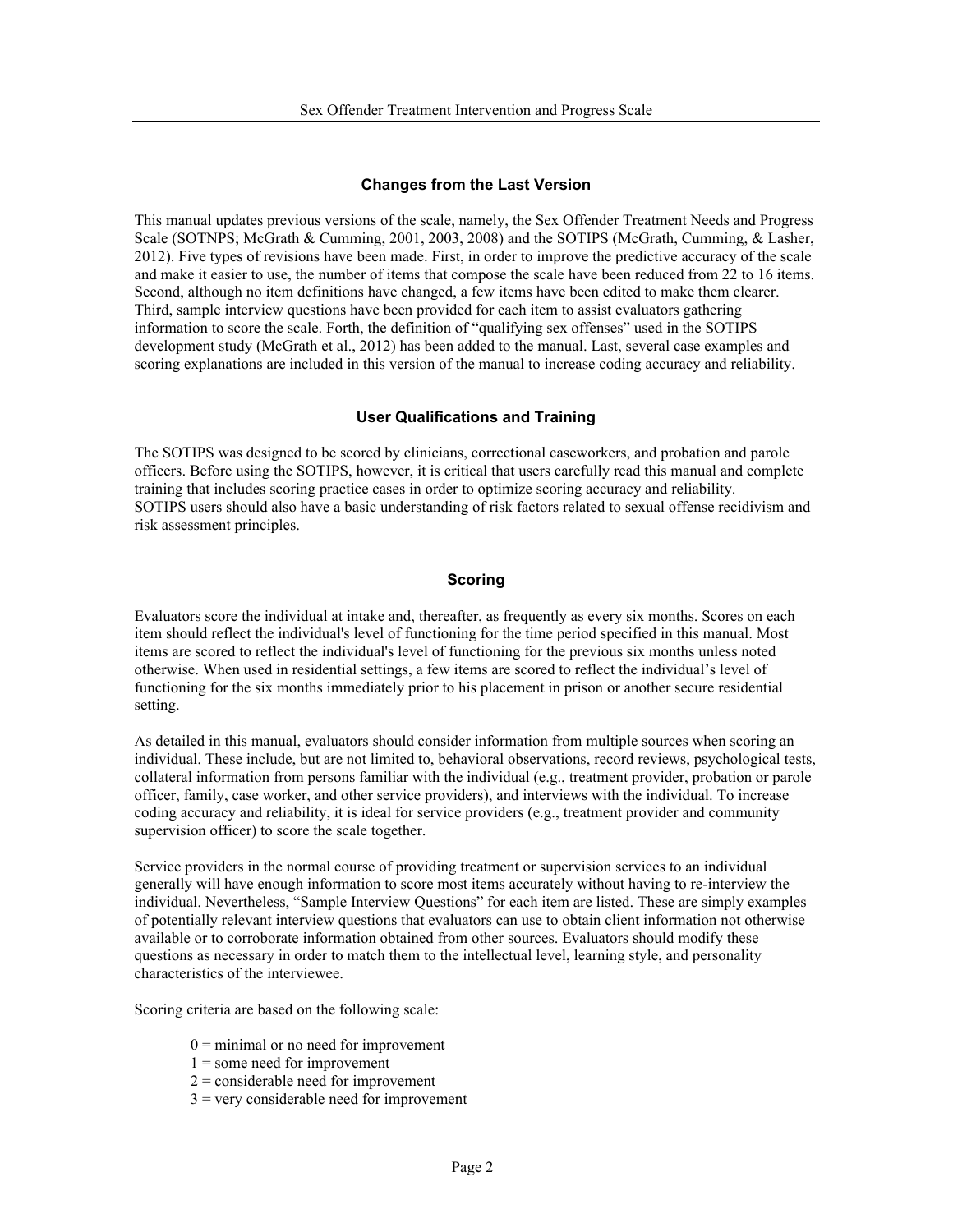Overall, evaluators should use the "more likely than not" standard to guide scoring decisions. Sometimes an evaluator will have trouble deciding how to apply this rating scale to an individual on one or more of the 16 risk items. That is to say, whether to score an item "0" versus "1", "1" versus "2", or "2" versus "3". When this occurs with multiple items, the evaluator should avoid resolving all scoring uncertainties in the same direction. The evaluator should give about half of the items the higher rating and the other half the lower rating.

The total score is computed by adding the number of risk factors scored "1", plus the number of risk factors scored "2" multiplied by 2, plus the number of risk factors scored "3" multiplied by 3.

#### **Risk/Need Categories**

The SOTIPS may be used alone or in combination with a static risk instrument such as the VASOR-2 or Static-99R. If the SOTIPS is used alone, recommended need categories and cut-off scores are shown in Table 1.

| <b>Table 1. SOTIPS Need Category by Score</b> |            |  |
|-----------------------------------------------|------------|--|
| Category                                      | Score      |  |
| Low                                           | 0 to 10    |  |
| Moderate                                      | 11 to $20$ |  |
| High                                          | 21 to 48   |  |

It is recommended, however, that evaluators use the SOTIPS in combination with a static risk instrument, either the VASOR-2 or Static-99R. Table 2 shows recommended risk/need categories for combined VASOR-2 and SOTIPS scores. Table 3 shows recommended risk/need categories for combined Static-99R and SOTIPS scores.

| <b>Table 2.</b> Combined VASOR-2 and SOTIPS Risk/Need Categories |                        |  |  |
|------------------------------------------------------------------|------------------------|--|--|
|                                                                  | <b>SOTIPS</b>          |  |  |
|                                                                  | Need Category by Score |  |  |

|                        |                       | ou ili d             |                                     |               |  |
|------------------------|-----------------------|----------------------|-------------------------------------|---------------|--|
|                        |                       |                      | Need Category by Score              |               |  |
| VASOR-2                |                       | Low                  | Moderate                            | High          |  |
| Risk Category by Score |                       | $(0 \text{ to } 10)$ | (21 to 48)<br>$(11 \text{ to } 20)$ |               |  |
| Low                    | $(0 \text{ to } 5)$   | Low                  | Low                                 | Moderate-low  |  |
| Moderate-low           | $(6 \text{ to } 8)$   | Low                  | Moderate-low                        | Moderate-high |  |
| Moderate-high          | $(9 \text{ to } 11)$  | Moderate-low         | Moderate-high                       | High          |  |
| High                   | $(12 \text{ to } 22)$ | Moderate-high        | High                                | High          |  |

**Table 3.** Combined Static-99R and SOTIPS Risk/Need Categories

|                        |                      | <b>SOTIPS</b>                                    |               |               |  |
|------------------------|----------------------|--------------------------------------------------|---------------|---------------|--|
|                        |                      | Need Category by Score                           |               |               |  |
| Static-99R             |                      | Low                                              | Moderate      | High          |  |
| Risk Category by Score |                      | (0 to 10)<br>(21 to 48)<br>$(11 \text{ to } 20)$ |               |               |  |
| Low                    | $(-3 \text{ to } 1)$ | Low                                              | Low           | Moderate-low  |  |
| Moderate-low           | $(2 \text{ to } 3)$  | Low                                              | Moderate-low  | Moderate-high |  |
| Moderate-high          | $(4 \text{ to } 5)$  | Moderate-low                                     | Moderate-high | High          |  |
| High                   | $(6 \text{ to } 12)$ | Moderate-high                                    | High          | High          |  |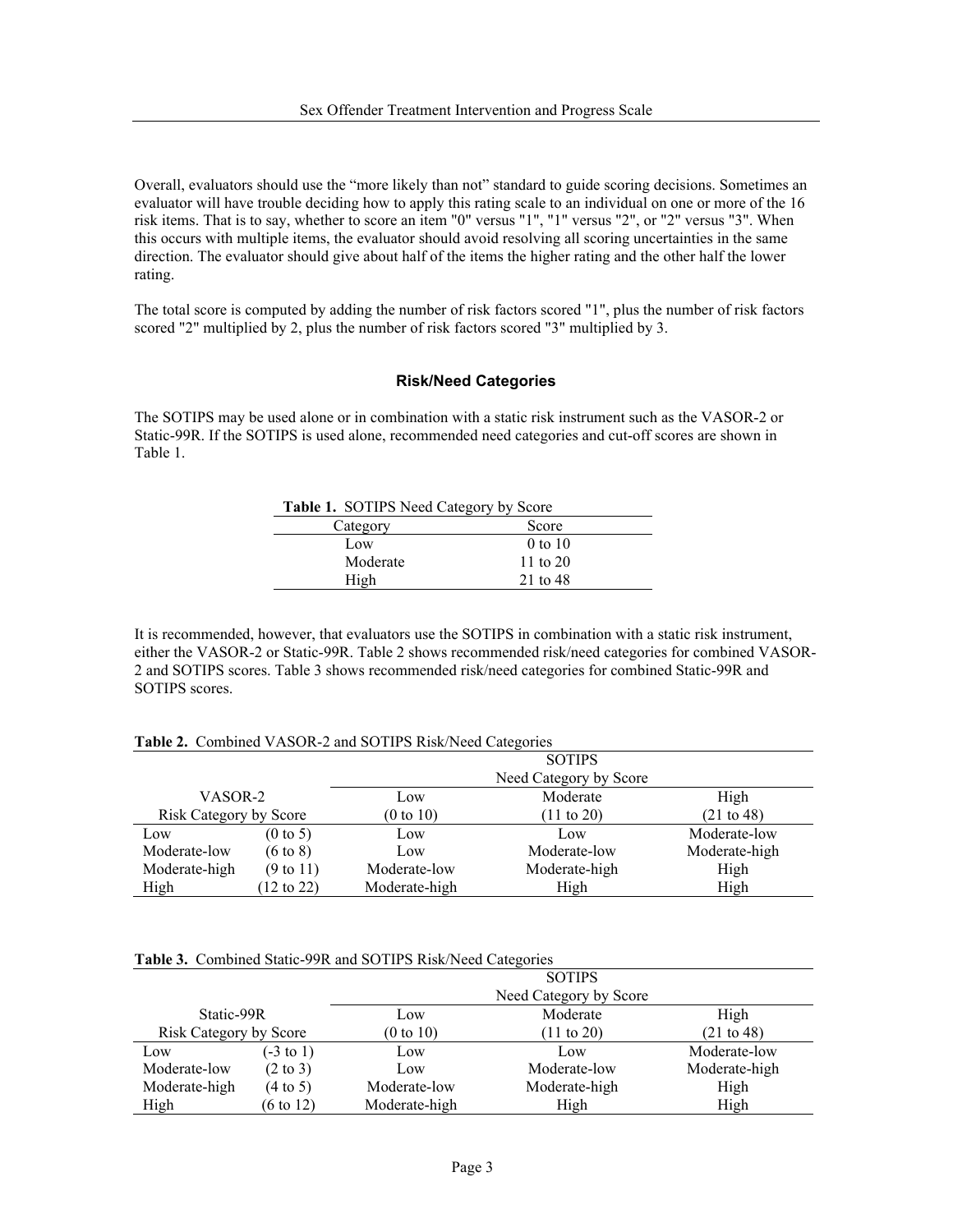The risk/need categories shown in Tables 2 and 3 (low, moderate-low, moderate-high, and high) are relative rankings. These risk/need relative ranking categories may be useful for allocating community treatment and supervision resources. Following the principles of effective correctional practice (Andrews & Bonta, 2010; Hanson, Bourgon, Helmus, & Hodgson, 2009), more intensive treatment and supervision services should be reserved for sex offenders at higher risk to reoffend (risk principle) and should target offenders' need areas that are causally linked to sexual offending (need principle).

Appendices B and C contain tables showing estimated sexual and violent (including sexual) reoffense rates based on Vermont norms. Reoffense was defined as a new charge for a sexual or violent offense. The definition of a new sexual offense also included a charge for a violation of supervision conditions if the incident could have been charged as a criminal sexual offense.

Vermont norms may not apply to other jurisdictions. Estimated reoffense rates for individuals scoring similarly on risk instruments commonly vary among studies, jurisdictions, and over time. Charge and conviction rates are dependent on variables such as the characteristics of the offenders being studied and the nature of local reporting, investigation, and prosecution practices. In addition, detected rates of reoffending underestimate the true rates of reoffending but by magnitudes that are not known. Jurisdictions that gain experience using the SOTIPS are encouraged to develop their own local norms.

Relative risk rankings and estimated recidivism rates are based on group averages. Group averages may under- or over-represent the true risk of an individual sex offender depending on factors not taken into consideration by the SOTIPS and risk instruments combined with the SOTIPS.

#### **Summary**

The SOTIPS may be used most productively as a structured method of periodically examining the risk, treatment and supervision needs, and progress of adult male sex offenders against a relatively comprehensive list of empirically derived risk factors that have been closely linked to sexual offending. Because the scale does not address all of the factors linked to sexually abusive behavior, other relevant tools and professional judgment should be used in the treatment planning and supervision process.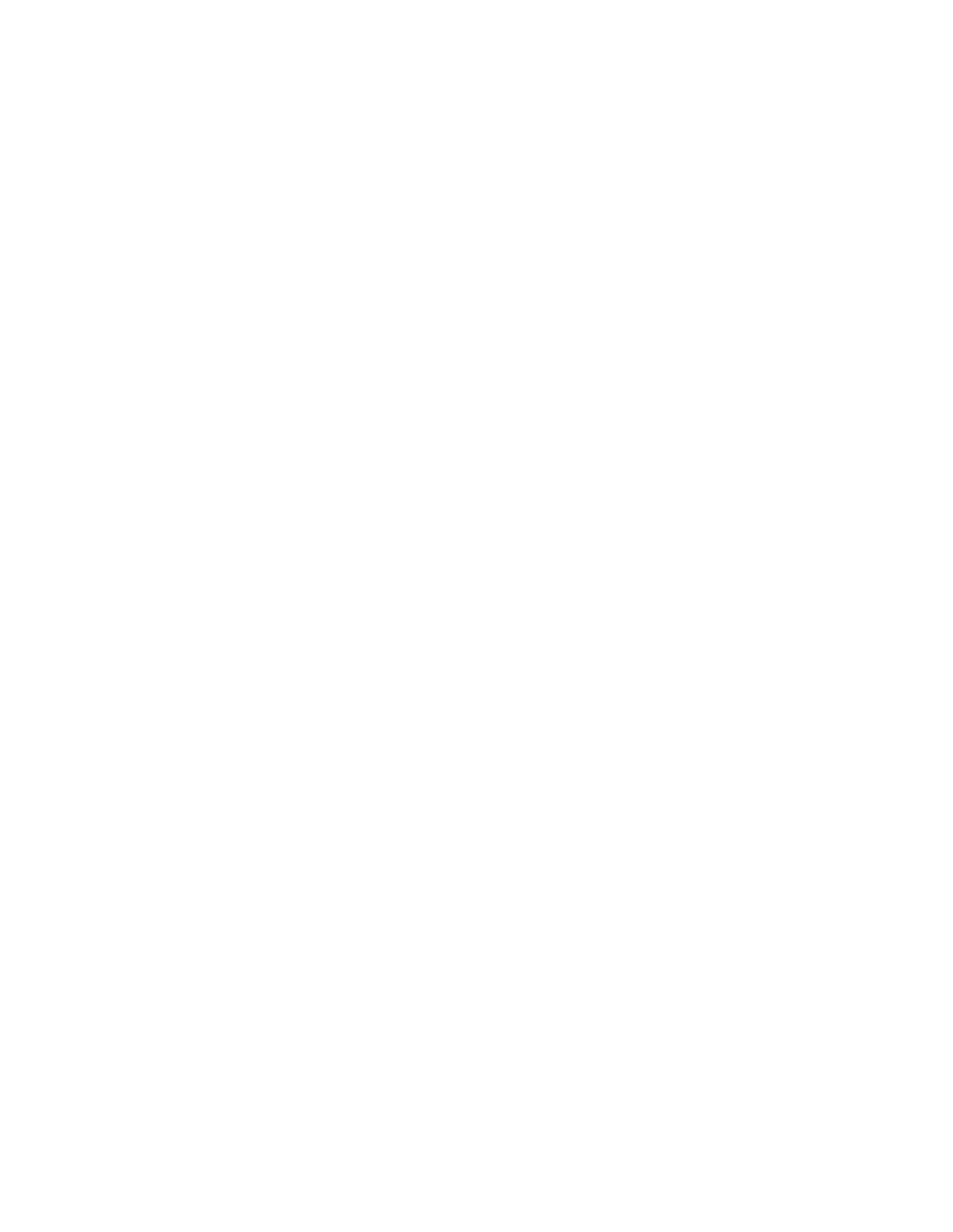# **Item Descriptions and Scoring Criteria**

# **1. Sexual Offense Responsibility**

The "Sexual Offense Responsibility" item concerns the degree to which the individual believes that his sexual offending behavior is the result of his personal decisions and behavior as opposed to external causes. For example, the individual may blame "the system," the courts, social workers, police, teachers, friends or associates, alcohol, drugs, pornography, a spouse or partner, or the victim.

The individual does not need to admit to all of the sexual offending behaviors for which he was convicted in order to score well on this item. Rather, he needs to identify a high level of personal responsibility for sexual offending, as opposed to focusing on causes that he believes are outside of his control, in order to score well on this item.

Data sources are the individual's self report and his sexual offending history as detailed in official documents and by reliable collateral reports.

Examples of attitudes or thoughts that indicate minimization of responsibility include:

- It is her fault. She lied about her age.<br>• It only hannened because I was drink
- It only happened because I was drinking.
- I had sex with the girl (a minor), but it was consensual.
- He lied about what happened because he was mad at me.

#### **Sample Interview Questions**

- Tell me about the sex offense. What happened?
- Who or what do you think is to blame for what happened? Why do you say that?
- Why do you think you did this?
- Do you think your punishment was fair? Why do you say that?

**Rating -** Evaluate individual's current level of functioning.

| $\theta$      | Takes full responsibility for sexual offense behavior.                                                                                                                                                                                                   |
|---------------|----------------------------------------------------------------------------------------------------------------------------------------------------------------------------------------------------------------------------------------------------------|
|               | Takes most of the responsibility for sexual offense behavior. Places some blame elsewhere.                                                                                                                                                               |
| 2             | Takes some of the responsibility for sexual offense behavior. Places considerable blame elsewhere.                                                                                                                                                       |
| $\mathcal{E}$ | Is in categorical denial, or otherwise takes no responsibility for offense behavior:<br>said that it was not a sexual offense, or<br>places total blame elsewhere, or<br>reports no memory of committing a sexual offense (e.g., alcohol blackout).<br>٠ |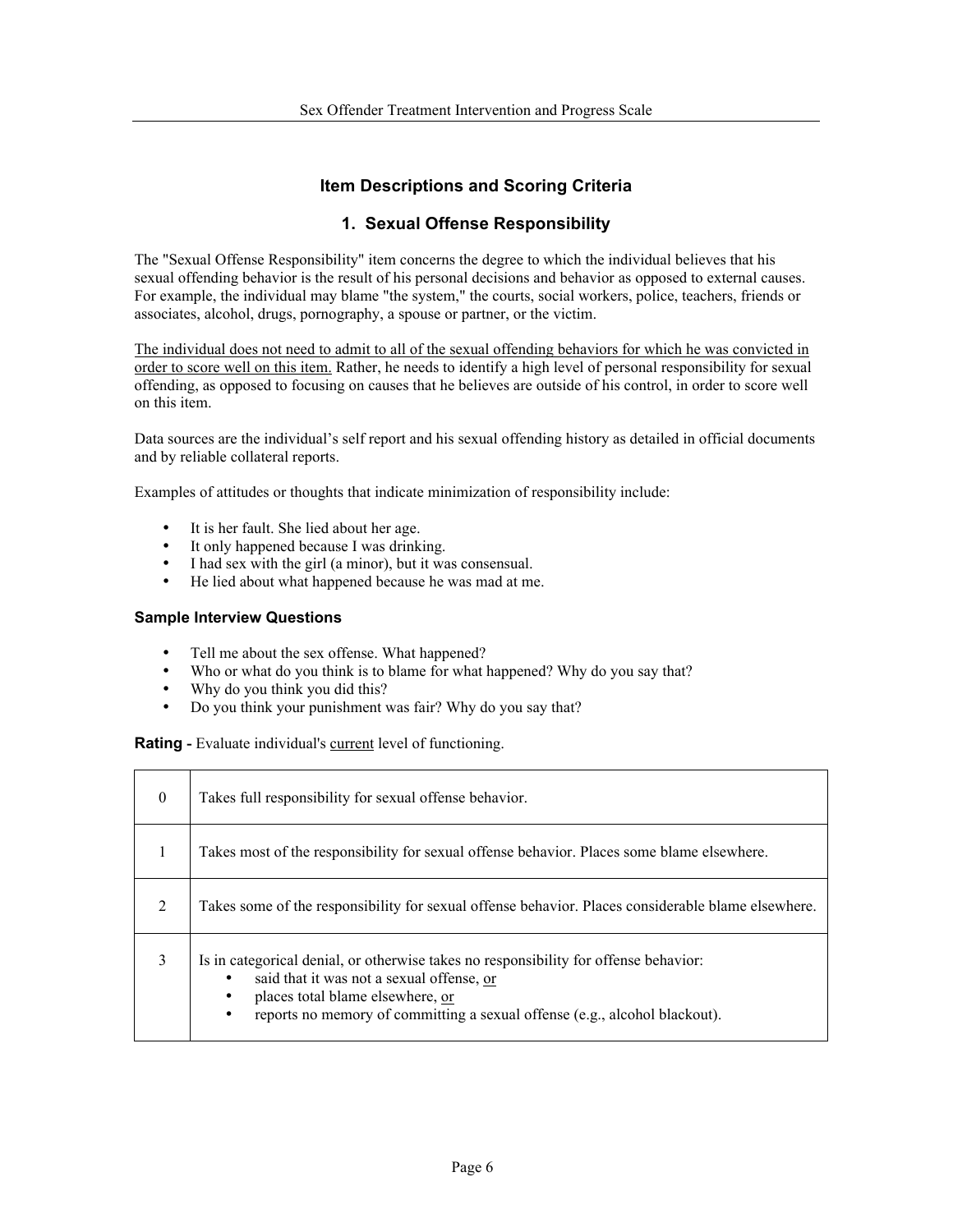| <b>Score</b>     | <b>Example</b>                                                                                                                                                                                                                                                                                           | <b>Explanation</b>                                                                                                                                                                                 |
|------------------|----------------------------------------------------------------------------------------------------------------------------------------------------------------------------------------------------------------------------------------------------------------------------------------------------------|----------------------------------------------------------------------------------------------------------------------------------------------------------------------------------------------------|
| $\boldsymbol{0}$ | "She was too young to understand what I was doing to<br>her. I was the adult. I was the one who was<br>responsible for what happened."                                                                                                                                                                   | He takes full responsibility for<br>committing the sexual offenses<br>against the victim.                                                                                                          |
| $\boldsymbol{0}$ | "I knew it was wrong, but I went ahead and did it<br>anyway. I know I have trouble controlling myself.<br>Even though she said I touched her 20 times, and I<br>only touched her about 12 times, what I did do is still<br>all my fault."                                                                | He does not admit to all of the<br>sexual offending behavior for which<br>he was convicted. Nevertheless, he<br>takes full responsibility for<br>committing sexual offenses against<br>the victim. |
| 1                | "It was 60/40 - mostly my fault. I knew her age was<br>'on the edge' of being legal, but she told me she was<br>16 years old (which is the age of consent in his<br>jurisdiction). I didn't know she was only 13."                                                                                       | He takes more than half of the<br>responsibility for his sexual<br>offending behavior, but he still<br>blames the victim some for telling<br>him that she was above the age of<br>consent.         |
| 1                | "I know she couldn't think clearly because she was<br>drinking, and I shouldn't have taken advantage of that.<br>I know it's mostly my fault, but I'm not the one who<br>got her drunk in the first place. That's her and her<br>friend's fault."                                                        | He says that he was mostly<br>responsible for his sexual offending<br>behavior, but he partly blames the<br>victim for being under the influence<br>of alcohol.                                    |
| $\overline{2}$   | He talked a 15-year-old girl into having sex with him.<br>He initially said, "It was 100% my fault because I am<br>the adult." When questioned further, he said, "But you<br>know, she was cooperative and enjoyed it as much as<br>I did. She never said 'no'. This is all mostly on her<br>shoulders." | He said that as "the adult" he was<br>100% responsible for engaging in<br>sexual behaviors with a minor, but<br>then goes on to place most of the<br>blame on the victim.                          |
| 3                | "I didn't do it. I never met that woman in my life.<br>Someone set me up. I'm absolutely innocent. I won't<br>say I did something I did not do."                                                                                                                                                         | He is in categorical denial.                                                                                                                                                                       |
| 3                | "I know I'm convicted of rape, but she (an adult<br>stranger) lied about what happened. We had sex and<br>she wanted it too. She never said 'no.' She was into it<br>as much as I was. This is a setup job."                                                                                             | He said that he had consensual sex<br>with the victim, and, therefore, it<br>was not a sexual offense.                                                                                             |
| 3                | "I might have done it, but I don't remember. I was in<br>an alcoholic blackout."                                                                                                                                                                                                                         | He says he has no memory of<br>committing a sexual offense due to<br>an alcoholic blackout.                                                                                                        |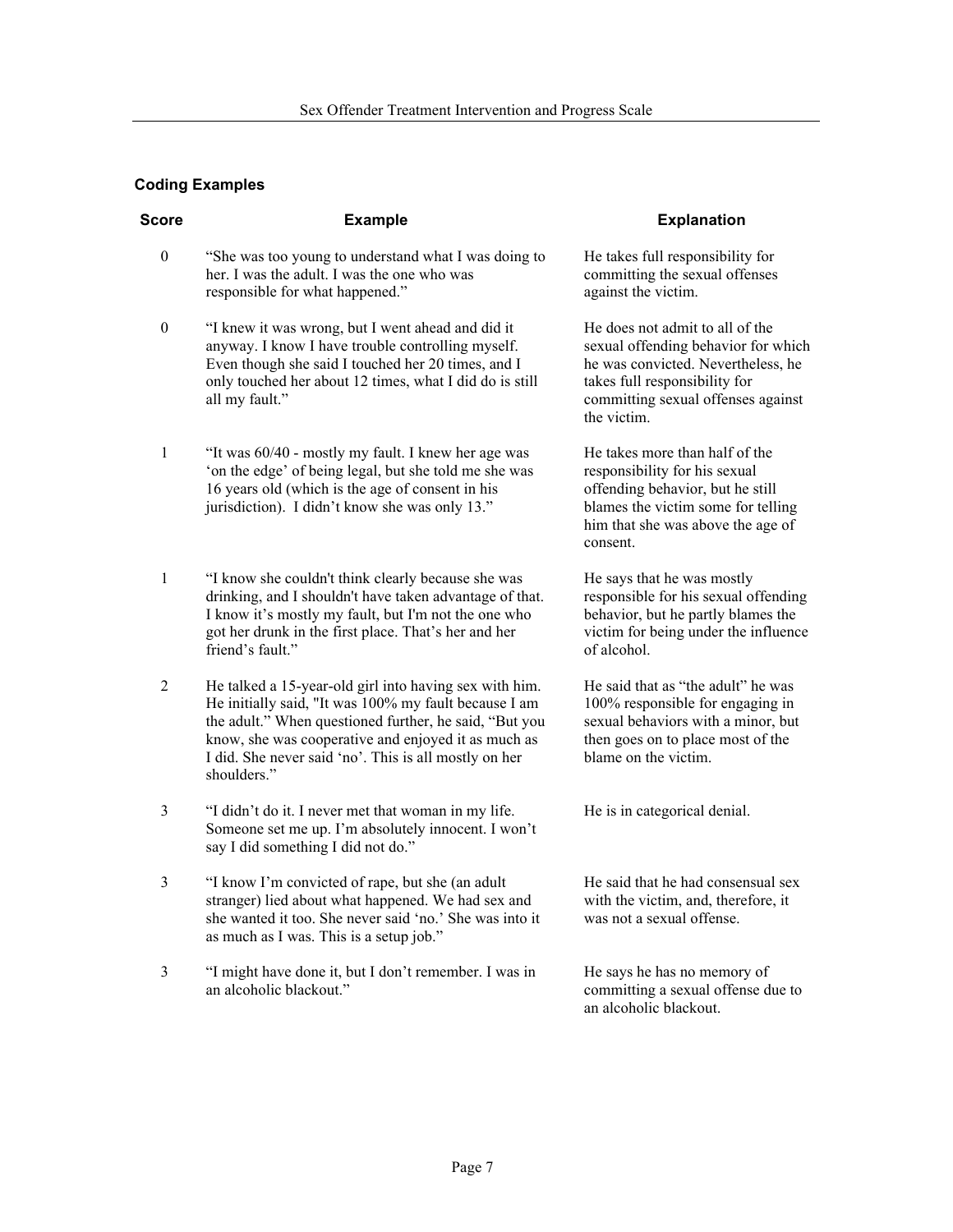# **2. Sexual Behavior**

The "Sexual Behavior" item concerns the degree to which the individual engages in appropriate versus offense-supportive sexual behavior, that is, sexually related behavior against the individual's treatment or supervision rules or other behavior that is linked with sexual offending among convicted sex offenders.

Data sources include reliable collateral reports, polygraph testing, and self-report. Consider compliance with treatment and supervision. If the individual is in a residential facility, consider compliance with the facility's rules.

• Partners of legal age • Children<br>• Consenting partners • Coercive sex

- 
- Consenting partners<br>Non-coercive sex
- Non-offense-related fetishes

# **Sample Interview Questions**

Appropriate sexual behavior involves: Offense-supportive sexual behavior involves:

- 
- 
- Other illegal sexual activity<br>Offense-related fetishes
	-
- Compared to other men, how strong do you think your sex drive is? Why do you say that?
- How often do you think about sex during the day? Do you think that is a lot, a little, or average?
- How often do you have sex? How often do you masturbate?
- Has your masturbation gotten you in trouble or caused you pain? How?
- How often do you use sexual materials, such as magazines? Videos? Internet sites? Phone sex?
- How often do you go to massage parlors? How often do you use prostitutes?
- When are the times that you think about sex the most?

**Rating -** Evaluate individual's level of functioning for the previous six months.

| $\Omega$       | No problems evident. Sexual behavior is limited to legal and non-compulsive sexual activity. If<br>behavior involves a fetish, it is not illegal, and has no known relationship to the individual's sexual<br>offending pattern.                                                                                                                                                                                                   |
|----------------|------------------------------------------------------------------------------------------------------------------------------------------------------------------------------------------------------------------------------------------------------------------------------------------------------------------------------------------------------------------------------------------------------------------------------------|
| 1              | Some problems evident. These include occasional promiscuous behavior and pornography use<br>against probation conditions, treatment requirements, or facility rules.                                                                                                                                                                                                                                                               |
| $\overline{2}$ | Considerable problems evident. These include masturbating to the extent that it interferes with life<br>activities or causes physical harm, masturbating to offense-related sexual fantasies, frequenting<br>strip bars, using phone sex lines, using pornography habitually, being promiscuous, and<br>consistently engaging in sexual activity leading to orgasm more than seven times a week during the<br>previous six months. |
| 3              | Engaged in illegal sexual behavior. This includes child molesting, rape, exhibitionism, child<br>pornography, and prostitution. If in a residential setting, engaged in sexual behavior that is against<br>facility rules.                                                                                                                                                                                                         |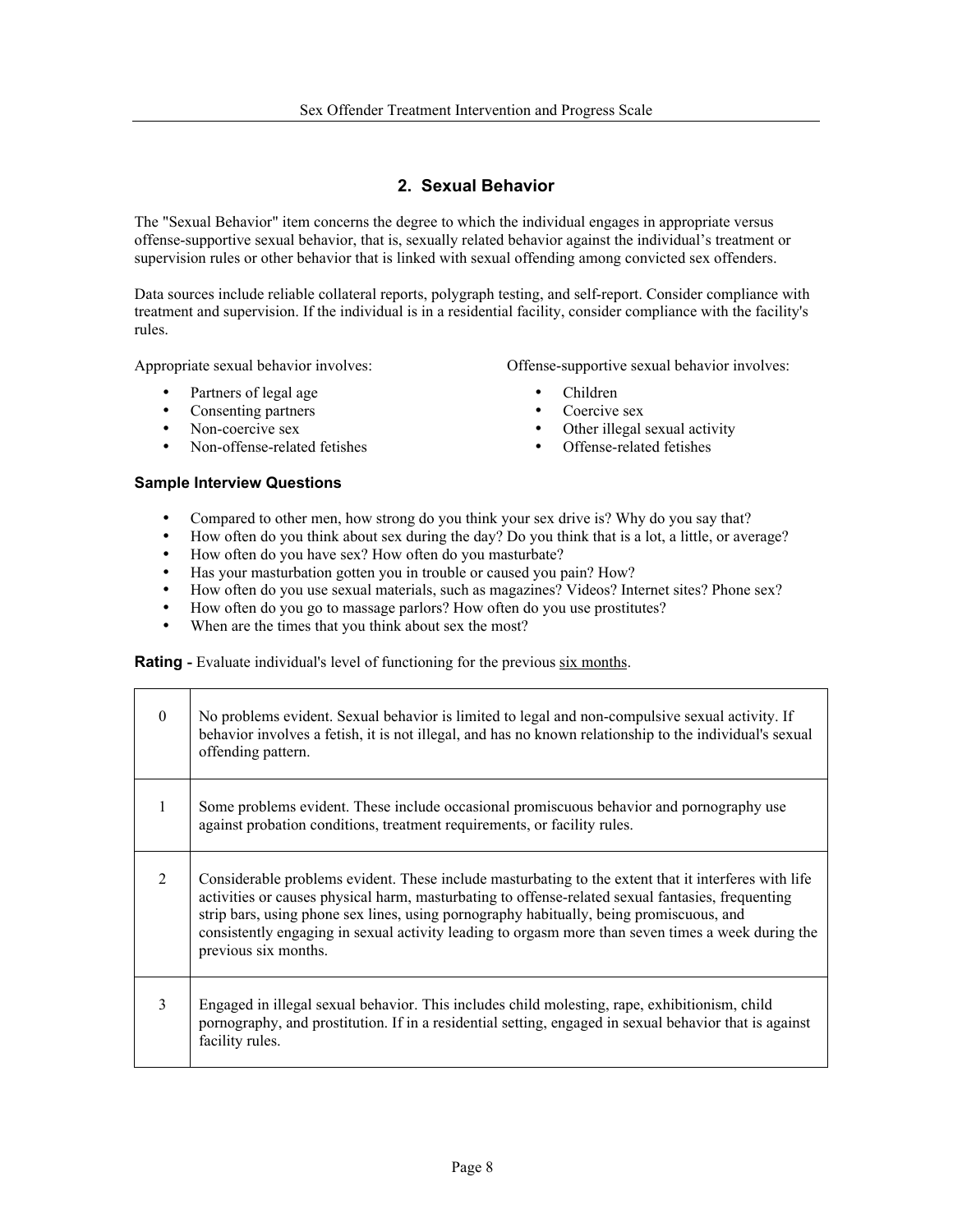| <b>Score</b>     | <b>Example</b>                                                                                                                                                                                                                                                                      | <b>Explanation</b>                                                                                                                                                                                                      |
|------------------|-------------------------------------------------------------------------------------------------------------------------------------------------------------------------------------------------------------------------------------------------------------------------------------|-------------------------------------------------------------------------------------------------------------------------------------------------------------------------------------------------------------------------|
| $\boldsymbol{0}$ | His known sexual behavior over the last six months<br>has been limited to consensual sexual relations with<br>his adult girlfriend.                                                                                                                                                 | All of his known sexual behavior is<br>appropriate.                                                                                                                                                                     |
| $\boldsymbol{0}$ | About three months ago, he was "suspected" by staff<br>of forcing his wife to have sex. No other indications<br>of inappropriate sexual behavior have become evident<br>during the last six months.                                                                                 | Evidence of inappropriate sexual<br>behavior must meet a "more likely<br>than not" criteria. A "suspicion"<br>cannot be the basis on which to<br>score an item.                                                         |
| 1                | Staff found three adult-oriented XXX DVD's at his<br>home about four months ago. Possession of<br>pornography is against his probation conditions. This<br>is the first incident of this type of behavior.                                                                          | A single incident of possessing a<br>small amount of legal pornography<br>would qualify as "some problems."                                                                                                             |
| $\mathbf{1}$     | During the last six months, he has reported having<br>two consensual "one-night stands" with two different<br>women that he had met at bars.                                                                                                                                        | Some episodes of "promiscuous<br>behavior" during the last six month<br>would qualify as "some problems."                                                                                                               |
| $\overline{2}$   | Over the past 6 months, he self-reports that he<br>regularly masturbates more than once a day to<br>appropriate fantasies.                                                                                                                                                          | Masturbating more than once daily<br>qualifies as "high frequency or<br>compulsive" sexual behavior.                                                                                                                    |
| $\overline{2}$   | Two weeks ago, his probation officer found about 50<br>sexually explicit adult oriented magazines in his<br>home. Possession of pornography is against his<br>probation conditions. This is the second time his<br>probation officer has found him in possession of<br>pornography. | A large pornography collection is<br>generally considered "considerable<br>problems evident" for this item. As<br>well, this is the second time his<br>probation officer has found him in<br>possession of pornography. |
| 3                | During the last six months, his probation officer<br>caught him viewing child pornography on his<br>computer.                                                                                                                                                                       | Viewing child pornography is illegal<br>sexual behavior.                                                                                                                                                                |
| 3                | He was charged with a new offense for molesting<br>children four weeks ago.                                                                                                                                                                                                         | Child molesting is illegal sexual<br>behavior.                                                                                                                                                                          |
| 3                | His probation officer has video footage of him<br>exposing his penis in a women's clothing store a few<br>weeks ago.                                                                                                                                                                | Exposing oneself in public is illegal<br>sexual behavior.                                                                                                                                                               |
| 3                | Last month, he received a formal prison disciplinary<br>report for engaging in sexual activity with his<br>roommate.                                                                                                                                                                | Sexual behavior in a prison with<br>another person is against the<br>facility's rules.                                                                                                                                  |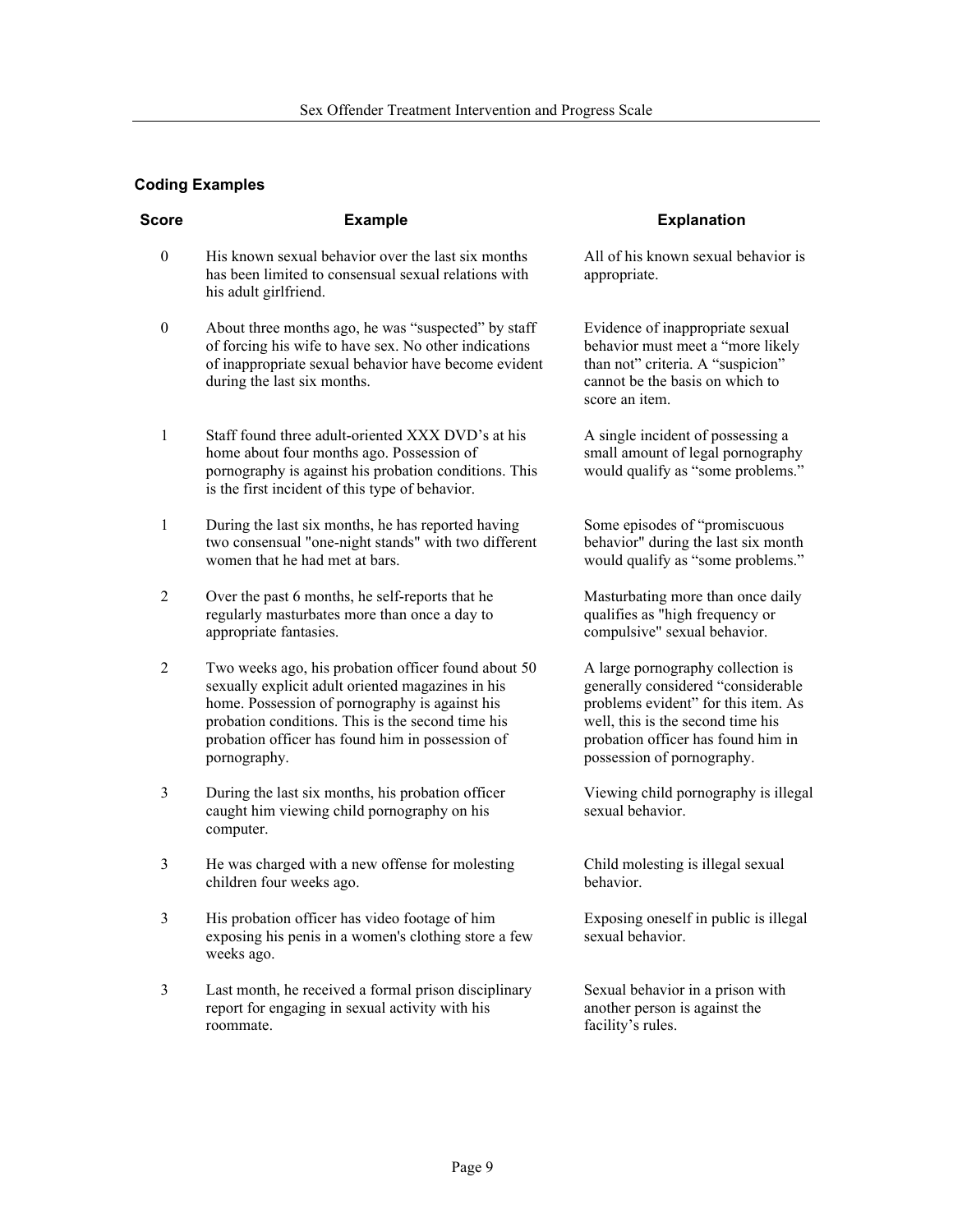# **3. Sexual Attitudes**

The "Sexual Attitudes" item evaluates the degree to which the individual recognizes and self-corrects his attitudes and thoughts that support or condone sexual offending. An individual's score on this item should be at least as high as his score on Item #2, "Sexual Behavior." This is because it is assumed that problem sexual behavior reflects the presence of underlying problematic sexual attitudes and thinking patterns.

Data sources include observation, self-report, reliable collateral data, and psychological testing. The individual's recent sexual behavior should be used as a cue for identifying his underlying sexual attitudes.

Examples of attitudes and thoughts that support sexual offending include:

- Emphasizing sexual conquest as a source of identity
- Overvaluing sex as a way to make himself happy
- Viewing himself as sexually entitled
- Viewing women with hostility
- Viewing others as objects for his sexual pleasure
- Viewing his sexual urges as not controllable
- Believing children can make up their own minds about having sex
- Viewing sexual activity with children as not harmful
- Viewing oneself more emotionally congruent with children than adults

# **Sample Interview Questions**

- How do you know if someone wants to have sex with you?
- How do you go about getting someone to have sex with you?
- When you get turned on sexually, how difficult is it for you to slow yourself down?
- How old should a child be in order to have sex with an adult? Should children decide themselves?
- Do some people like to sexually tease you? Do any adults do this? Any children?
- How do you view women compared to men? How do you view children compared to adults?
- Why do you think you got in trouble for what you did?
- How do you think your victim felt about what you did? Why?

**Rating** - Evaluate individual's level of functioning for the previous six months.

An individual's score on this item should be at least as high as his score on Item, #2.

| $\theta$       | Has no or minimal difficulty recognizing and self-correcting attitudes and thoughts that support<br>sexual offending.                                                                         |
|----------------|-----------------------------------------------------------------------------------------------------------------------------------------------------------------------------------------------|
| $\mathbf{1}$   | Has some difficulty recognizing or self-correcting attitudes and thoughts that support sexual<br>offending. Is open to examining and changing these attitudes and thoughts.                   |
| $\overline{2}$ | Has considerable difficulty recognizing or self-correcting attitudes and thoughts that support sexual<br>offending. Has some openness to examining and changing these attitudes and thoughts. |
| 3              | Does not recognize or self-correct attitudes and thoughts that support sexual offending. Is not open<br>to examining and changing these attitudes and thoughts.                               |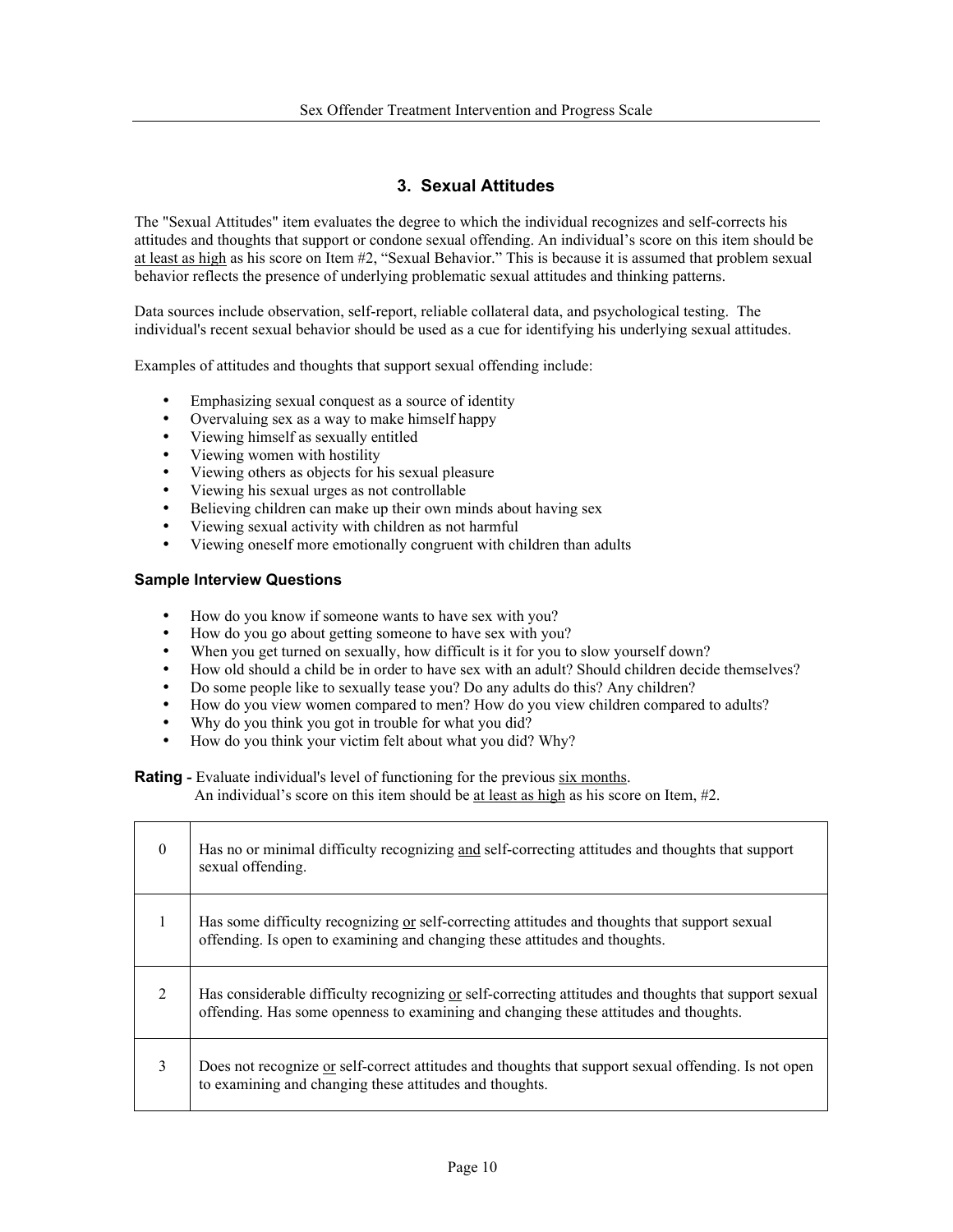| <b>Score</b> | <b>Example</b>                                                                                        | <b>Explanation</b>                                        |
|--------------|-------------------------------------------------------------------------------------------------------|-----------------------------------------------------------|
| $\theta$     | He reports that he sometimes has fleeting sexual<br>thoughts when he sees children on mainstream      | He still has sexual thought<br>minors. However, based o   |
|              | television shows. He said he recognizes these triggers<br>and quickly and successfully uses self-talk | reports and to the best of o<br>knowledge, he is successf |
|              | interventions to avoid or extricate himself from these<br>situations.                                 | recognizing and self-corre<br>these thoughts.             |

- 1 A year ago, he picked up an intoxicated woman in a bar and raped her. Since then he has avoided going to bars. However, he reports having struggles once or twice a month managing thoughts about going to bars to pick up women.
- 1 He has made significant progress in treatment towards identifying and correcting negative attitudes towards women. However, when he is under stress and female staff members give him direct orders, he said derogatory sexual thoughts about the woman will "pop" into his head, and it takes up to about 5 minutes before he self corrects his thinking.
- 2 He can identify the thoughts linked to his child molesting, and he can demonstrate appropriate cognitive interventions to mange these thoughts. However, he disclosed a few weeks ago that about one-forth of the time when he masturbates, which is about 2-3 times a week, he orgasms while viewing clothed pictures of children.
- $\mathfrak{D}$ During the last six months, he made comments supporting teenage minors' right to have sex with adults. He struggled with how these thoughts were linked to his offending. Despite much difficulty, he is beginning to challenge them.
- 3 He says there are two types of women, – "'good girls' and 'whores.' Whores are just out to use men. They deserve what they get (raped). Period. End of story."
- 3 "I was touched sexually as a child. I didn't see it as abuse. Actually I liked it. If you get a kid's cooperation, and he wants to do it, I just don't see the harm in it."

He still has sexual thoughts about minors. However, based on his self reports and to the best of our knowledge, he is successful at recognizing and self-correcting these thoughts.

During the current scoring period, he said he has had some struggles with inappropriate sexual thoughts. Nonetheless, with some effort, he is able to manage these thoughts.

He has occasional negative offense supportive thoughts about women. However, based on his self reports and to the best of our knowledge, he, with some difficulty, is successful at recognizing and selfcorrecting these thoughts.

He has considerable difficulty selfcorrecting thoughts that support molesting because he regularly masturbates while thinking about children. Because his frequent masturbation to pictures of children would be scored "2" on Item #2 (Sexual Behavior), his score on this item would be at least a "2" as well.

His offense supportive attitudes appear relatively ingrained, but he is beginning to challenge them.

He expresses attitudes that support sexual offending, and he indicates no interest in changing them.

He expresses attitudes that support sexual offending, and he indicates no interest in changing them.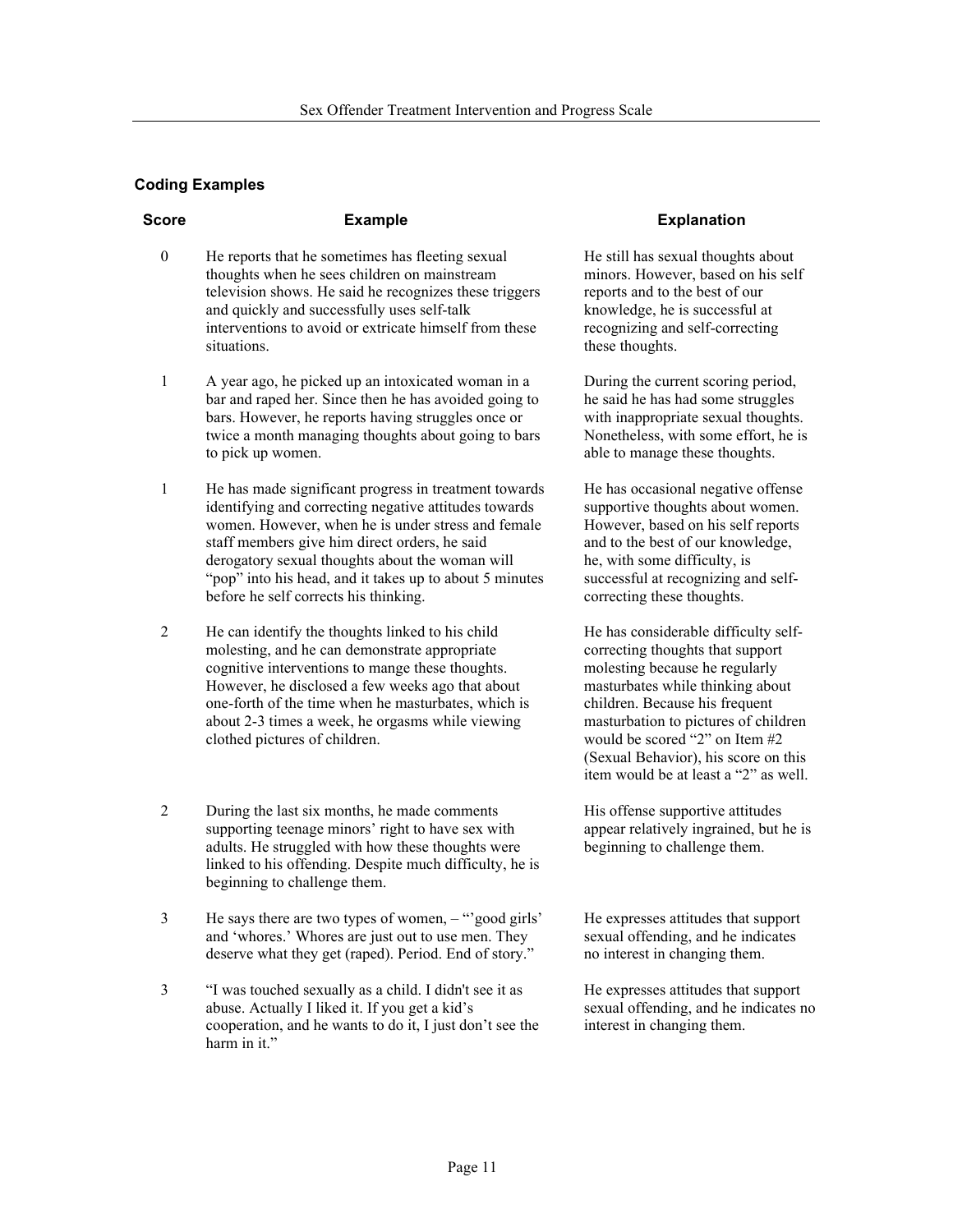# **4. Sexual Interests**

The "Sexual Interests" item evaluates the types of partners and behavior that the individual finds sexually arousing. Scoring criteria assume that most individuals have relatively stable lifelong sexual interests.

Data sources include phallometric testing, self-report, collateral data, masturbatory fantasies, pornography interests, SSPI score (for child sexual offenders), and the individual's sexual history.

- Partners of legal age Children
- Consenting partners<br>Non-coercive sex
- 
- Non-offense-related fetishes

Appropriate sexual interests involve: Offense-supportive sexual interests involve:

- 
- 
- Other illegal sexual activity<br>Offense-related fetishes
- 

# **Sample Interview Questions**

- Over the past several years, when you have thought about sex (or when you masturbated) who and what did you think about? What about over the past six months?
- Over the past several years, about what percent of the time when you thought about sex (or when you masturbated) did you think about females? Males? What are their ages? What types of sexual behavior would you be thinking about? What about the past six months?
- How often do you have sexual thoughts that upset you? What are they?
- How often do you have sexual thoughts about children? What makes them sexually interesting? What about forcing someone to have sex? What about other things that could get you in trouble?
- How often do you have thoughts about having consensual sex with someone around your own age? What makes them sexually interesting?

**Screening Scale for Pedophilic Interests** (SSPI; Seto & Lalumiere, 2001). Use if any victims were children, defined as age 13 or younger. Add items for total score.

| 1. Offender has a male victim?                        | $Yes = 2$ | No, female victims only $= 0$             |
|-------------------------------------------------------|-----------|-------------------------------------------|
| 2. Offender has more than one child victim? $Yes = 1$ |           | No, single victim only = $0$              |
| 3. Offender has a victim age 11 or younger?           | $Yes = 1$ | No, child victims were age 12 or $13 = 0$ |
| 4. Offender has an unrelated child victim?            | $Yes = 1$ | No, related victims only $= 0$            |
|                                                       |           |                                           |

**Rating –** Identify: (1) the individual's presumed lifelong pattern of sexual interests, and (2) the individual's sexual interests for the previous six months. The individual's SOTIPS score for the previous 6 months should generally be within one point of the individual's presumed lifelong pattern of sexual interests.

| $\mathbf{0}$ | All sexual interests in appropriate themes. (SSPI score typically = $0$ or 1).        |
|--------------|---------------------------------------------------------------------------------------|
|              | Most sexual interests in appropriate themes. (SSPI score typically $= 1, 2,$ or 3).   |
| ↑            | Most sexual interests in offense-related themes. (SSPI score typically = 3, 4, or 5). |
| 3            | All sexual interests in offense-related themes. (SSPI score typically $=$ 4 or 5).    |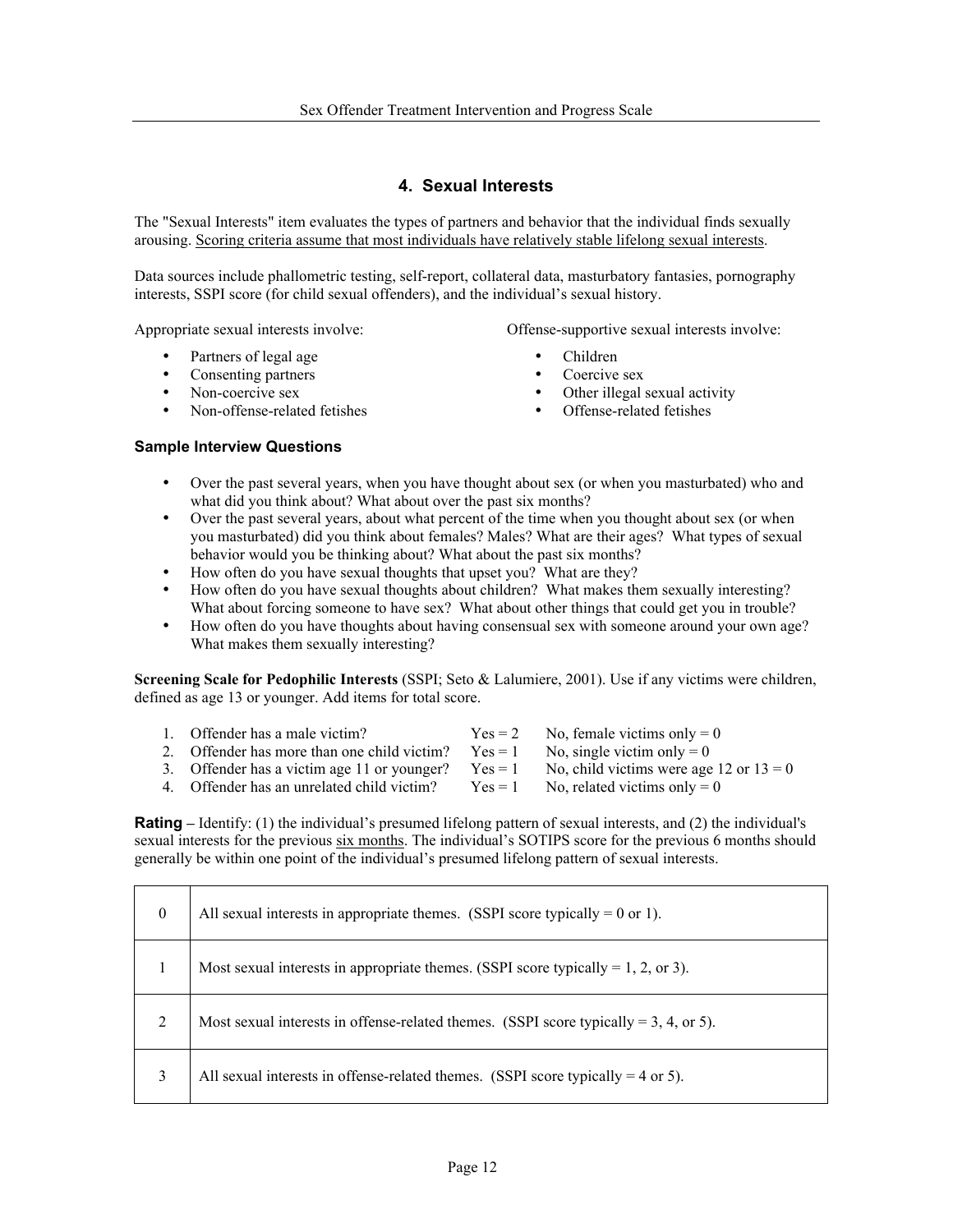- $\theta$ A few years ago, he was convicted of sexually abusing his 13-year-old daughter on five occasions. He had been married for 20 years and has lived with his current girlfriend for the past two years. He said that except for the few months during which he was molesting his daughter, all of his past and current sexual interests concern consensual sexual activity with adult females.
- $\theta$ He has a history of stable sexual relationships with adult females and one conviction for raping an adult female about 10 months ago. He said all his past and current sexual interests concern consensual sexual activity with adult females.
- 1 He molested three of his daughters when they were between the ages of 13 and 15. He had an active sex life with his wife for several years. On arousal testing, his arousal to adult females was 65% of full erection and 40% to teen females.
- 1 He has been married for 18 years and said all his sexual interests concern this partner. Five years ago he molested a 13-year-old male neighbor three times.
- 2 He has four separate convictions for exposing himself to adult women and said he has committed over 100 undetected similar offenses over the past 20 years. He has a girlfriend and they both report that they have sexual relations on a weekly basis. He said that slightly more than half of his sexual fantasies concern exhibitionism and the remainder involves consenting sexual intercourse with his girlfriend and other women.
- 3 He molested at least 12 unrelated males between the ages of 10 and 14. He has had only two sexual experiences with adult females – both "one-night stands." Both experiences were unsatisfying and occurred over five years ago. He says his sexual interests are now exclusively towards adult females.

# **Score Example Explanation**

Based on his self-report and sexual relationship history, his "lifelong" primary sexual interests appear to be towards adult females, His SSPI score is 0. No evidence exists of current interest in inappropriate themes.

His "lifelong" sexual interests appear to concern consensual activity with adult females. No evidence exists of current interest in inappropriate themes. He cannot be scored on the SSPI, because his victim was above the age of 13.

His SSPI score is 1. On arousal testing, his sexual interest in teenage females is significant, but his interest in adult female is greater

His "lifelong" primary sexual interests appear to be towards adult females, but his SSPI score is 3.

His history indicates a strong interest in exhibitionism, but based on his and his girlfriend's self reports, it does not appear to be an exclusive interest. He cannot be scored on the SSPI, because his victim was above the age of 13.

Despite his self-report that he is now exclusively interested in adult females, his SSPI score is 5 and no evidence exists of a history of stable or satisfying adult love relationships.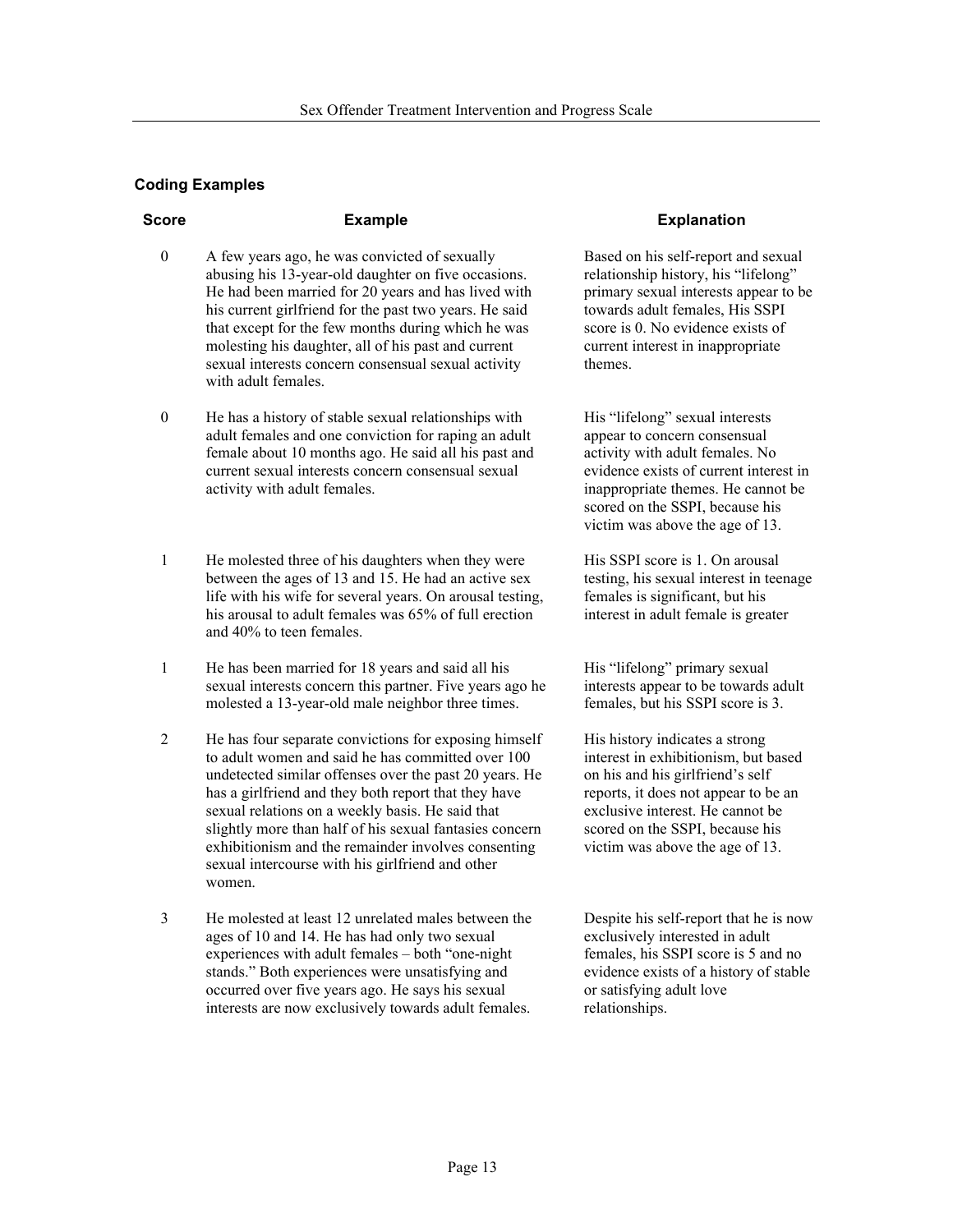# **5. Sexual Risk Management**

The "Sexual Risk Management" item reflects the degree to which the individual identifies his sexual offending pattern and is following a realistic and effective plan to decrease his risk to sexually reoffend.

Data sources include program assignments and participation, collateral reports, polygraph results, and selfreport. For individuals placed in the community, consider the individual's residence and employment as it relates to access to potential victims.

Consider the following factors:

- Management of emotional states
- Management of alcohol and drug use
- Preoccupation with media focused on target age and gender, or offense related behavior
- Comments supportive of sexual offending
- Initiation or maintenance of excessive visual contact with children
- Initiation or maintenance of sexually focused visual contact with adults
- Evidence of sexual arousal (i.e., erection, touching self sexually) to inappropriate stimuli
- Initiation of contact with a child or inappropriate contact with an adult
- Responsiveness to staff supervision
- Appropriate "disclosure" of offending behavior and risk management strategies to appropriate individuals

# **Sample Interview Questions**

- Tell me about some risk factors you have dealt with lately?
- Who have you told about your offense? What did you tell them?
- Tell me about your use of alcohol and drugs. How was it related to your sexual offending?
- Give examples of what you have done to avoid risky people?
- Give examples of what you have done to avoid risky situations?
- Give examples of what you have done to deal with risky thoughts?
- Give examples of what you have done to deal with risky feelings?

**Rating** - Evaluate individual's level of functioning for the previous six months.

| $\theta$       | Good understanding of sexual offense risk factors and risk management strategies and uses<br>effective risk management strategies on a very consistent basis.                                    |
|----------------|--------------------------------------------------------------------------------------------------------------------------------------------------------------------------------------------------|
| 1              | Good understanding of sexual offense risk factors and risk management strategies and uses<br>effective risk management strategies on a relatively consistent basis with occasional minor lapses. |
| $\overline{2}$ | Partial understanding of sexual offense risk factors and risk management strategies or<br>inconsistently uses effective risk management strategies with several lapses.                          |
| $\mathcal{E}$  | Poor understanding of sexual offending risk factors and risk management strategies or<br>intermittently or rarely uses effective risk management strategies or has had a serious lapse.          |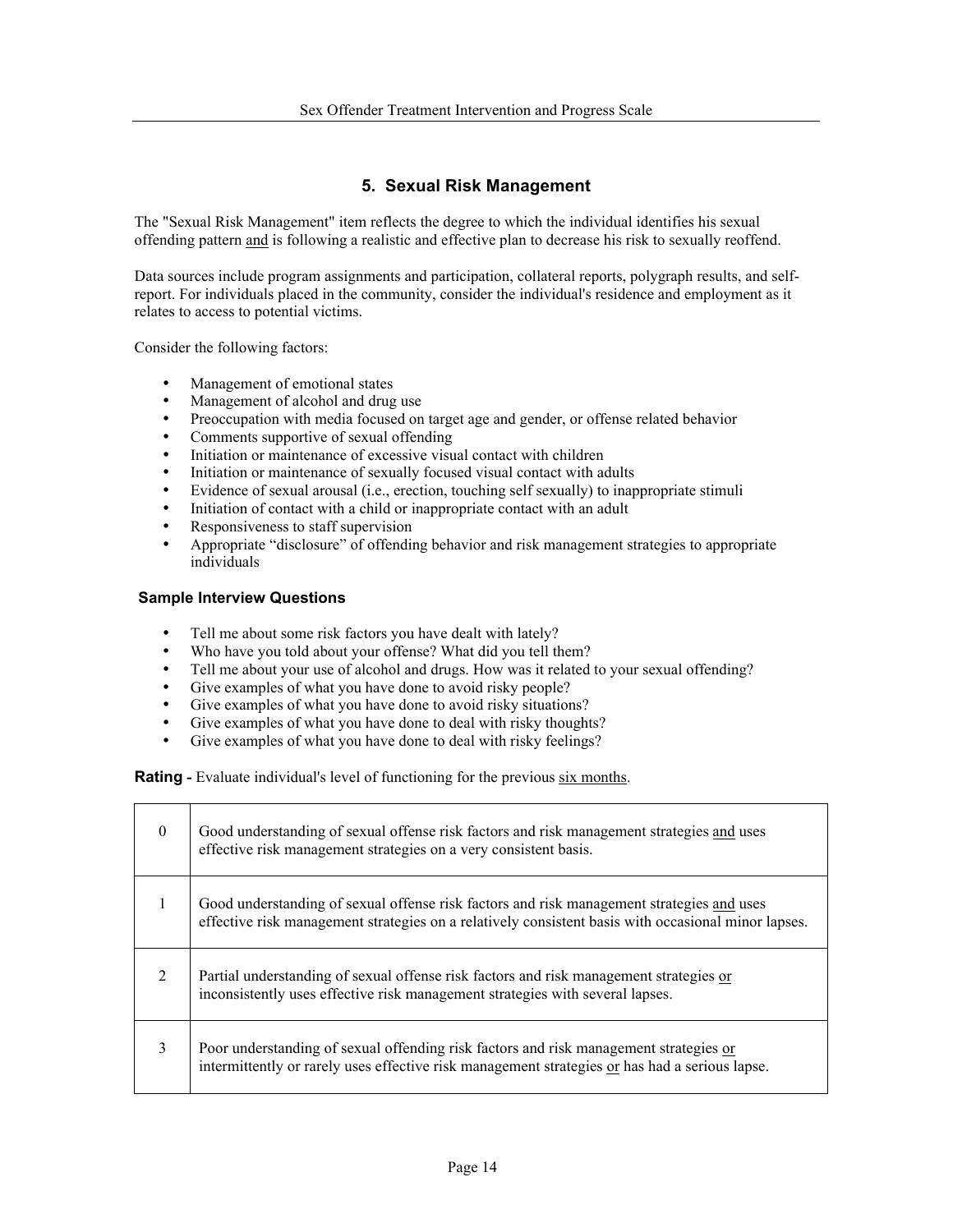3

| <b>Score</b>     | <b>Example</b>                                                                                                                                                                                                                                                                                                                                                                                  | <b>Explanation</b>                                                                                                                                                                           |
|------------------|-------------------------------------------------------------------------------------------------------------------------------------------------------------------------------------------------------------------------------------------------------------------------------------------------------------------------------------------------------------------------------------------------|----------------------------------------------------------------------------------------------------------------------------------------------------------------------------------------------|
| $\boldsymbol{0}$ | He said seeing children on television sometimes<br>triggers fleeting pedophilic thoughts. He said he<br>catches himself and successfully uses self-talk<br>interventions to avoid or extricate himself from these<br>situations. His wife confirms his avoidance of<br>television shows portraying children.                                                                                    | He is able to identify risky behavior.<br>Even though images of children still<br>sometimes trigger inappropriate<br>sexual thoughts, he appears to<br>manage this risk quite effectively.   |
| $\mathbf{0}$     | He is planning for his release from prison. He has a<br>history of molesting children and is proactively<br>looking for "adults only" apartment buildings.                                                                                                                                                                                                                                      | He is taking steps to avoid being in<br>risky situations when he returns to<br>the community.                                                                                                |
| 1                | He has functioned well in the community during his<br>first year out of prison and has demonstrated a good<br>understanding of his risk factors, which includes no<br>alcohol use. However, he recently was found to have<br>used alcohol on one occasion.                                                                                                                                      | If the individual considers substance<br>use a risk factor or it is against his<br>treatment or community supervision<br>conditions, some substance use<br>would qualify as a "minor lapse." |
| $\overline{2}$   | He has been cooperative with his treatment and<br>supervision expectations. He recognizes that<br>managing his loneliness and avoiding contact with<br>children is a key risk management component.<br>However, he still maintains that his use of alcohol<br>would pose minimal risk for him to reoffend, even<br>though he committed sexual offenses while under the<br>influence of alcohol. | He has only a "partial understanding"<br>of his sexual offense risk factors and<br>risk management strategies.                                                                               |
| 2                | He knows that poor anger management was a<br>significant trigger to his sexual offenses. His<br>employer reports that he "flies off the handle" in anger<br>about once a month when interacting with coworkers.<br>It then takes him several minutes to cool down.                                                                                                                              | He understands that his poor anger<br>management is a risk factor, but he<br>is not managing it well. He has had<br>several lapses.                                                          |

- He can describe his risk factors and appropriate intervention strategies in detail. However, his PO discovered that he has been having regular unsupervised contact with a 10-year-old female, which against his probation conditions.
- 3 He has participated in a community sex offender treatment program for the last six months. He has followed probation conditions to not use alcohol and pornography, which are clearly linked to his sexual offending. However, he said he believes his use of pornography and alcohol would pose absolutely no risk for him to reoffend.

risk factors linked to his sexual offending, his unauthorized contact with a child demonstrates poor use of risk management strategies.

Despite being able to describe his

Although there is no evidence that he has been engaging in any riskrelated behavior over the last six months, he has a poor understanding of his risk factors.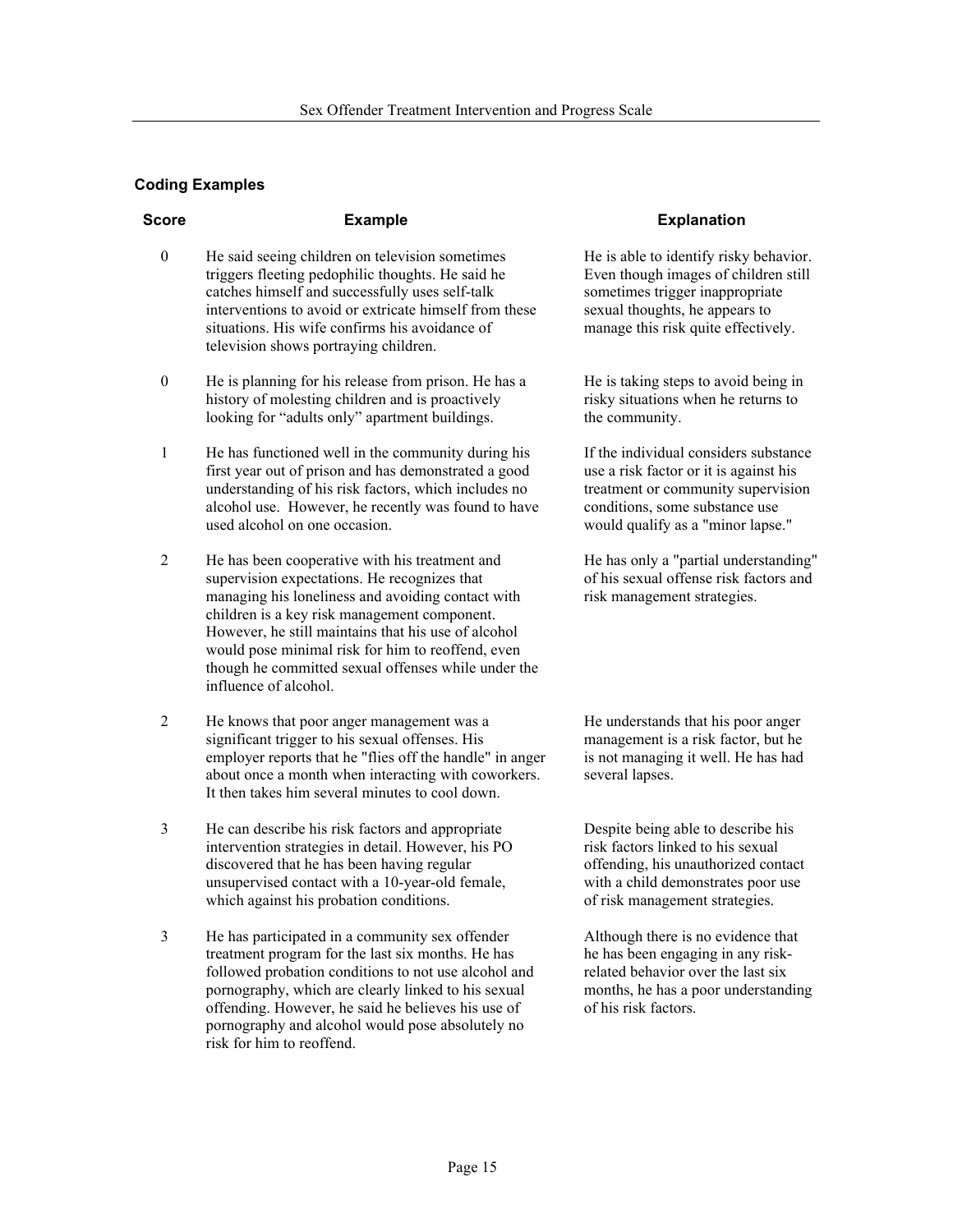# **6. Criminal and Rule-Breaking Behavior**

The "Criminal and Rule-Breaking Behavior" item concerns the degree to which an individual engages in general criminal and rule-breaking behavior. **This item is not concerned with sexually related criminal and rule-breaking behavior**.

Data sources include observation, self-report, polygraph test results, reliable collateral data (including motor vehicle infractions and other police reports), and compliance with treatment, supervision and facility rules, divorce or separation decrees, relief from abuse orders, and visitation rules.

# **Sample Interview Questions**

- Do you think the rules where you live are fair? Why do you say that?<br>• What do you do when you don't like a rule?
- What do you do when you don't like a rule?
- How well have you been following the rules where you live? Of probation/parole?
- Have you been punished for breaking any of these rules? What happened?
- Have you been in trouble with the law recently?
- Do you sometimes lie to get what you want? Explain?

**Rating** - Evaluate individual's level of functioning for the previous six months.

| $\Omega$       | No criminal or rule-breaking behavior evident.                                                                                                                                                                                                                                                                                                                                                                                                                                                                                                                                                                          |
|----------------|-------------------------------------------------------------------------------------------------------------------------------------------------------------------------------------------------------------------------------------------------------------------------------------------------------------------------------------------------------------------------------------------------------------------------------------------------------------------------------------------------------------------------------------------------------------------------------------------------------------------------|
| $\mathbf{1}$   | Minor non-sexual problems evident, such as:<br>a minor motor vehicle charge,<br>a minor residential/correctional facility or program rule-breaking incident, or<br>$\bullet$<br>minor manipulative behavior.<br>$\bullet$                                                                                                                                                                                                                                                                                                                                                                                               |
| $\overline{2}$ | Moderate non-sexual problems evident, such as behavior that has or could reasonably lead to:<br>two or more minor motor vehicle charges,<br>two or more minor residential/correctional facility rule infractions,<br>٠<br>one or more major residential/correctional facility rule infractions,<br>$\bullet$<br>one or more major treatment program rule-breaking behaviors,<br>$\bullet$<br>one or more misdemeanor offense charges,<br>$\bullet$<br>a technical violation of probation, parole, or other community supervision status, or<br>$\bullet$<br>multiple single incidents of any of the above.<br>$\bullet$ |
| 3              | Serious non-sexual problems evident, such as behavior that has or could reasonably lead to:<br>a felony offense charge, or<br>a residential/correctional facility rule infraction that could lead to a felony offense charge.<br>$\bullet$                                                                                                                                                                                                                                                                                                                                                                              |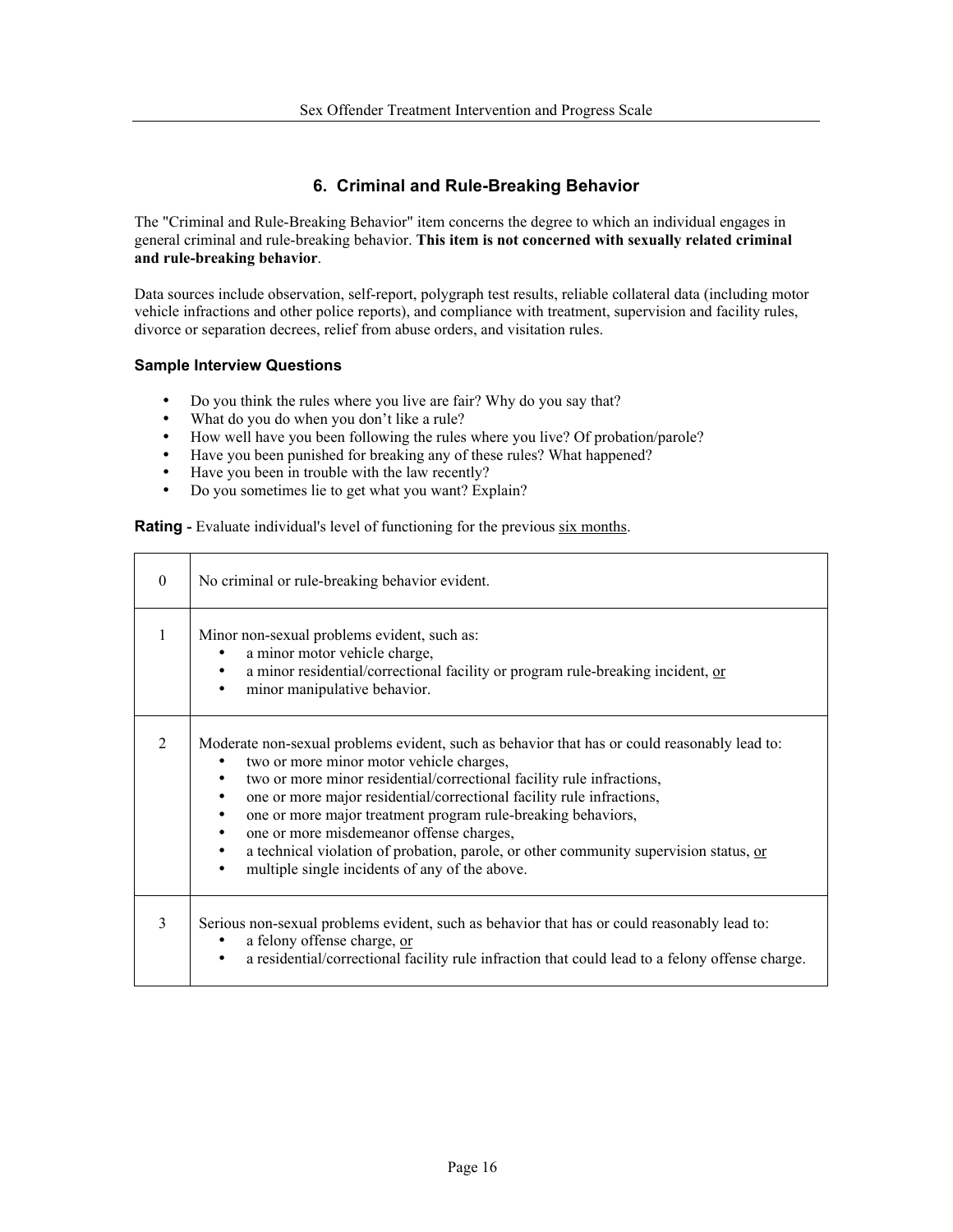| Score            | <b>Example</b>                                                                                                                                                                                                                                                                          | <b>Explanation</b>                                                                                                      |
|------------------|-----------------------------------------------------------------------------------------------------------------------------------------------------------------------------------------------------------------------------------------------------------------------------------------|-------------------------------------------------------------------------------------------------------------------------|
| $\boldsymbol{0}$ | He appears to have been compliant with probation and<br>treatment conditions during the last six months.                                                                                                                                                                                | No evidence of criminal or rule-<br>breaking behavior exists.                                                           |
| $\boldsymbol{0}$ | He was arrested for assaulting his wife about 10<br>months ago. He is not known to have engaged in any<br>other criminal or rule breaking behaviors since that<br>time.                                                                                                                 | He assaulted his wife over six<br>months ago, which is outside the<br>six-month scoring window for this<br>item.        |
| $\boldsymbol{0}$ | He was charged three months ago with possessing<br>child pornography.                                                                                                                                                                                                                   | This is an example of problem<br>"Sexual Behavior" - Item #2. He<br>would be scored 0 on this item.                     |
| $\mathbf{1}$     | He received one traffic ticket for speeding in the last<br>six months.                                                                                                                                                                                                                  | One speeding ticket is considered<br>"minor" criminal behavior.                                                         |
| 1                | He is incarcerated. During the last six months, he<br>received one minor disciplinary report for being<br>disrespectful to a correctional officer.                                                                                                                                      | One minor disciplinary report is<br>considered "minor" rule-breaking<br>behavior.                                       |
| $\mathbf{1}$     | Men in his community treatment group complain that<br>he has pressured them on a few occasions to give him<br>cigarettes and gas money because he has financial<br>problems. Although no threats were involved, this<br>behavior was against program rules. He admits this<br>behavior. | Minor manipulative behavior related<br>to program rules can be considered<br>"minor" program rule-breaking<br>behavior. |
| 2                | He has a "no alcohol use" probation condition. He<br>failed a Breathalyzer test during a home visit by his<br>probation officer.                                                                                                                                                        | This behavior could lead to a<br>probation violation.                                                                   |
| $\overline{2}$   | He is incarcerated. He received a major disciplinary<br>report for failing to "lock in" by staff, which resulted<br>in his placement in segregation.                                                                                                                                    | A major disciplinary report is<br>considered "major facility rule-<br>breaking behavior."                               |
| $\overline{2}$   | Three weeks ago, he was terminated from his<br>treatment program for breaking confidentiality. He<br>has a probation condition to successfully participate in<br>and complete community sex offender treatment.                                                                         | This behavior could lead to a<br>probation violation.                                                                   |
| 3                | Police informed his probation officer that he was<br>arrested for a felony domestic assault last weekend.                                                                                                                                                                               | His arrest for this crime could lead<br>to a felony conviction.                                                         |
| 3                | He is incarcerated. He was recently placed in<br>segregation after receiving a major disciplinary report<br>for setting a fire in his cell.                                                                                                                                             | His major disciplinary report for this<br>crime could lead to a felony<br>conviction.                                   |
|                  |                                                                                                                                                                                                                                                                                         |                                                                                                                         |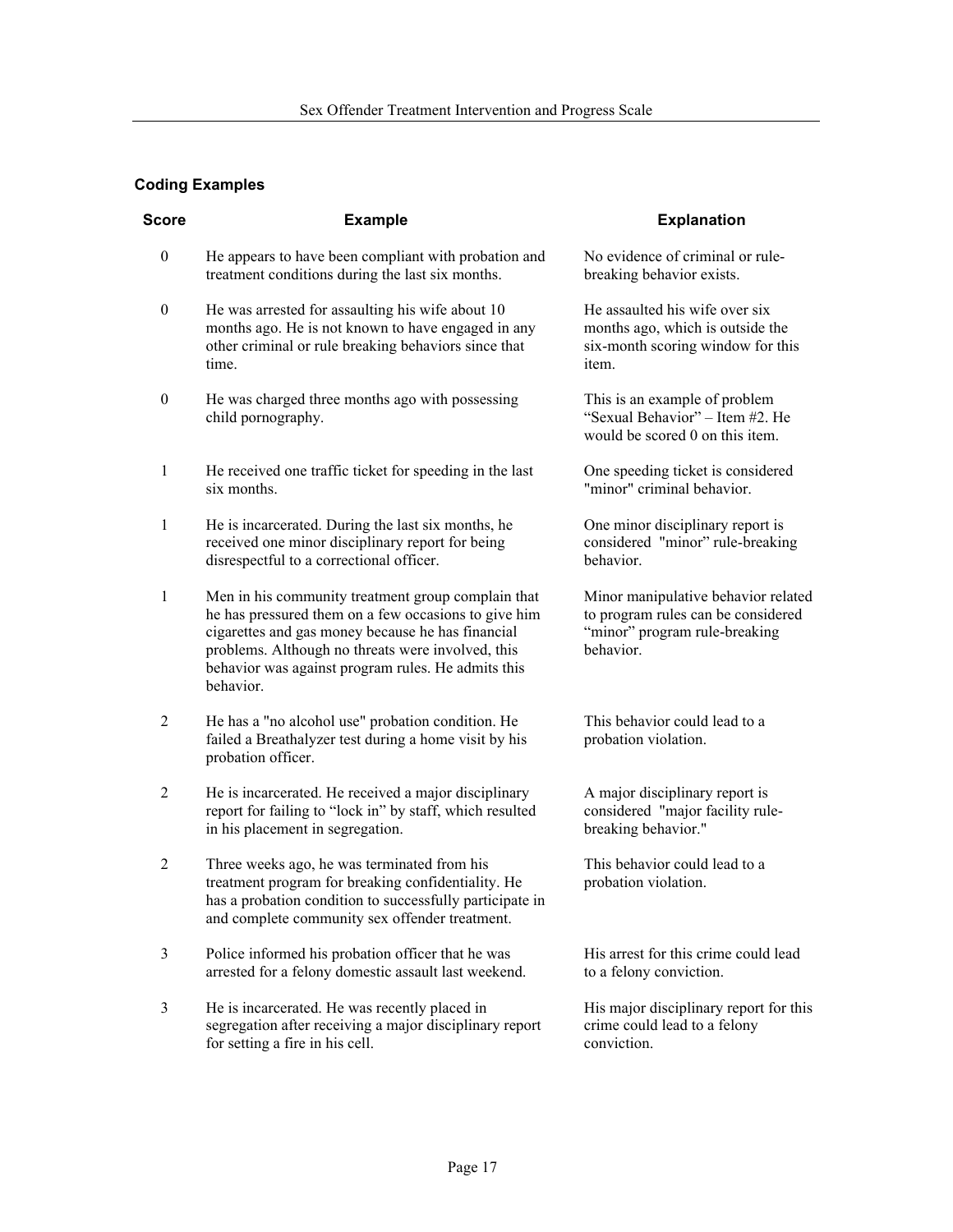# **7. Criminal and Rule-Breaking Attitudes**

The "Criminal and Rule-Breaking Attitudes" item concerns the degree to which the individual recognizes and self-corrects his attitudes and thoughts that support or condone general criminal and rule-breaking behavior. **This item is not concerned with sexually related criminal and rule-breaking attitudes**. An individual's score on this item should be at least as high as his score on Item #6, "Criminal and Rule-Breaking Behavior." This is because it is assumed that this type of behavior reflects the presence of underlying problematic criminal and rule-breaking attitudes and thinking patterns.

Data sources include observation, self-report, collateral data, and psychological testing. The individual's recent behavior should be used as a cue for identifying his underlying attitudes towards criminal and rulebreaking behaviors.

Examples of attitudes and thoughts that support criminal or rule-breaking behavior include:

- Rules (laws) are made to be broken.
- Why take a real job when I can make more money doing crime.
- Everyone does it (i.e., breaks a rule or law), so it is okay if I do it.
- I deserve to get what I want, regardless of what it costs someone else.
- Everyone should take what he or she can get in life.
- People who do not protect their property deserve to be robbed.
- Anyone who crosses me deserves payback.

# **Sample Interview Questions**

- Do you think the rules you are supposed to follow are fair (e.g., probation/parole conditions, facility rules, or treatment program rules)? Explain?
- How well do you follow these rules? Explain?
- How fairly do you think your probation/parole officer treats you?
- How often do you lie to avoid getting caught breaking rules? Explain?

**Rating** - Evaluate individual's level of functioning for the previous six months. An individual's score on this item should be at least as high as his score on Item, #6.

| $\theta$     | Has no or minimal difficulty recognizing and self-correcting attitudes and thoughts that support<br>criminal or rule-breaking behavior.                                                                            |
|--------------|--------------------------------------------------------------------------------------------------------------------------------------------------------------------------------------------------------------------|
| $\mathbf{1}$ | Has some difficulty recognizing or self-correcting attitudes and thoughts that support criminal or<br>rule-breaking behavior. Is open to examining and changing these attitudes and thoughts.                      |
| 2            | Has considerable difficulty recognizing or self-correcting attitudes and thoughts that support<br>criminal or rule-breaking behavior. Has some openness to examining and changing these attitudes<br>and thoughts. |
| 3            | Does not recognize or self-correct attitudes and thoughts that support criminal or rule-breaking<br>behavior. Is not open to examining and changing these attitudes and thoughts.                                  |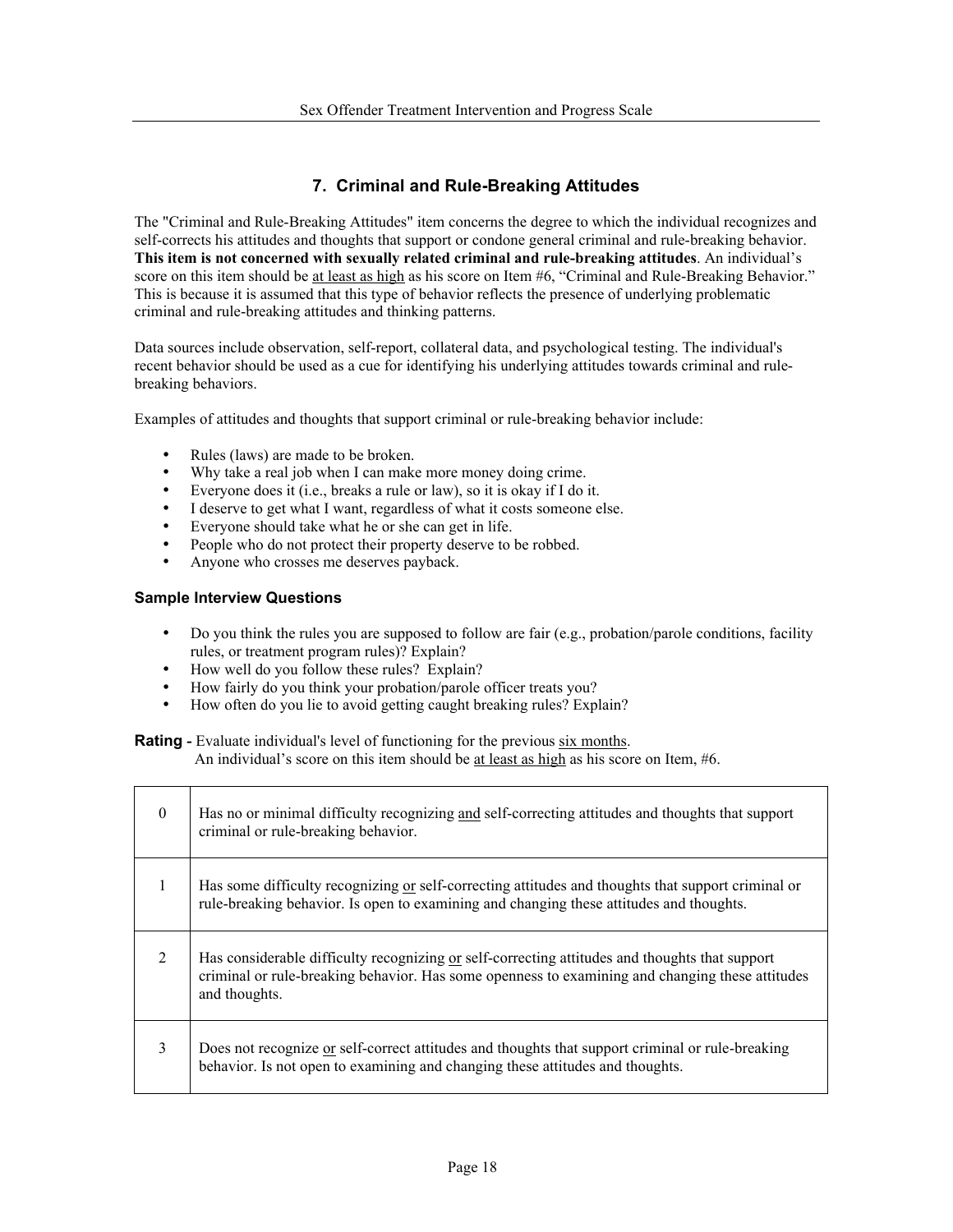| <b>Score</b>     | <b>Example</b>                                                                                                                                                                                                                                                                                                                                                                                                            | <b>Explanation</b>                                                                                                                                                                                                       |
|------------------|---------------------------------------------------------------------------------------------------------------------------------------------------------------------------------------------------------------------------------------------------------------------------------------------------------------------------------------------------------------------------------------------------------------------------|--------------------------------------------------------------------------------------------------------------------------------------------------------------------------------------------------------------------------|
| $\boldsymbol{0}$ | He does not have a criminal history aside from the<br>index sex offense. He appears to follow program and<br>probation rules.                                                                                                                                                                                                                                                                                             | No evidence of criminal or rule-<br>breaking attitudes exists.                                                                                                                                                           |
| $\mathbf{0}$     | His probation officer found him in possession of over<br>500 pornographic magazines depicting adults. He said<br>he knows possessing pornography is against his<br>probation conditions. However, he argues that the rule<br>is not justified and that frequent pornography use is<br>not one of his risk factors, even though sexual<br>obsessiveness was linked to his sexual offending.                                | His attitude supporting pornography<br>possession is a sexually related<br>attitude (see Item #3). It should not<br>be scored as a general criminal or<br>rule-breaking attitude.                                        |
| 1                | He said he struggles with not breaking minor prison<br>rules that he believes don't seem to make sense, such<br>as borrowing or lending money, and taking food to his<br>room. He recognizes that this type of thinking is risky<br>for him. Although he finds it somewhat difficult, he<br>does use self-talk interventions successfully to<br>manage these thoughts and control his behavior.                           | He has some difficulty self-<br>correcting attitudes that support<br>minor rule-breaking behavior.                                                                                                                       |
| 2                | Treatment notes and his homework indicate that he is<br>able to recognize and describe how he challenges the<br>thoughts that support his general criminal rule-<br>breaking behavior. Nonetheless, he received three<br>major prison rule infractions during the last thee<br>months. He has been open to talking about these<br>infractions and role-playing new strategies to avoid<br>similar problems in the future. | Three major prison rule infractions<br>would receive a score of "2" on<br>Criminal and Rule-Breaking<br>Behavior (Item #6). An individual's<br>score on this item should be at least<br>as high as his score on Item #6. |
| 3                | He often complains that his probation conditions are<br>unfair so he should not have to follow them. He<br>consistently supports the antisocial statements of other<br>members in his treatment group. He sees nothing<br>wrong with and is not open to examining his<br>antisocial views.                                                                                                                                | He endorses criminal and rule-<br>breaking attitudes, and he reports no<br>interest in examining or changing<br>these views.                                                                                             |
| 3                | In prison, he spends most of his free time with<br>inmates who get in trouble in the institution. He has<br>an extensive and diverse criminal history. He said the<br>multiple victims of his diverse crimes deserved what<br>they got because they were weak or stupid. He said he<br>is a survivor and will do what he has to do in<br>treatment to get through the program, but he is not                              | He endorses criminal and rule-<br>breaking attitudes, and he reports no<br>interest in examining or changing<br>these views.                                                                                             |

going to let anyone brainwash him.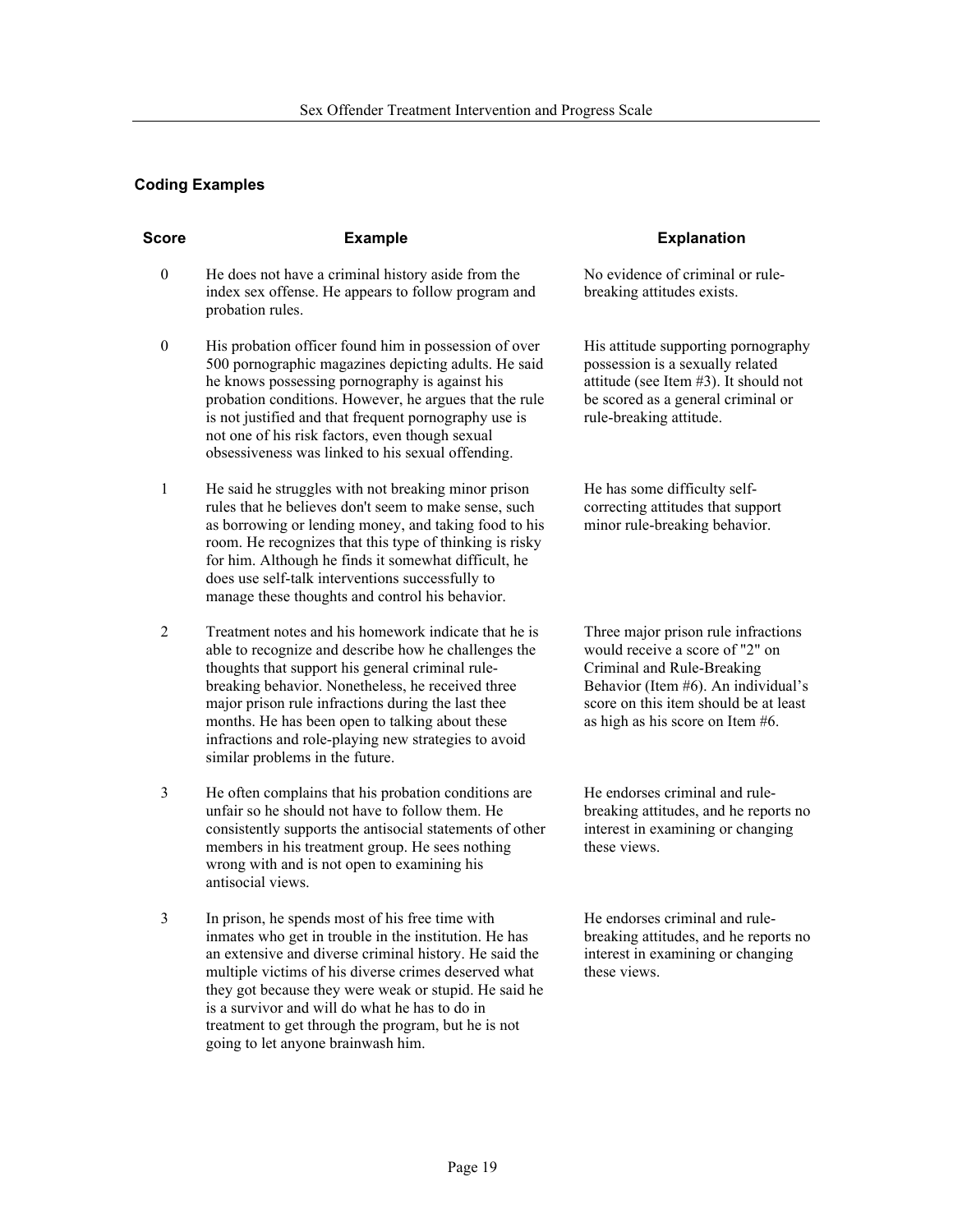# **8. Stage of Change**

The "Stage of Change" item involves the degree to which the individual recognizes that he has a sexual behavior problem and has made a commitment to address this problem. This item is adapted from the Stage of Change model developed by Prochaska and DeClemente (1992).

Data sources include program participation, collateral reports, polygraph results, observation, and self-report.

# **Sample Interview Questions**

- How do you feel about being in treatment?
- How serious a problem do you think you have with sexual offending?
- What are your treatment goals?
- What do you want to change about yourself?
- How well do you think you are doing in treatment?
- What changes have you made recently?<br>• What things are difficult for you to chan
- What things are difficult for you to change?

**Rating** - Evaluate individual's level of functioning for the previous six months.

| $\Omega$                    | Maintenance stage:<br>has made significant change, and<br>has a relatively complete understanding of his offending pattern, and<br>is committed to and has been successfully maintaining change in the community for a<br>period of at least 12 months. |
|-----------------------------|---------------------------------------------------------------------------------------------------------------------------------------------------------------------------------------------------------------------------------------------------------|
| 1                           | Action stage:<br>recognizes the need to change, and<br>has made a decision to take steps to change, and<br>is actively in the process of doing things to positively modify behavior.<br>٠                                                               |
| $\mathcal{D}_{\mathcal{L}}$ | Ambivalent stage:<br>recognizes that a problem exists and is ambivalent about changing, or<br>is not sure about the need for treatment, or<br>is not taking significant action, or<br>is very erratic in taking steps to change.                        |
| 3                           | Pre-contemplation stage:<br>does not recognize the problem, or<br>denies the problem, or<br>has no intention of changing, or<br>refuses to enroll in recommended treatment.                                                                             |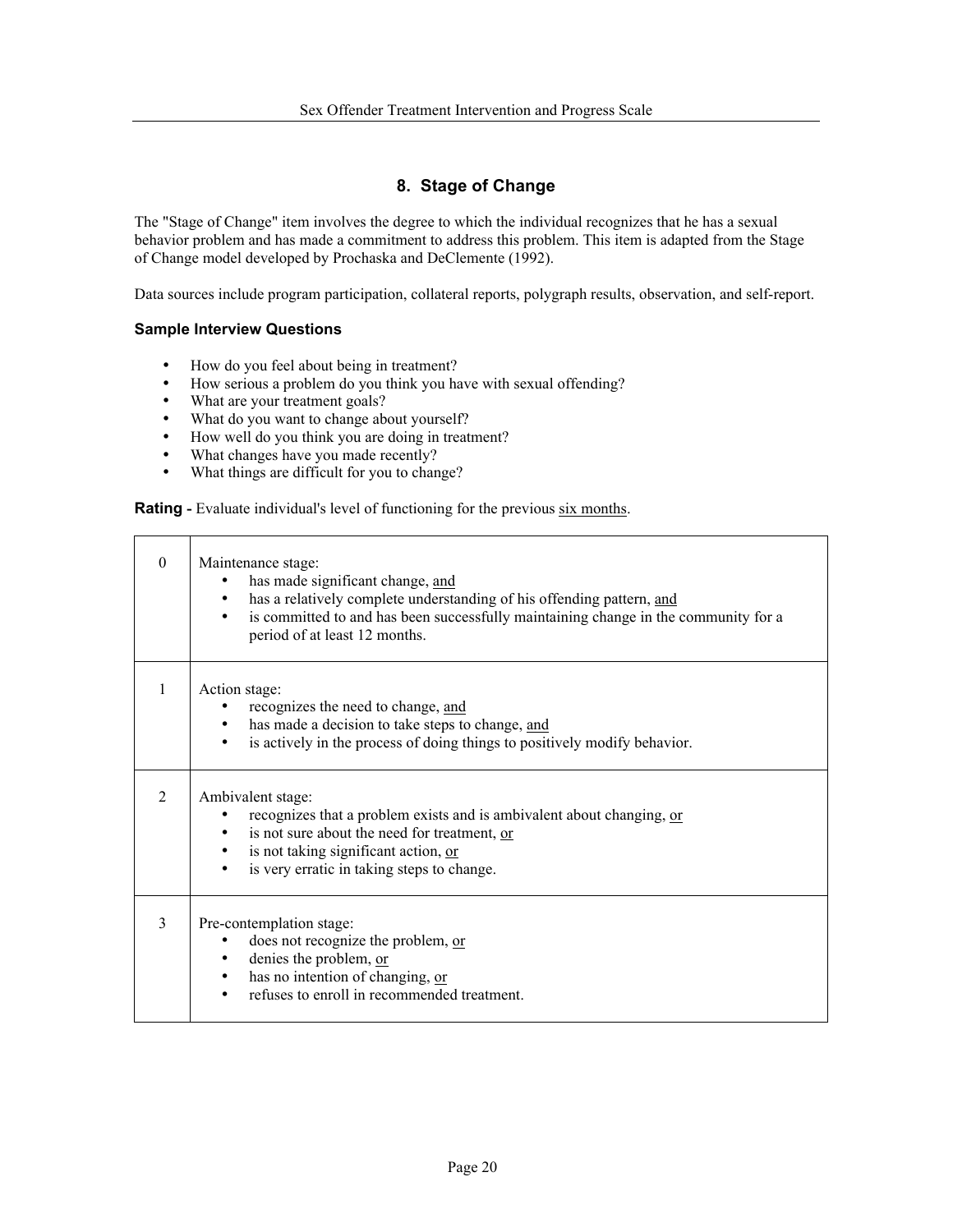| <b>Score</b>     | <b>Example</b>                                                                                                                                                                                                                               | <b>Explanation</b>                                                                                                                               |
|------------------|----------------------------------------------------------------------------------------------------------------------------------------------------------------------------------------------------------------------------------------------|--------------------------------------------------------------------------------------------------------------------------------------------------|
| $\boldsymbol{0}$ | He has had good lifestyle stability in the community<br>for 14 months. He has made good treatment progress,<br>recognizes and manages his risk, and has an overall<br>prosocial support system.                                              | He has been maintaining significant<br>cognitive and behavioral change in<br>the community for over 12 months.                                   |
| 1                | He has been making good treatment progress for the<br>last 9 months. He has had no disciplinary problems<br>and is getting close to being moved into a monthly<br>aftercare group.                                                           | He must be stable for at least 12<br>months in the community in order to<br>be scored in the "Maintenance"<br>stage.                             |
| 1                | He has successfully completed a prison-based sex<br>offender treatment program. Upon release, he plans to<br>enter and complete a community-based sex offender<br>treatment program.                                                         | Following prison treatment, he must<br>be stable for at least 12 months in<br>the community in order to be scored<br>in the "Maintenance" stage. |
| 2                | He molested a 10-year-old girl. He vacillates between<br>saying he has a sexual offending problem for which<br>he needs treatment and saying that if he simply stays<br>away from the "wrong people" he will never reoffend.                 | He reports being ambivalent about<br>the need for treatment                                                                                      |
| 2                | Over the last six months, he has gone back and forth<br>between participating actively in treatment for a few<br>weeks and then participating minimally.                                                                                     | He has been taking very erratic steps<br>to change.                                                                                              |
| 2                | He said he has committed multiple sex offenses. He<br>does not think he needs treatment, but he is open to<br>the idea that it might be helpful and is willing to<br>participate.                                                            | He is open to participating in<br>treatment, but he is not sure it will<br>be beneficial to him.                                                 |
| 3                | He said he did not commit the sexual offense for<br>which he was convicted, but he is willing to<br>participate in treatment.                                                                                                                | He is in categorical denial.                                                                                                                     |
| 3                | He has been participating in sex offender treatment.<br>Despite having clear problems linked to his sexual<br>offending behavior, he says treatment will not be<br>helpful because he does not have any problems that he<br>needs to change. | He reports no problems or intention<br>of changing.                                                                                              |
|                  |                                                                                                                                                                                                                                              |                                                                                                                                                  |
|                  |                                                                                                                                                                                                                                              |                                                                                                                                                  |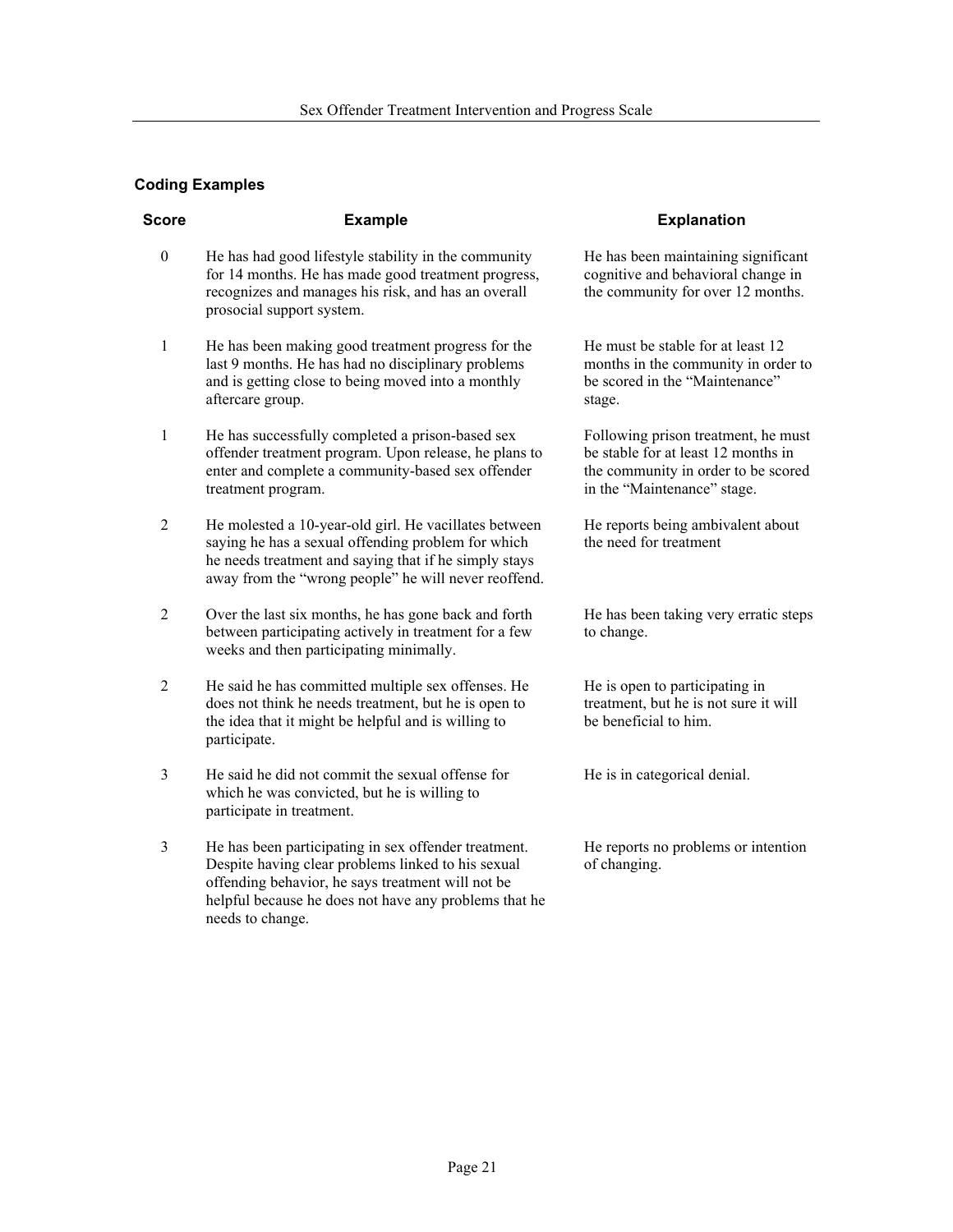# **9. Cooperation with Treatment**

The "Cooperation with Treatment" item concerns the degree to which the individual cooperates with treatment expectations and is engaged in the treatment process.

Data sources include behavioral observation and collateral reports.

Consider the following factors:

- Attendance, attentiveness, and participation in treatment sessions
- Completion of homework assignments
- Payment of treatment fees with consideration of ability to pay<br>
Pearso of aparament and openness in treatment
- Degree of engagement and openness in treatment

# **Sample Interview Questions**

- How do you think you are doing in treatment?
- What do you like about your treatment?
- What do you dislike about your treatment?
- How cooperative are you in treatment?<br>• Have you had any problems with attend
- Have you had any problems with attendance? Participation? Doing homework? Being open?

# **Rating - If initial evaluation**, evaluate individual's level of cooperation during evaluation process. **If follow-up evaluation**, evaluate individual's level of functioning for the previous six months.

| $\Omega$       | No or minimal problems:<br>cooperative with treatment expectations 90% of the time or greater,<br>successfully completed sex offender treatment, or<br>was not required to attend treatment to reduce risk to sexually reoffend.                                                                                                                             |
|----------------|--------------------------------------------------------------------------------------------------------------------------------------------------------------------------------------------------------------------------------------------------------------------------------------------------------------------------------------------------------------|
| 1              | Some problems - compliance less than 90% of the time in any of the following areas:<br>unexcused absences or lateness,<br>failure to complete homework assignments on time,<br>poor participation or engagement in treatment sessions, or<br>closed channel of communication.                                                                                |
| $\mathfrak{D}$ | Considerable problems – compliance less than 80% of the time in any of the following areas:<br>unexcused absences or lateness,<br>failure to complete homework assignments on time,<br>poor participation or engagement in treatment sessions,<br>$\bullet$<br>closed channel of communication, or<br>$\bullet$<br>incidents of serious disruptive behavior. |
| 3              | Severe problems:<br>individual has been given a written warning for problem behavior, or<br>individual has been terminated from treatment, or<br>individual refuses to enroll in recommended treatment.                                                                                                                                                      |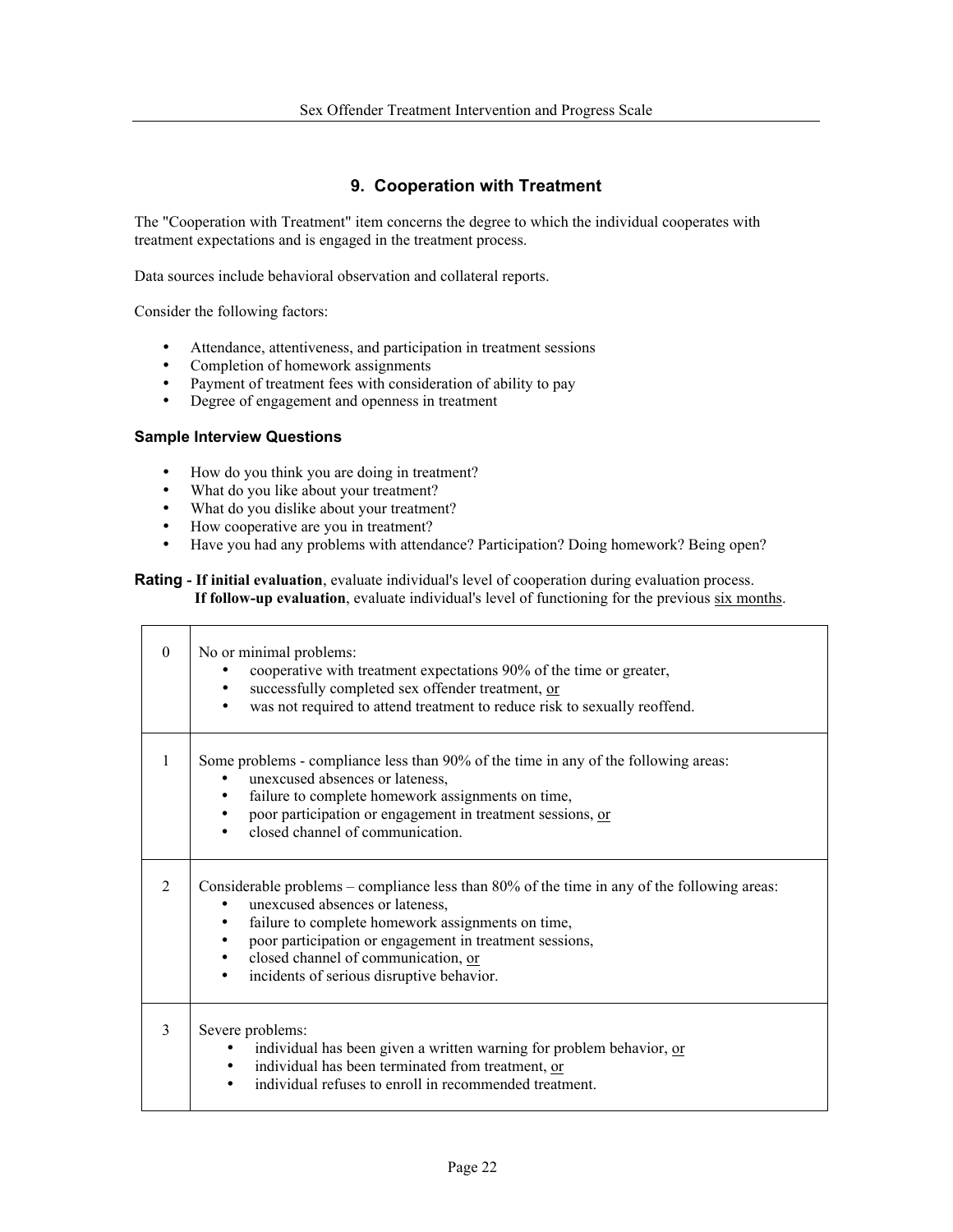| <b>Score</b>     | <b>Example</b>                                                                                                                                                                                                                                                                                                                | <b>Explanation</b>                                                                                                                         |
|------------------|-------------------------------------------------------------------------------------------------------------------------------------------------------------------------------------------------------------------------------------------------------------------------------------------------------------------------------|--------------------------------------------------------------------------------------------------------------------------------------------|
| $\boldsymbol{0}$ | During his initial evaluation meetings, he was<br>cooperative with the interviewer. However, he<br>accepted only partial responsibility for his sexual<br>offending behavior.                                                                                                                                                 | He was cooperative with the initial<br>evaluation. Level of offense<br>responsibility should not be<br>considered when scoring this item.  |
| $\boldsymbol{0}$ | He missed half of his group treatment sessions during<br>the last six months due to serious medical problems<br>that were confirmed by his physician. Otherwise he<br>has participated actively and been engaged in<br>treatment sessions.                                                                                    | Excused absences do not count<br>against an individual.                                                                                    |
| 1                | During the past six months, he has brought his written<br>homework assignments to group 20 out of 24 sessions<br>(83% compliance rate).                                                                                                                                                                                       | His homework compliance rate is<br>less than 90% but greater than 80%.                                                                     |
| 1                | He had three unexcused absences from group in the<br>last six months (88% attendance rate).                                                                                                                                                                                                                                   | His attendance rate is less than 90%<br>but greater than 80%.                                                                              |
| 1                | He attends group consistently and is prepared with<br>assignments. However, he does not give feedback to<br>other group members or participate in group<br>discussions, which are program expectations, unless<br>staff prompts him.                                                                                          | His attendance and preparation of<br>individual assignments meet<br>expectations, but other participation<br>problems were evident.        |
| $\overline{2}$   | During the last two months, he rarely paid attention in<br>treatment group, often refused to participate in group<br>exercises, and seemed very disinterested. These<br>problems were not attributable to identifiable medical<br>or psychological problems. The treatment provider<br>has talked to him about these problems | He has been given verbal, but not<br>written, warnings about these<br>behaviors.                                                           |
| $\overline{2}$   | About two months ago, the treatment provider asked<br>him to leave a group session because he came to<br>group drunk and was very disruptive. He has since<br>been coming to groups sober.                                                                                                                                    | This behavior constitutes an incident<br>of serious disruptive behavior, but<br>he was not given a written warning<br>about this behavior. |
| 3                | Four months ago, the treatment provider gave him a<br>"written warning" for not participating actively in<br>group meetings.                                                                                                                                                                                                  | He received a "written warning" for<br>problem behavior during the last six<br>months.                                                     |
| $\mathfrak{Z}$   | Two weeks ago, the treatment provider terminated<br>him from the program for missing group sessions.                                                                                                                                                                                                                          | He was "terminated from treatment"<br>during the last six months.                                                                          |
| $\mathfrak{Z}$   | The individual returned to group treatment two<br>months ago after serving a 30-day jail sentence for<br>missing multiple group sessions. The termination<br>from group that led to this jail sentence occurred four<br>months ago.                                                                                           | He was "terminated from treatment"<br>during the last six months.                                                                          |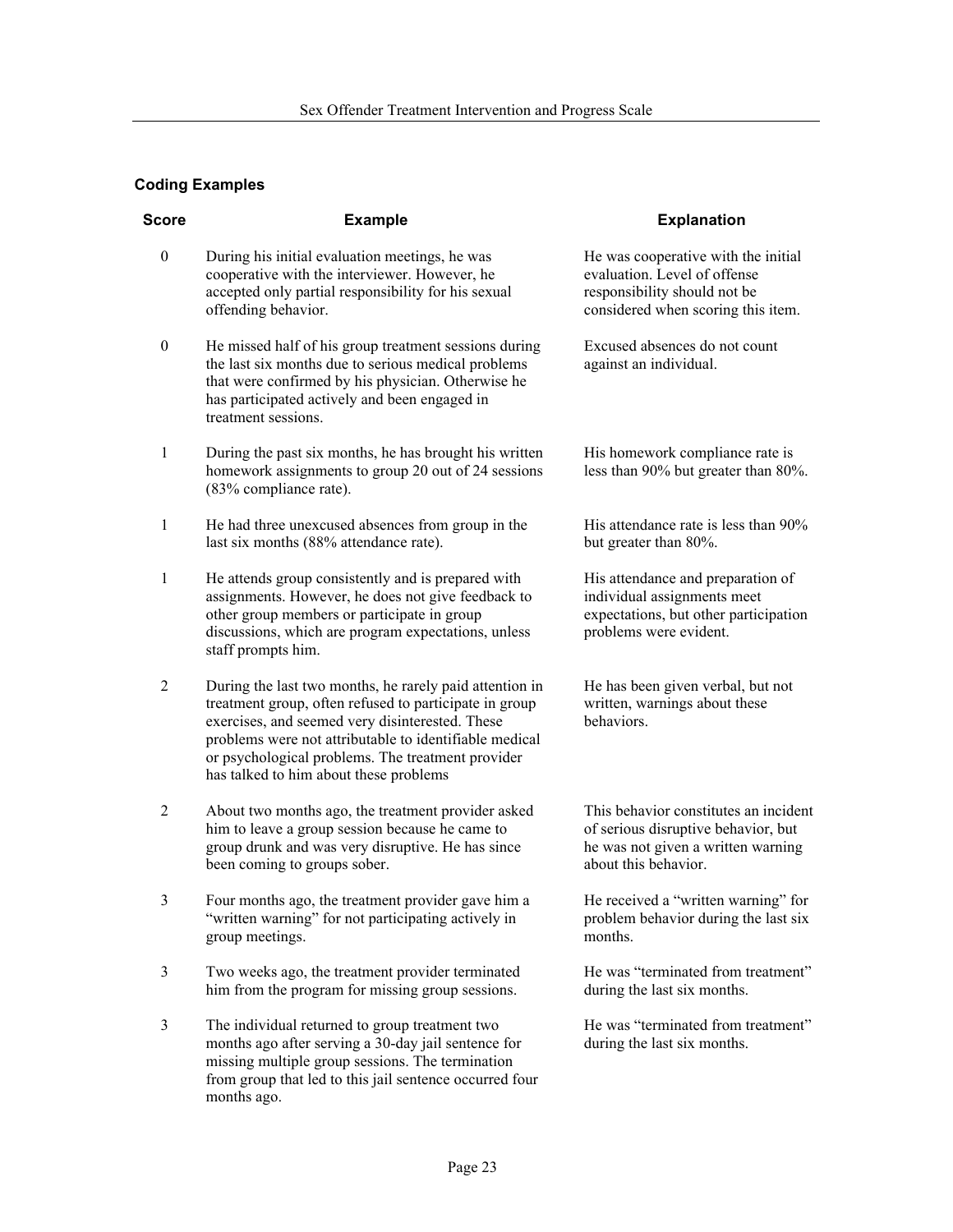# **10. Cooperation with Community Supervision**

The "Cooperation with Supervision" item involves the degree to which the individual cooperates with his community supervision conditions.

Data sources include individual self-report, collateral reports, and consultation with supervision staff. Consider the following factors:

- Compliance with supervision conditions
- Attendance, attentiveness, and participation in supervision meetings
- Payment of supervision fees and fines with consideration of ability to pay<br>• Degree of engagement and honesty in interactions with supervision staff
- Degree of engagement and honesty in interactions with supervision staff

# **Sample Interview Questions**

Г

Т

- How do you feel about your supervision?
- What do you like about it? What do you dislike about it?
- How cooperative (were you) are you following your supervision rules?
- Have you had any problems with attendance? Participation? Being honest?
- Have you had any violations/sanctions recently?
- Do you keep secrets to avoid getting in trouble? Tell me about them?

#### **Rating - If initial evaluation**, evaluate individual's level of cooperation with expectations of the court, probation, and other governmental agencies for the previous six months.

**If follow-up evaluation**, evaluate individual's level of functioning for the previous six months using the criteria listed below.

**If individual is in a residential setting** with no access to the community, evaluate individual's level of functioning for the six months prior to his residential placement. This score will remain unchanged during the individual's placement in the residential setting.

| $\Omega$       | No or minimal problems:<br>cooperative with release and supervision expectations 90% of the time or greater, or<br>was not under correctional supervision or court release conditions.<br>$\bullet$                                                                  |
|----------------|----------------------------------------------------------------------------------------------------------------------------------------------------------------------------------------------------------------------------------------------------------------------|
| 1              | Some problems - compliance less than 90% of the time in any of the following areas:<br>unexcused absences or lateness for appointments,<br>other minor supervision compliance problems, or<br>closed channel of communication with supervising officer.<br>$\bullet$ |
| $\overline{2}$ | Considerable problems:<br>supervising officer has increased level of supervision or reporting requirements<br>due to concern about individual's behavior.                                                                                                            |
| 3              | Severe problems:<br>supervising officer has filed a violation of probation, parole, or other community release<br>$\bullet$<br>condition.                                                                                                                            |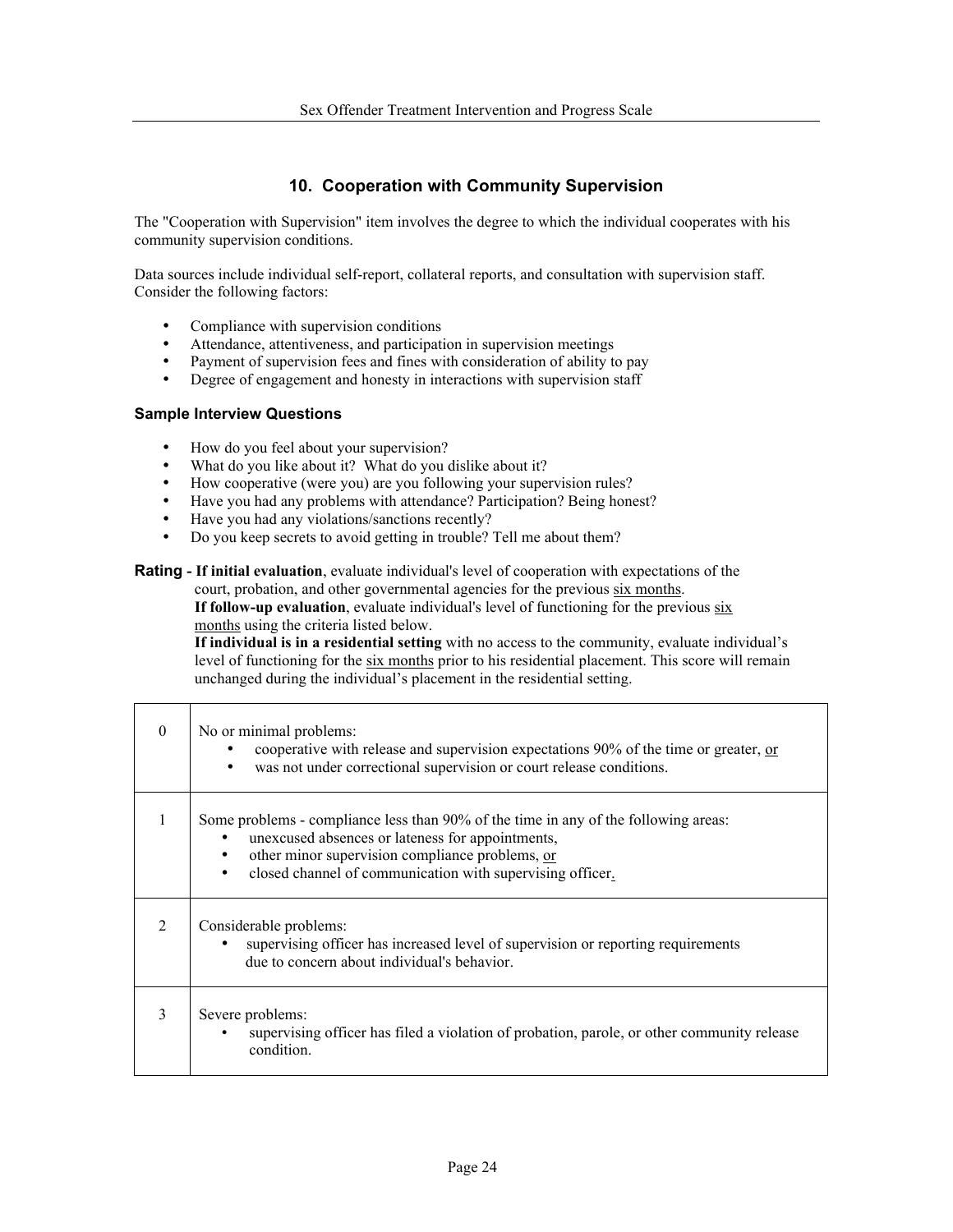| <b>Score</b> | <b>Example</b>                                                                                                                                                                                                                                                                                                                             | <b>Explanation</b>                                                                                                                                                         |
|--------------|--------------------------------------------------------------------------------------------------------------------------------------------------------------------------------------------------------------------------------------------------------------------------------------------------------------------------------------------|----------------------------------------------------------------------------------------------------------------------------------------------------------------------------|
| $\theta$     | During the last six months, he failed to show up for<br>one out of his ten probation appointments. During a<br>meeting five months ago, he became angry with his<br>probation officer, started to walk out of the meeting,<br>but sat back down and apologized. Overall, he appears<br>to be very compliant with his probation conditions. | He has had minimal problems<br>following his community<br>supervision conditions. Compliance<br>with attendance and engagement is<br>90% of the time or greater.           |
| $\mathbf{1}$ | During the last six months, he missed two out of 10<br>meetings with his parole officer for unexcused<br>reasons. He is cooperative following his other<br>conditions. His supervision level has not changed.                                                                                                                              | His attendance rate is less than 90%.<br>His supervision officer has not<br>increased the frequency of<br>supervision contacts.                                            |
| 1            | He has been on probation for about six months and is<br>resistant to talking openly about his life with his<br>probation officer. He typically responds to questions<br>with one-word answers. His supervision level has not<br>changed.                                                                                                   | He is resistant to developing an<br>open channel of communication<br>with his supervision officer, but the<br>officer has not increased his level of<br>supervision.       |
| 1            | He told his probation officer that he was working full<br>time. The officer determined that he was employed<br>only half time. The officer has not changed his<br>supervision or reporting requirements.                                                                                                                                   | He was dishonest to his supervision<br>officer about his employment status,<br>but the officer has not increased his<br>level of supervision or reporting<br>requirements. |
| 2            | His probation officer has asked him to come in for<br>supervision meetings more often because of concerns<br>about the offender's alcohol use.                                                                                                                                                                                             | The supervising officer has<br>increased his level of reporting<br>requirements.                                                                                           |
| 2            | Due to concerns that he has been breaking his curfew<br>conditions, his parole officer placed him on GPS<br>tracking.                                                                                                                                                                                                                      | The supervising officer has<br>increased his level of supervision by<br>placing him on GPS tracking.                                                                       |
| 3            | He has been incarcerated for two years on a violation<br>of probation conviction. He is currently participating<br>in a prison sex offender treatment program.                                                                                                                                                                             | During the six months before he was<br>placed in a residential setting (i.e.,<br>prison), he had been charged with a<br>violation of probation.                            |
| 3            | His probation officer filed a violation of probation<br>against him about three months ago for not attending<br>group treatment sessions. The officer withdrew the<br>violation two months later after he began attending<br>group sessions again.                                                                                         | During the last six months, he was<br>charged with violating his probation.                                                                                                |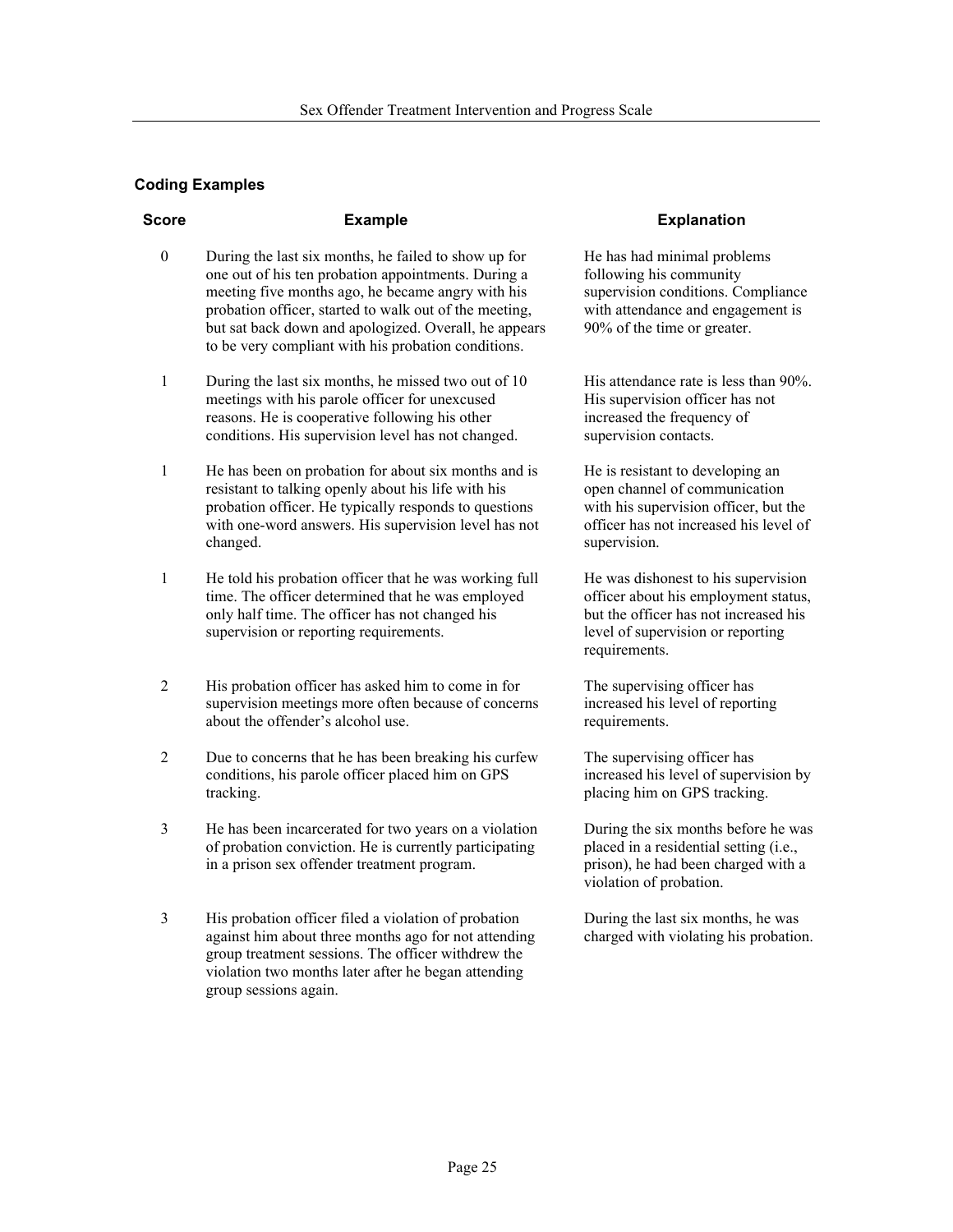# **11. Emotion Management**

The "Emotion Management" item concerns the degree to which the individual manages "acute" negative emotional states.

Data sources include observation, collateral reports, and self-report.

Negative emotional states are:

- Lonely
- Angry
- Anxious
- Hostile<br>• Depress
- Depressed
- Jealous<br>• Pesentf
- Resentful

# **Sample Interview Questions**

- Have there been times when you have felt overwhelmed by your emotions?<br>• Have you felt unset about anything or anyone lately? How have you handle
- Have you felt upset about anything or anyone lately? How have you handled it?<br>• Lonely? Anyo<sup>2</sup> Anxious? Hostile? Depressed? Jealous? Resentful?
- Lonely? Angry? Anxious? Hostile? Depressed? Jealous? Resentful?<br>• How have you handled it?
- How have you handled it?

**Rating** - Evaluate individual's level of functioning for the previous six months.

| $\theta$                    | No emotion management problems.                                                                                                   |
|-----------------------------|-----------------------------------------------------------------------------------------------------------------------------------|
|                             | Minor emotional management problems. They are:<br>relatively infrequent, and<br>٠<br>managed relatively effectively.<br>$\bullet$ |
| $\mathcal{D}_{\mathcal{L}}$ | Moderate emotional management problems. They are:<br>relatively frequent, or<br>managed relatively ineffectively.                 |
| 3                           | Serious emotional management problems. They are:<br>frequent and intense, and<br>managed very ineffectively.<br>٠                 |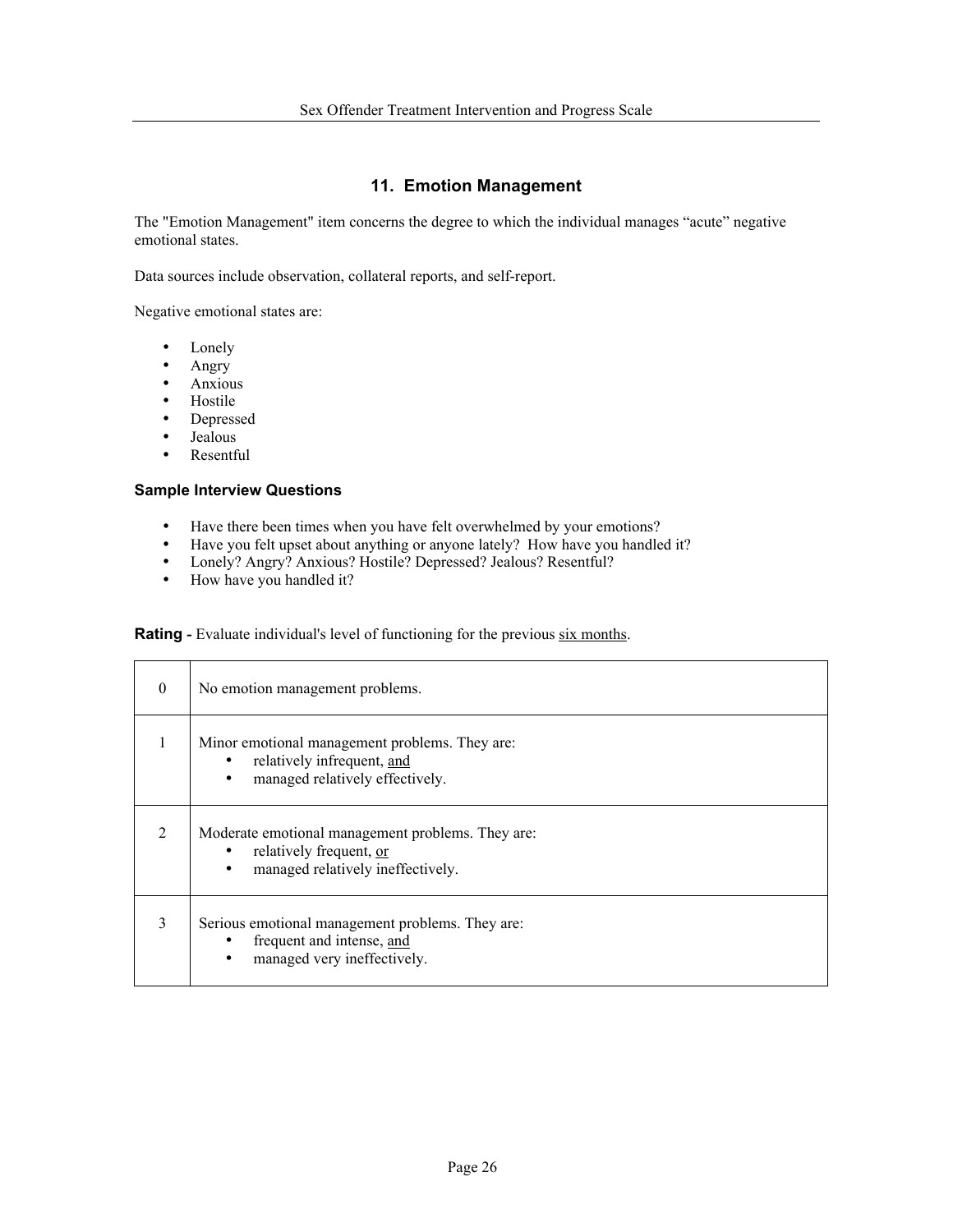| <b>Score</b>     | <b>Example</b>                                                                                                                                                                                                                                                                                                                                                               | <b>Explanation</b>                                                                                                                                                                                                                                                                                              |
|------------------|------------------------------------------------------------------------------------------------------------------------------------------------------------------------------------------------------------------------------------------------------------------------------------------------------------------------------------------------------------------------------|-----------------------------------------------------------------------------------------------------------------------------------------------------------------------------------------------------------------------------------------------------------------------------------------------------------------|
| $\boldsymbol{0}$ | In the past, he has experienced episodes of acute<br>depression. Over the past year, he has been taking<br>antidepressant medication and has had no episodes of<br>depression.                                                                                                                                                                                               | He has had no emotion management<br>problems concerning his depression<br>in the last six months.                                                                                                                                                                                                               |
| $\boldsymbol{0}$ | He has complained of having relatively constant mild<br>depression most of his life. However, he has not<br>experienced any acute episodes of depression in<br>several years.                                                                                                                                                                                                | This item concerns managing<br>"acute" emotional states. Mild<br>chronic depression is not an "acute"<br>negative emotional state.                                                                                                                                                                              |
| $\mathbf{1}$     | When under stress in the past, he would often isolate<br>himself in his apartment and experience considerable<br>loneliness. In the past six months, he has isolated<br>himself from others much less. He typically seeks out<br>friends from AA to talk with during stressful times in<br>his life.                                                                         | Although he experiences some<br>periods of loneliness, they are<br>relatively infrequent, and he has<br>developed and uses a prosocial<br>support network to combat his<br>loneliness.                                                                                                                          |
| 2                | He often lashes out verbally in anger when he<br>perceives he is being "put down." He is getting better<br>recognizing and managing his anger, but it still takes<br>him a while to talk himself down.                                                                                                                                                                       | His anger outbursts are relatively<br>frequent and poorly managed. It<br>takes him considerable time to talk<br>himself down.                                                                                                                                                                                   |
| 2                | At least once a month over the past six months, he has<br>had unfounded thoughts about his girlfriend cheating<br>on him. This has led to them having arguments.<br>Although he has some trouble getting suspicious and<br>jealous thoughts out of his head, he is able to refrain<br>from making accusations against her about half of the<br>time when he becomes jealous. | He has relatively frequent feelings<br>of jealousy. He has had some<br>trouble managing these feelings, and<br>this has led to arguments with his<br>girlfriend. He has improved his<br>ability to manage these negative<br>thoughts, but his behavior continues<br>to cause problems in their<br>relationship. |
| 3                | He suffers from serious depression. It has contributed<br>to him participating poorly in group treatment<br>sessions and having difficulty maintaining<br>relationships and jobs. He has been prescribed<br>antidepressant medication. It has been helpful in the<br>past, but he has been unwilling to take it during the<br>past few months.                               | His depression is a chronic and<br>serious emotional condition. He has<br>not been willing to take steps to<br>manage his depression, such as<br>taking antidepressant medication.                                                                                                                              |
| $\mathfrak{Z}$   | He is regularly hostile towards women for no apparent<br>reason and, he ruminates about injustices that he<br>perceives he has suffered at the hands of women.                                                                                                                                                                                                               | He has persistent and intense hostile<br>emotional reactions towards women.<br>He sees no reason to examine or                                                                                                                                                                                                  |

Page 27

manage his hostile feelings or his

views towards women.

When meeting with female probation officers, he sits with his arms crossed and answers questions in a sarcastic tone. He sees no reason to examine or manage his hostile feelings or his views towards

women.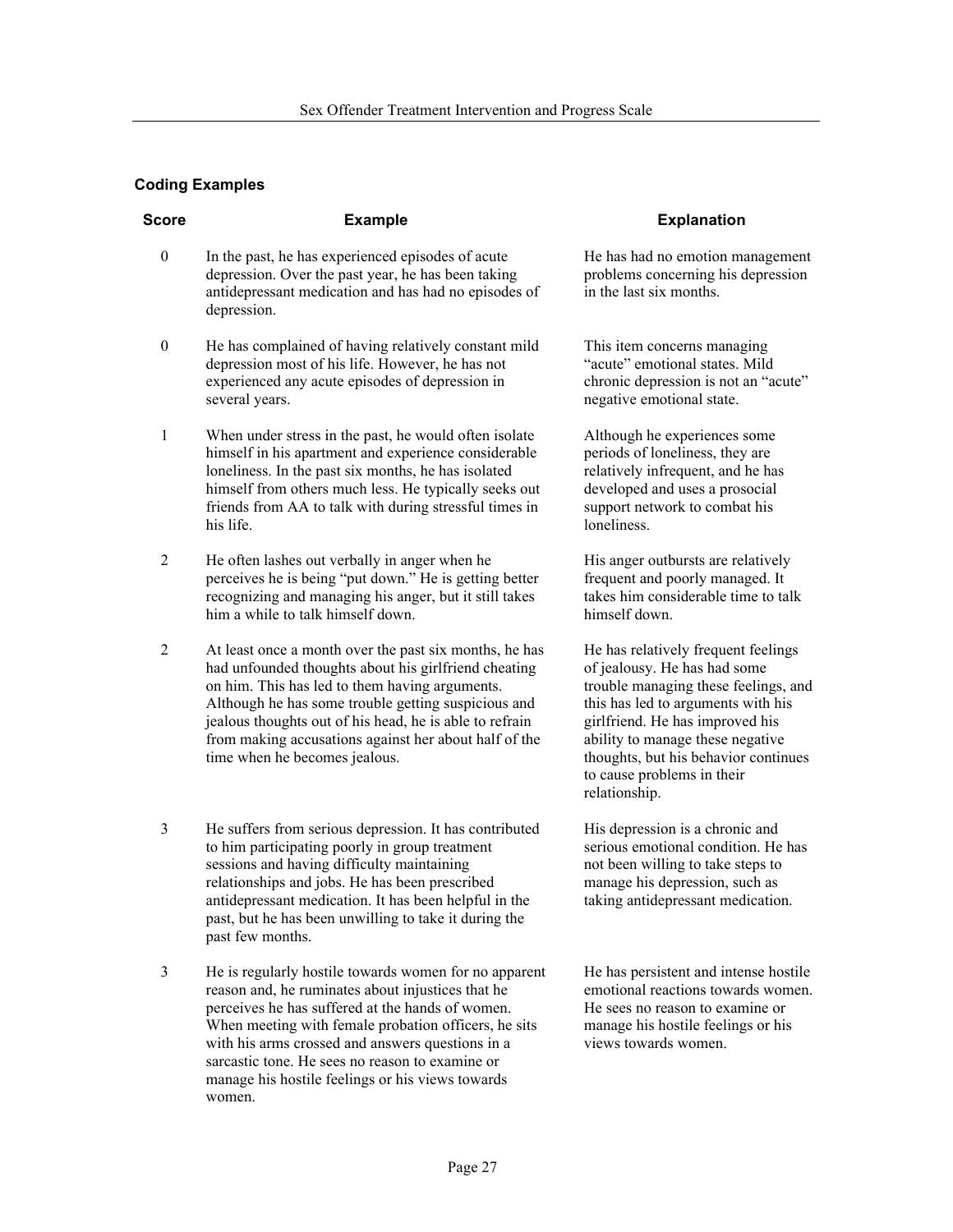# **12. Problem Solving**

The "Problem Solving" item concerns the degree to which the individual is able to identify and solve life problems.

Examples of life problems include: finding housing, occupying time, finding a job, maintaining family ties, establishing new relationships, responding to family emergencies or illnesses, establishing community supports, responding to roommate, neighborhood or co-worker concerns, and dealing with feelings about supervision or facility rules.

Data sources include behavioral observation, self-report, and collateral reports.

Consider the following problem solving elements:

- Sets realistic goals
- Recognizes and explains problems
- Generates reasonable solutions
- Weighs the pros and cons of possible solutions
- Carries out plans of action
- Recognizes and asks for help when needed

#### **Sample Interview Questions**

- What are the big problems in your life now? How are you handling them?<br>• What do you do when you have a problem that is difficult to solve? Give r
- What do you do when you have a problem that is difficult to solve? Give me an example?
- Do you ever ask anyone for help? Who? Do you usually follow their advice?
- What goals do you have in life now? What about over the next year? Next five years?

**Rating** - Evaluate individual's level of functioning for the previous six months.

| $\Omega$                    | Successful at identifying and addressing typical life problems.                                                                                                                                                                                      |
|-----------------------------|------------------------------------------------------------------------------------------------------------------------------------------------------------------------------------------------------------------------------------------------------|
|                             | Some problem solving deficits:<br>occasionally makes poorly considered decisions, but<br>is able to self-correct when difficulties are pointed out.<br>$\bullet$                                                                                     |
| $\mathcal{D}_{\mathcal{L}}$ | Considerable problem solving deficits:<br>occasionally makes poorly considered decisions, and<br>has trouble correcting even when difficulties are pointed out.<br>٠                                                                                 |
| 3                           | Serious impairment:<br>fails to identify obvious life problems,<br>frequently makes poorly considered decisions, and<br>has difficulty recognizing negative consequences of decisions and self-correcting even<br>when consequences are pointed out. |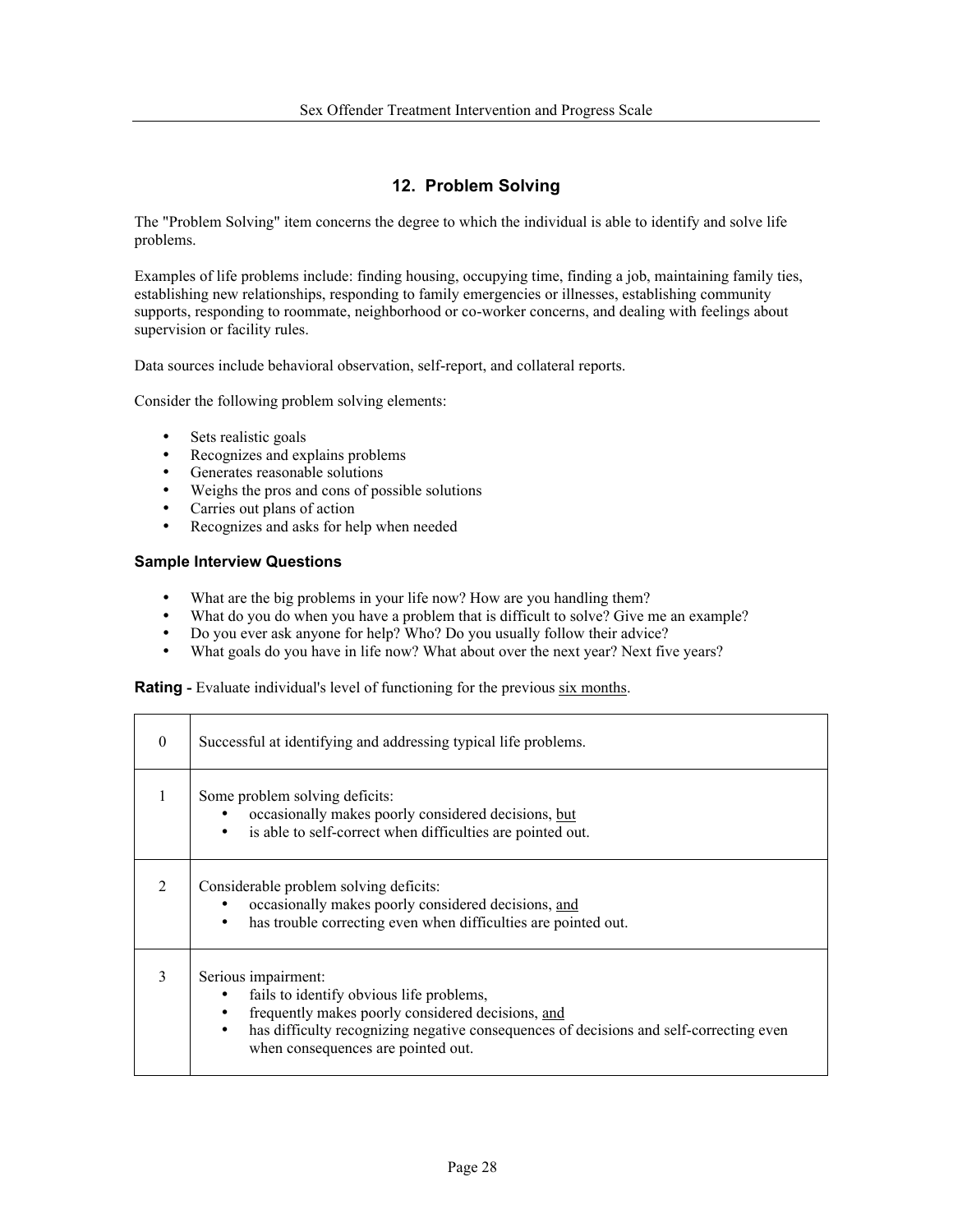- 0 His current sex offense is his first involvement in the criminal justice system. Over the past several years, his accommodation, finances, and marriage have been quite stable. He lost his job as a teacher as result of his sex offense conviction, but he has a realistic plan for retraining and gaining employment in the food service industry. He and his wife are in couples counseling to deal with the impact of his offense on their marriage.
- 1 He occasionally gets frustrated when his normal schedule of activities is changed, such as when his probation appointment is cancelled or when bus schedules change. He will talk through his concerns with friends, family, and staff and generally adjust relatively quickly.
- 2 He is 30 years old and lives with his parents. He cannot afford to live on his own because he works only part-time, has large car loan payments, and spends considerable money on cigarettes and lottery tickets. With the assistance of his probation officer, he has set realistic goals to get full time employment and reduce his spending. During the last six months, he has made small but erratic steps to accomplish these goals.
- 3 During the last six months in prison, he has received 17 disciplinary reports, mostly stemming from conflicts with staff and other inmates. In treatment, he is not open to examining how he might handle interpersonal conflicts differently. He blames his sexual offending behavior on his alcohol use. However, he says he has not used alcohol during his two-year incarceration, and therefore considers alcohol no longer a problem.
- 3 He lives with his mother and does not work. His career plan is to take an online course to be a computer graphic artist. However, his probation conditions prohibit him from using a computer. He becomes angry when alternative employment plans are discussed with him. He is facing a sex offender registry violation charge for failing to submit his registration form despite the fact that his probation officer provided him the forms and discussed his obligation to complete it.

# **Score Example Explanation**

He appears to have a history of managing typical life problems. Currently, he has some employment and marital problems, but he has identified and is addressing them in an appropriate manner.

He has some problem solving deficits, but he asks for help and is able to correct with others' assistance.

He has considerable problem solving deficits. He has trouble selfcorrecting even when difficulties are pointed out to him. However, he has been open to assistance and is making slow progress in addressing his major life problems.

He has serious problem solving impairment. He fails to indentify obvious life problems, frequently makes poorly considered decisions, has difficulty recognizing the negative consequences of his actions, and does not self-correct when consequences are pointed out.

He has serious problem solving impairment. He fails to indentify obvious life problems, frequently makes poorly considered decisions, has difficulty recognizing the negative consequences of his actions, and does not self-correct when consequences are pointed out.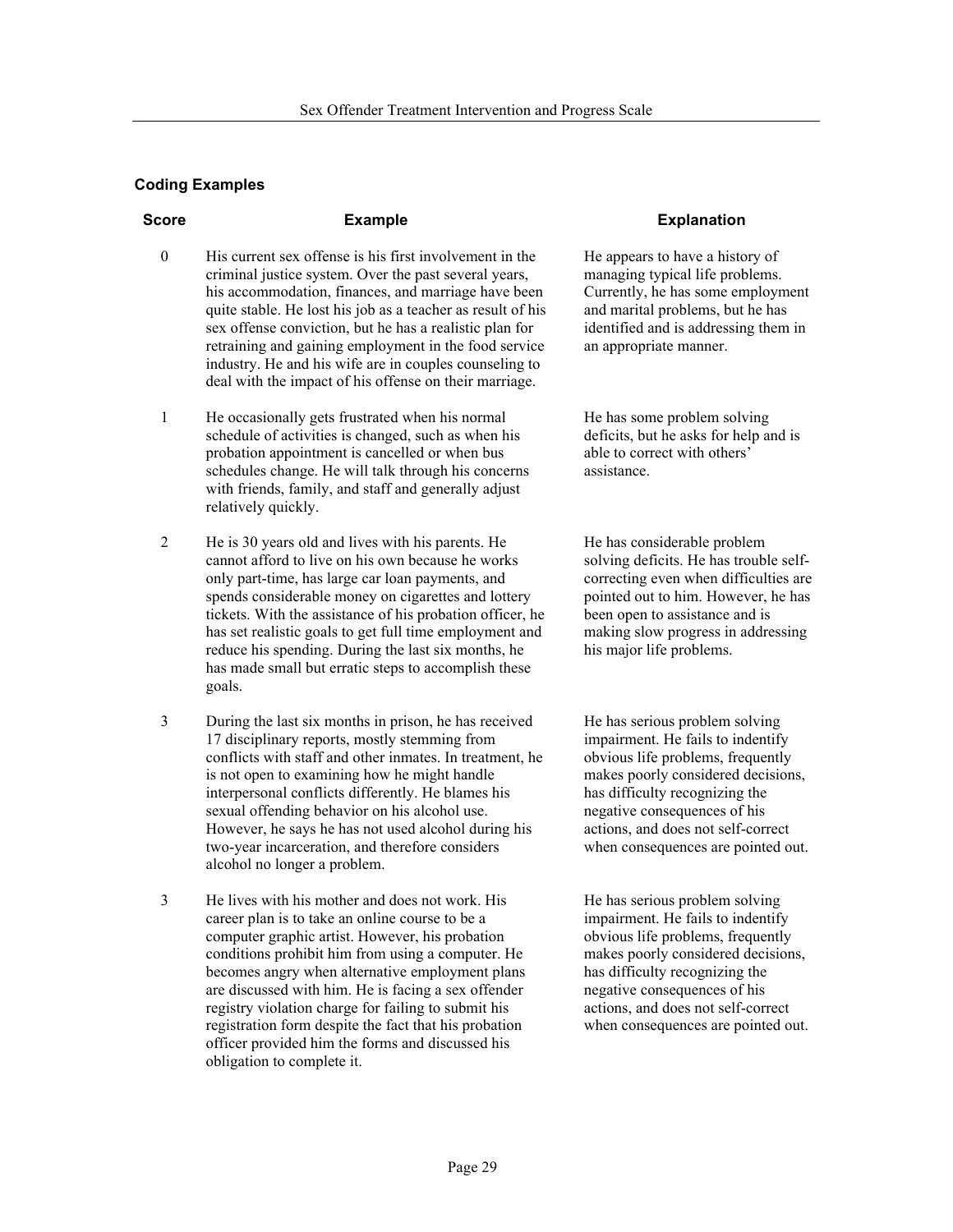# **13. Impulsivity**

The "Impulsivity" item concerns the degree to which the individual's behavior is impulsive.

Data sources include observation, collateral reports, polygraph results, and self-report.

Examples of impulsive behavior include the following:

- Says things he wishes he could take back
- Changes plans suddenly
- Engages in reckless driving
- Engages in brief relationships or ends relationships suddenly<br>• Dispersante obligations
- Disregards obligations<br>• Accents bets and dares
- Accepts bets and dares
- Quits jobs without another one lined up<br>• Is surprised by or does not consider cons
- Is surprised by or does not consider consequences

#### **Sample Interview Questions**

- How often do you do things without thinking about them first?
- Do you sometimes say things that you wish you could take back?
- Do you like to accept bets or dares?
- When you make plans to do something, how often do you usually end up doing it? What happens?<br>• Do you buy things without thinking or planning for them beforehand?
- Do you buy things without thinking or planning for them beforehand?

**Rating** - Evaluate individual's level of functioning for the previous six months.

| $\overline{0}$ | Behavior is planned, thoughtful, and purposeful. Rarely or never does things that are impulsive,<br>unplanned, and lack deliberation. |
|----------------|---------------------------------------------------------------------------------------------------------------------------------------|
|                | Occasionally does things that are impulsive, unplanned, and lack deliberation.                                                        |
| 2              | Frequently does things that are impulsive, unplanned, and lack deliberation.                                                          |
| 3              | Regularly does things that are impulsive, unplanned, and lack deliberation.                                                           |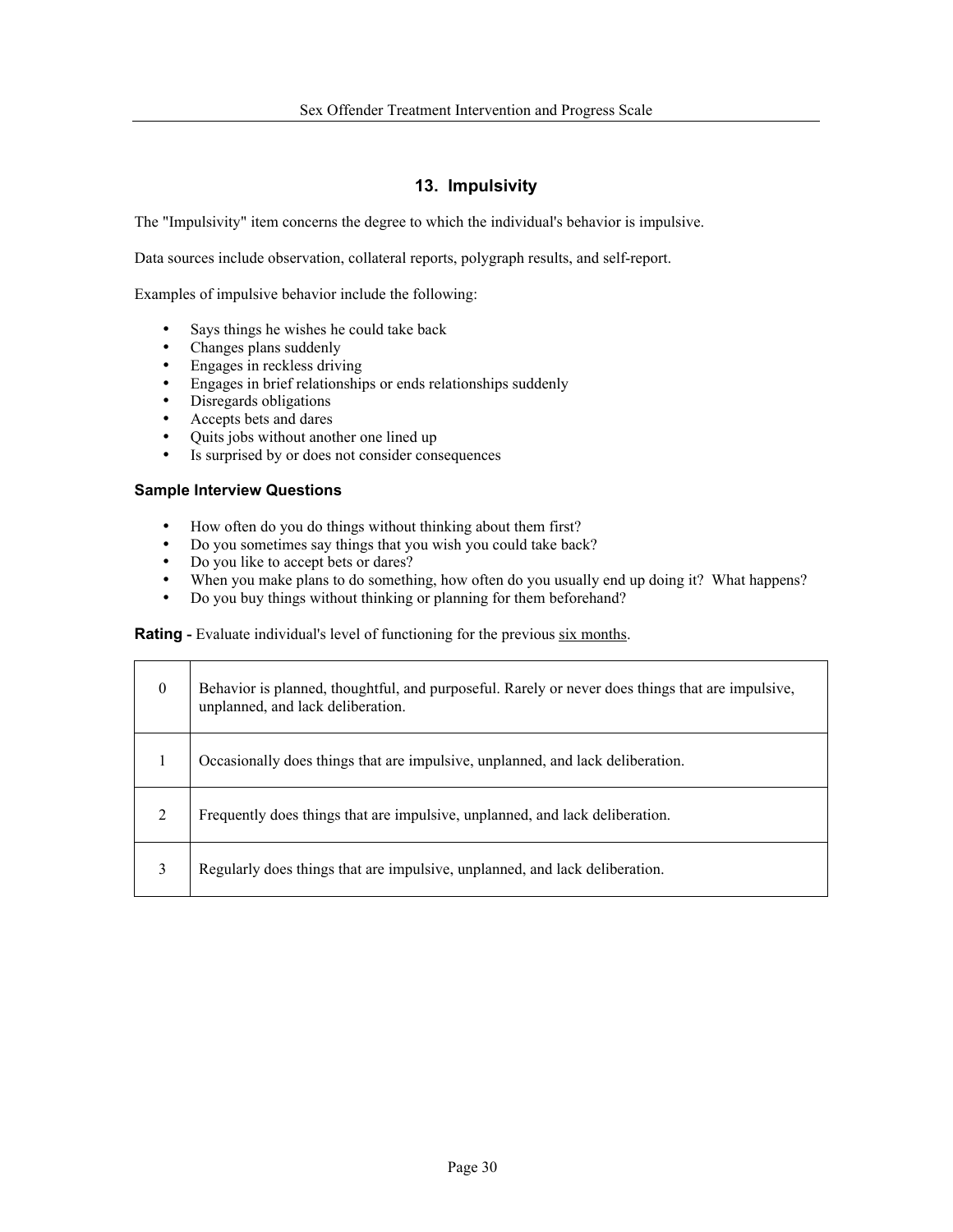| <b>Score</b>     | <b>Example</b>                                                                                                                                                                                                                                                                                                        | <b>Explanation</b>                                                                       |
|------------------|-----------------------------------------------------------------------------------------------------------------------------------------------------------------------------------------------------------------------------------------------------------------------------------------------------------------------|------------------------------------------------------------------------------------------|
| $\boldsymbol{0}$ | He is a cautious individual. He has lived with his<br>girlfriend for 10 years, and he has had the same job<br>for 21 years. He does not drink alcohol and is very<br>self-controlled. He typically arrives early to meetings.                                                                                         | He appears to never do things that<br>are impulsive, unplanned, or lack<br>deliberation. |
| $\boldsymbol{0}$ | He is organized and quite compulsive. He was<br>convicted of possessing child pornography, which he<br>organized in multiple clearly labeled folders and sub-<br>folders on his computer. He said he rarely does<br>anything without a plan.                                                                          | He appears to never do things that<br>are impulsive, unplanned, or lack<br>deliberation. |
| 1                | Since he started taking medication for adult ADHD,<br>he has been reasonably successful managing his<br>impulsivity. He said he now only occasionally does<br>impulsive things, such as disregarding obligations.                                                                                                     | He occasionally does things that are<br>impulsive, unplanned, and lack<br>deliberation.  |
| $\mathbf{1}$     | He enjoys playing practical jokes on others. Most of<br>the time they are harmless and received well.<br>However, he sometimes does not think through the<br>consequences of his jokes, which have unintentionally<br>offended others or resulted in him receiving minor<br>disciplinary reports.                     | He occasionally does things that are<br>impulsive, unplanned, and lack<br>deliberation.  |
| $\overline{2}$   | He often can't sit still in group treatment sessions,<br>frequently blurts out irrelevant comments, and<br>occasionally rips up his home work when frustrated.<br>He is aware of his impulse problems and is making<br>some progress with self-control by using self-talk<br>strategies.                              | He frequently does things that are<br>impulsive, unplanned, and lack<br>deliberation.    |
| 3                | He often spends money irresponsibly, which has led<br>to ongoing problems with his credit cards. Last<br>month, he "panicked" when a police officer tried to<br>pull him over for speeding. He tried to outrun the<br>officer and was later apprehended. He quit his job last<br>month without another one lined up.  | He regularly does things that are<br>impulsive, unplanned, and lack<br>deliberation.     |
| $\mathfrak{Z}$   | He regularly drinks alcohol and smokes marijuana,<br>even though he knows substance use is against his<br>probation conditions. He has multiple convictions for<br>driving without a license, two of which occurred<br>during the last six months. If challenged to a dare, he<br>finds it difficult to turn it down. | He regularly does things that are<br>impulsive, unplanned, and lack<br>deliberation.     |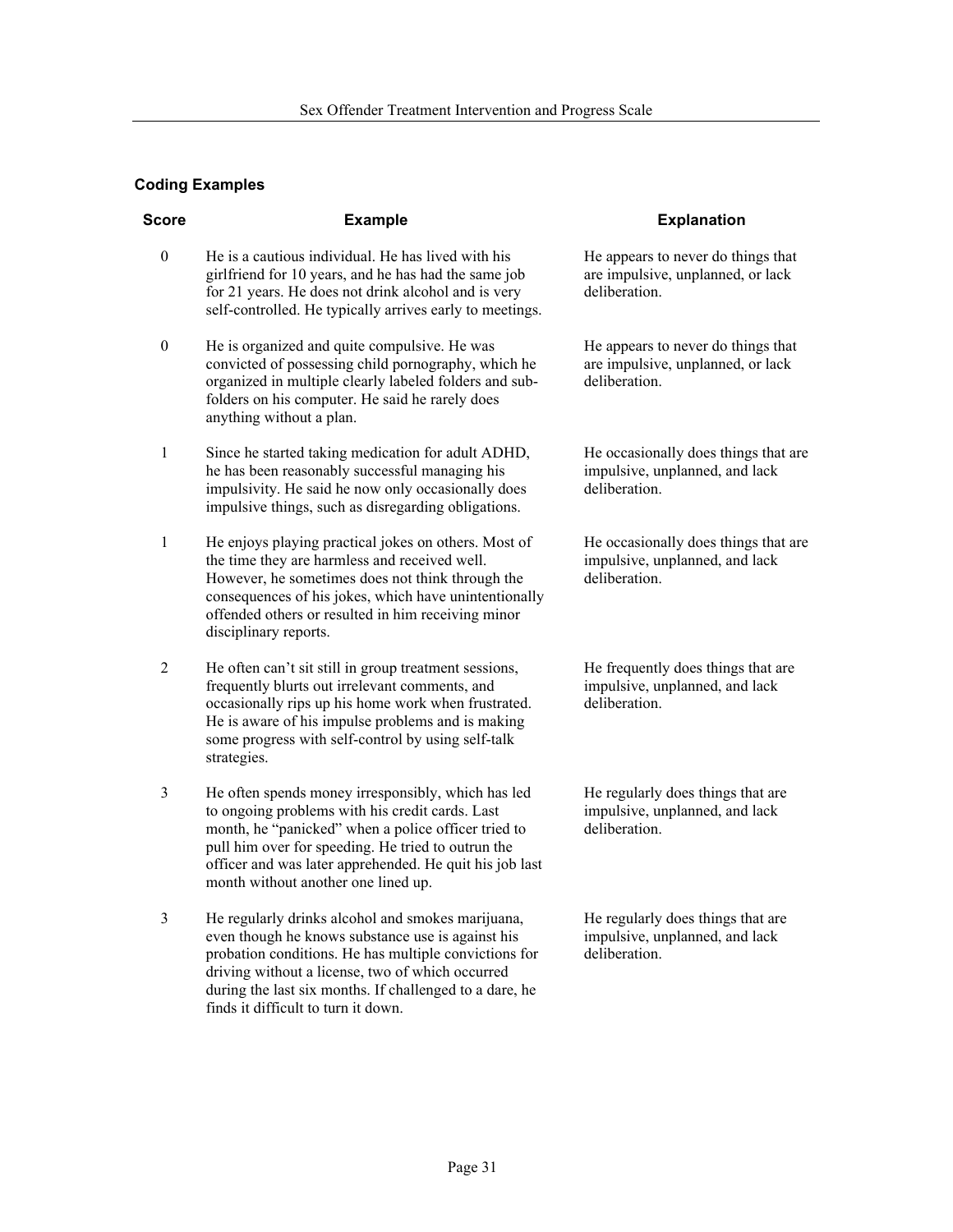# **14. Employment**

The "Employment" item concerns the degree to which the individual maintains full, satisfying, and stable employment. Full-time employment typically means the individual works at least 35-hours per week.

Data sources include collateral reports and self-report.

**If individual is a student**, assess the degree to which his educational experience is satisfying and stable. For example, consider whether he attends classes regularly and has chosen and is maintaining a course of study. A full-time student typically carries a 12-credit course-load.

# **Sample Interview Questions**

- Are you going to school or working? Tell me about it?
- How do you like school/work?
- What do you like best about it?
- What do you dislike about it?
- Have you had any problems at school/work? Tell me about them?
- Have you been asked to leave school/work for any reason?

# **Rating -** Evaluate individual's level of functioning for the previous six months. **If individual is in a residential setting**, evaluate his level of functioning consistent with the expectations of the treatment program and facility. If the individual does not have an opportunity to work or attend school, evaluate individual's level of functioning for the six months prior to his residential placement.

| $\theta$      | Minimal or no problems:<br>full-time employment or school with stability and general satisfaction, or<br>if retired or unable to work, uses free time in a productive and prosocial manner.<br>$\bullet$                                                                 |
|---------------|--------------------------------------------------------------------------------------------------------------------------------------------------------------------------------------------------------------------------------------------------------------------------|
| 1             | Some problems:<br>full-time employment or school with moderate or greater dissatisfaction, or<br>2 job changes, or<br>part-time or seasonal employment or school, or<br>if retired or unable to work, uses free time in a relatively productive and<br>prosocial manner. |
| $\mathcal{D}$ | Considerable problems:<br>3 or more job changes, or<br>unemployed more than 50 percent of the time, or<br>if retired or unable to work, uses free time in a relatively unproductive manner.<br>$\bullet$                                                                 |
| 3             | Serious problems:<br>unemployed more than 80 percent of the time, or<br>if retired or unable to work, uses free time in a very unproductive manner.<br>$\bullet$                                                                                                         |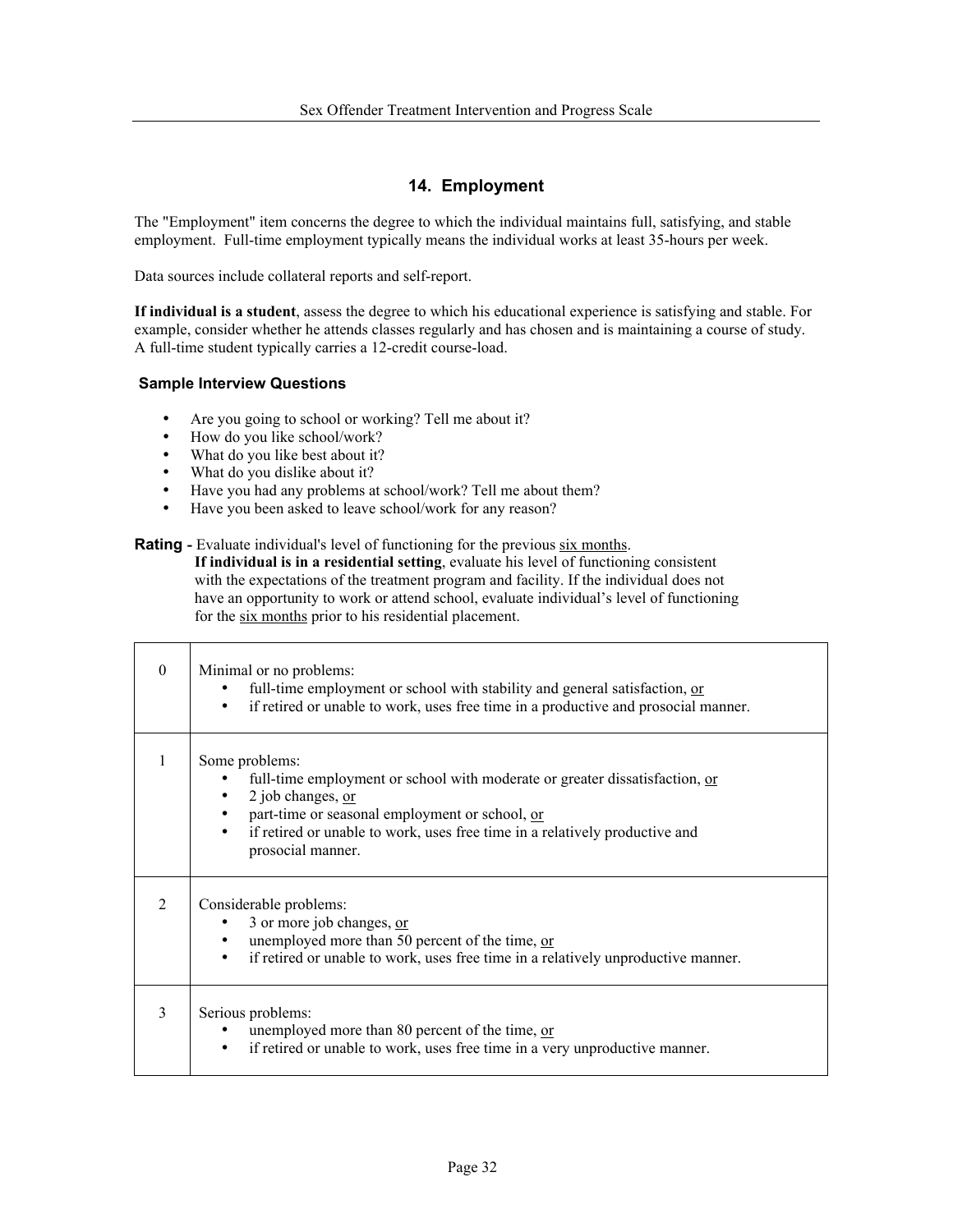| <b>Score</b>     | <b>Example</b>                                                                                                                                                                                    | <b>Explanation</b>                                                                                                            |
|------------------|---------------------------------------------------------------------------------------------------------------------------------------------------------------------------------------------------|-------------------------------------------------------------------------------------------------------------------------------|
| $\boldsymbol{0}$ | He works 35 hours a week as a carpenter for a<br>construction company. He reports having occasional<br>minor conflicts with co-workers but, overall, is<br>pleased to be working for the company. | He is employed full-time. Despite<br>minor conflicts at work, he is overall<br>satisfied with his employment<br>situation.    |
| $\boldsymbol{0}$ | During the last six months, he has worked half time<br>and attended college half time. He is pleased with this<br>arrangement.                                                                    | Working half time and going to<br>school half time is the equivalent of<br>full-time work or school.                          |
| $\boldsymbol{0}$ | He is retired and spends 20 hours a week volunteering<br>in the adult section of a public library and socializing<br>with prosocial friends.                                                      | He appears to be using his time<br>productively and socializes with<br>prosocial friends.                                     |
| 1                | He works 40 hours a week at a fast food restaurant.<br>He complains about working conditions and is<br>actively looking for a new job.                                                            | He is employed full-time, but he has<br>moderate job dissatisfaction.                                                         |
| 1                | During the last six months, he has been taking 8<br>credits hours of college courses and does not work.                                                                                           | Since 12 credits hours constitutes<br>full-time in school, 8 credit hours<br>would be part-time in school.                    |
| 2                | During the last six months, he has worked full-time,<br>but he has changed jobs three times.                                                                                                      | He has three or more job changes<br>during the last six months.                                                               |
| 2                | During the last six months, he was unemployed about<br>two-thirds (66%) of the time. He worked full-time for<br>two months and has been unemployed for the last four<br>months.                   | He was unemployed more than<br>50%, but not more than 80% of the<br>time, during the last six months.                         |
| 3                | He is able to work, but he has refused to work during<br>the last six months. He says that available jobs are<br>beneath his abilities.                                                           | He has been unemployed over 80%<br>of the time during the last six<br>months.                                                 |
| 3                | He was laid off from work six months ago, but he was<br>hired and started working in a new job four weeks<br>ago.                                                                                 | He has been unemployed over 80%<br>of the time during the last six<br>months.                                                 |
| 3                | He is disabled. He has a serious substance abuse<br>problem. He spends most of his time watching<br>television and socializing with friends who are active<br>substance abusers.                  | He appears to be using his time very<br>unproductively and socializes with<br>friends who are a negative influence<br>on him. |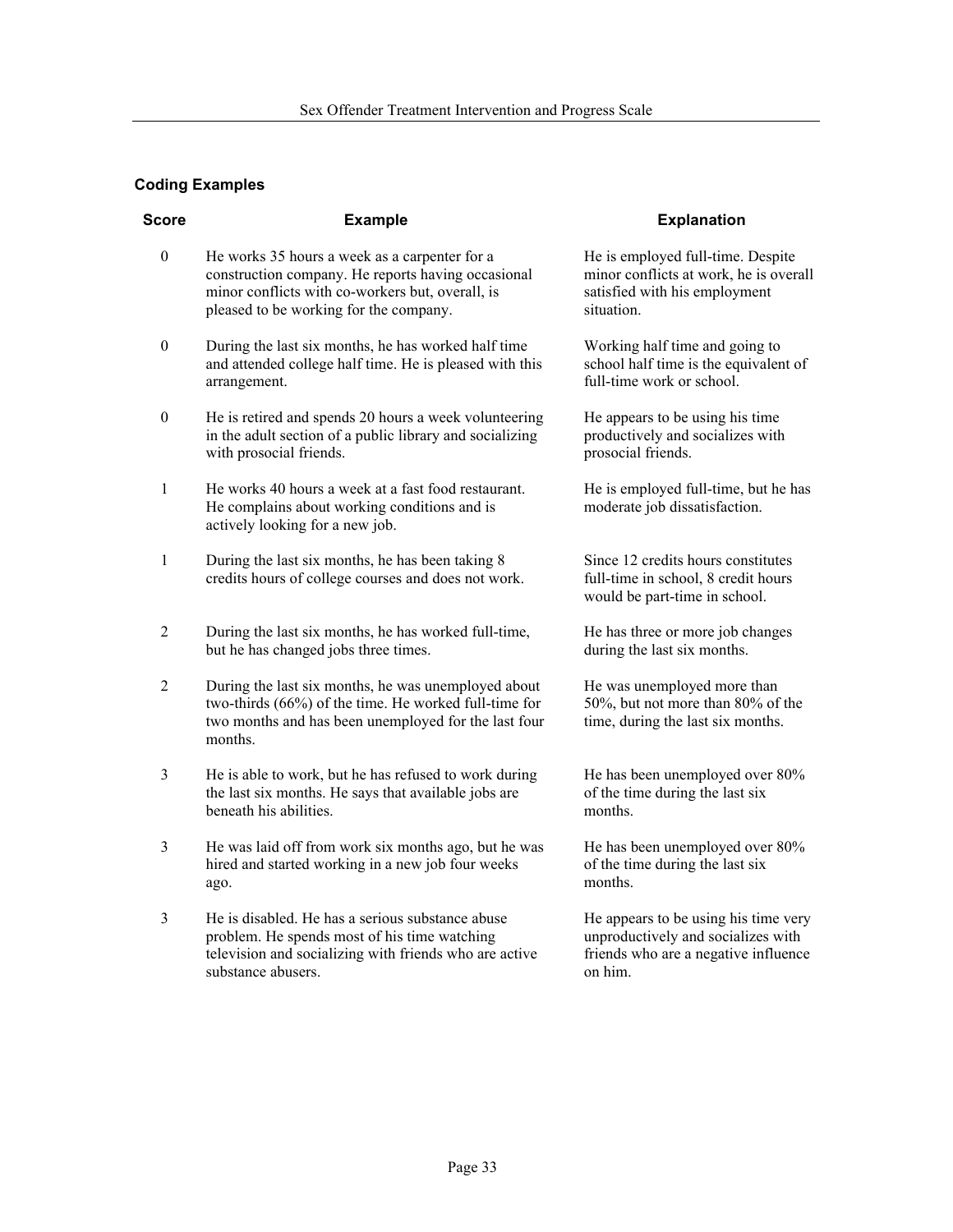# **15. Residence**

The "Residence" item concerns the degree to which the individual's accommodation is stable and satisfying.

Data sources include observation, collateral reports, self-report, and consultation with supervision staff.

# **Sample Interview Questions**

- Where are you living now?
- How long have you lived there?
- What do you like most about living there?
- What do you dislike about living there?
- How many other places have you lived during the last 6 months?

# **Rating -** Evaluate individual's level of functioning for the previous six months.

 **If individual is in a residential setting**, evaluate individual's level of functioning for the six months prior to his residential placement. This score will remain unchanged during the individual's placement in the residential setting.

| $\overline{0}$ | Not more than one address change and satisfied with accommodation.     |
|----------------|------------------------------------------------------------------------|
|                | Two address changes or somewhat dissatisfied with accommodation.       |
| $\overline{2}$ | Three or more address changes or very dissatisfied with accommodation. |
|                | No fixed address.                                                      |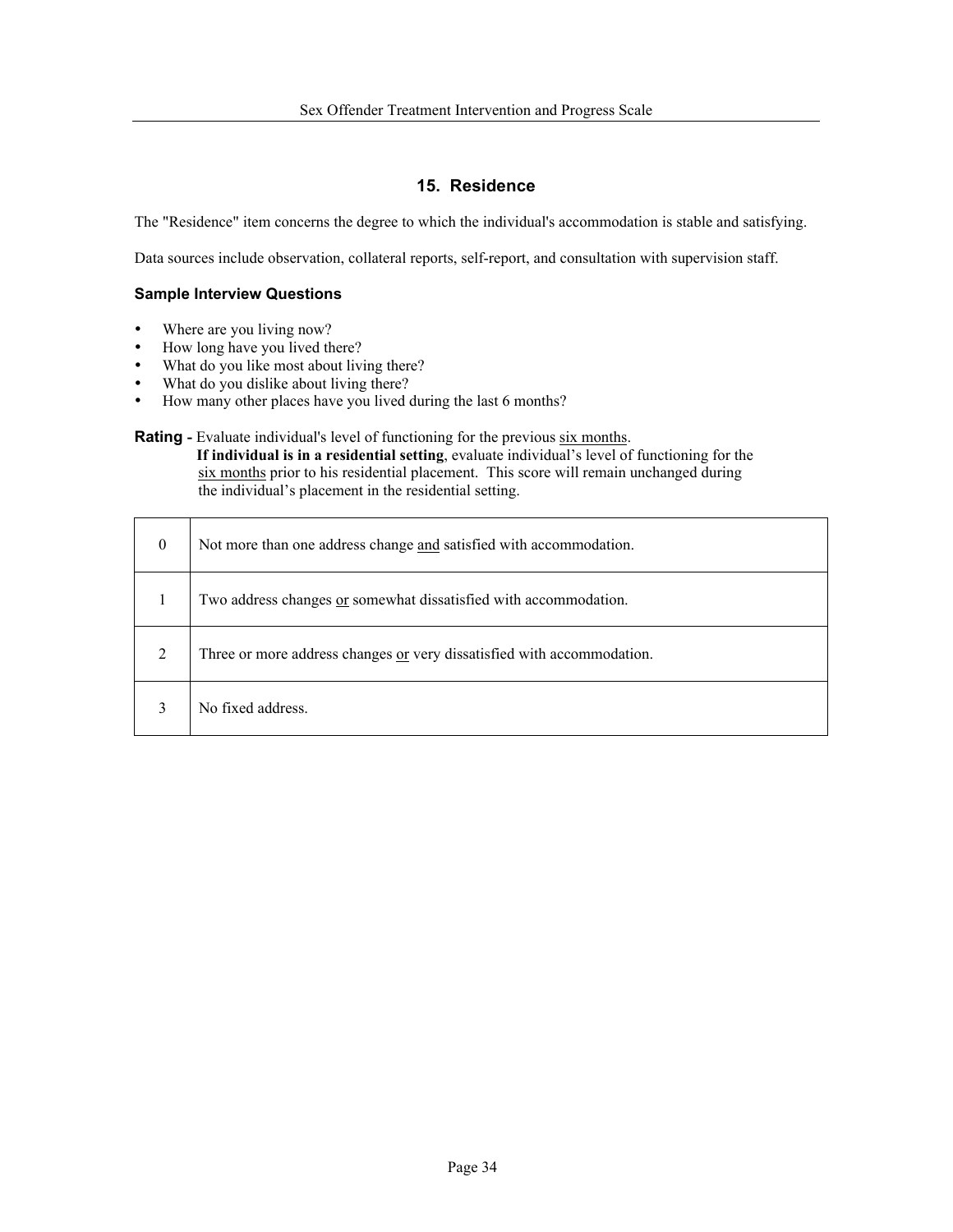| <b>Score</b>            | <b>Example</b>                                                                                                                                                                                                                                          | <b>Explanation</b>                                                                                                                              |
|-------------------------|---------------------------------------------------------------------------------------------------------------------------------------------------------------------------------------------------------------------------------------------------------|-------------------------------------------------------------------------------------------------------------------------------------------------|
| $\boldsymbol{0}$        | He has lived in the same apartment for the last eight<br>months and is satisfied with this accommodation.                                                                                                                                               | He had no address changes in the<br>last six months and is satisfied with<br>his accommodations.                                                |
| $\boldsymbol{0}$        | He is in prison. Immediately before his incarceration,<br>he lived in a rented single room for four months and<br>with his brother for three months. He liked these<br>accommodations.                                                                  | During the six months before his<br>incarceration, he had only one<br>address change and was satisfied<br>with his accommodations.              |
| $\mathbf{1}$            | Five months ago, he moved from his own apartment<br>into his girlfriend's apartment. Three weeks ago he<br>moved in with his uncle when his girlfriend relocated.                                                                                       | He had two address changes during<br>previous the six-month scoring<br>period.                                                                  |
| $\mathbf{1}$            | He has been incarcerated for the last five years. Prior<br>to placement in prison, he resided in an apartment<br>building he said was noisy and cramped. Given his<br>financial status, he felt that this living situation was<br>the best he could do. | During the six months before his<br>incarceration, he had no address<br>changes, but he was somewhat<br>dissatisfied with his living situation. |
| $\overline{2}$          | He lives in an apartment in a high crime neighborhood<br>and has had lots of problems with neighbors. He<br>wants to move, but cannot afford to do so.                                                                                                  | He has had no address changes in<br>the last six months, but he is very<br>dissatisfied with his living situation.                              |
| $\overline{2}$          | Following his release from prison about six months<br>ago, he lived with his mother for one month, his uncle<br>for two months, and his aunt for one month. About<br>two months ago, he moved into his own apartment.                                   | His has had three or more address<br>changes in the last six months.                                                                            |
| $\overline{\mathbf{3}}$ | He has no permanent residence. He was evicted from<br>his apartment four months ago and has since gotten<br>several friends to each take him into their apartments<br>for a few weeks at a time.                                                        | He has no permanent residence.                                                                                                                  |
| 3                       | He is incarcerated. Prior to placement in prison, he<br>had lived in a homeless shelter.                                                                                                                                                                | During the six months before his<br>incarceration, he was living in a<br>homeless shelter.                                                      |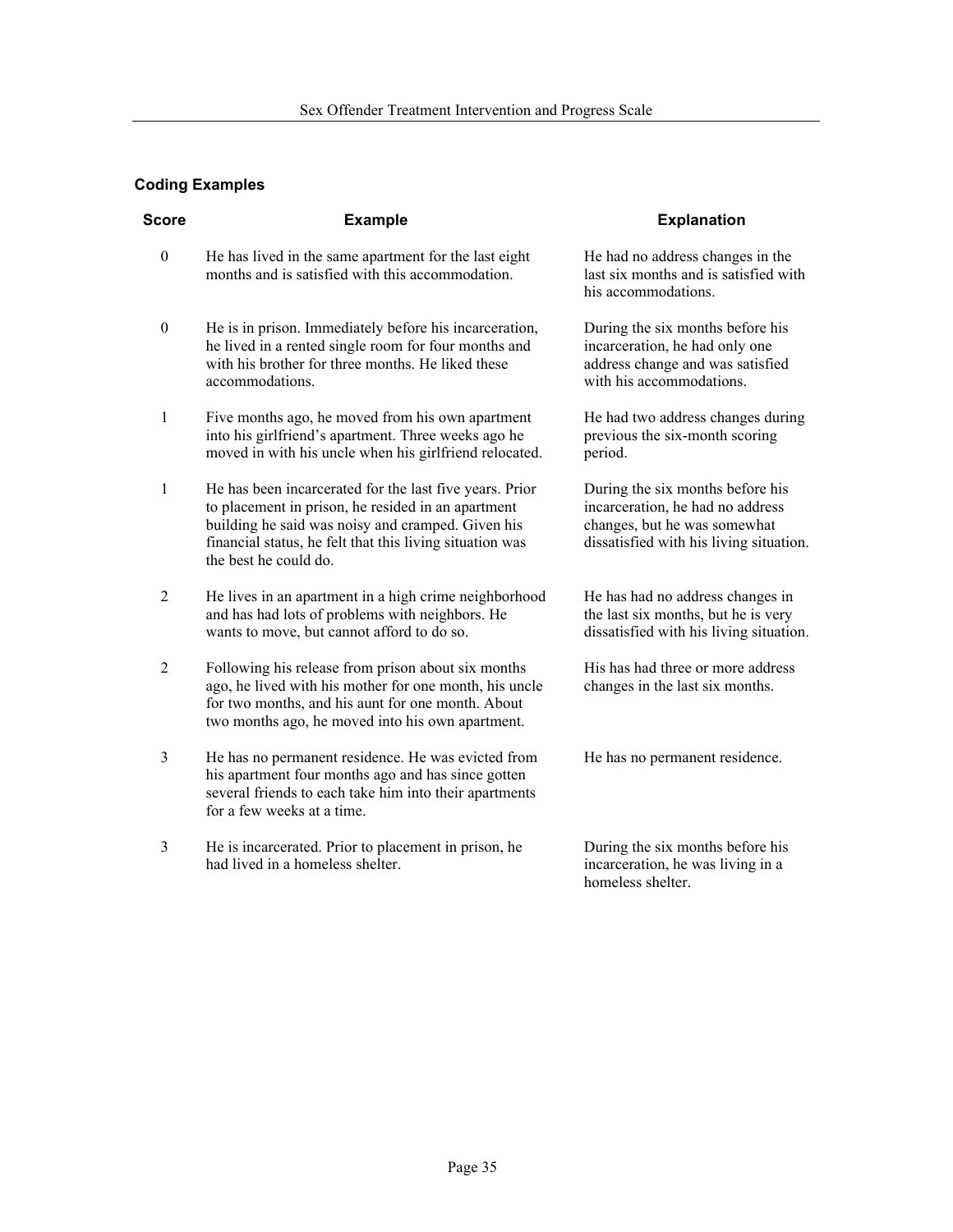# **16. Social Influences**

The "Social Influences" item examines the types of positive and negative social influences in the individual's life. Social influences include friends and family. Do not count individuals who are paid to provide services to the individual.

Data sources include self-report, collateral reports, and observation.

Positive family and friends are those who: Negative family and friends are those who:

- 
- Are typically aware of the individual's sexually offending behavior
- 
- Actively support the individual's efforts to lead a prosocial life

# **Sample Interview Questions**

- How often do you see your family? How often do you see your friends?
- Overall, would you say they are mostly a good or a bad influence on you? Do they break laws? Abuse alcohol or use illicit drugs? Do sexual things that could get them in trouble? Explain?
- What do they know about your offenses?
- What do they think about your offenses?
- What do they think about your sex offender treatment?
- Do you think they help you stay out of trouble or could get you in trouble?

**Rating -** Evaluate individual's level of functioning for the previous six months.

 If the individual is in prison or another residential setting, consider the influence of the other inmates or residents with whom the individual chooses to associate.

| $\mathbf{0}$ | Associates primarily with and values the opinions of friends, family and associates who are<br>positive influences.                                                                                                       |
|--------------|---------------------------------------------------------------------------------------------------------------------------------------------------------------------------------------------------------------------------|
| 1            | Associates more with and values the opinions of friends, family, and associates who are positive<br>influences than those who are negative influences.                                                                    |
| 2            | Associates more with and values the opinions of friends, family, and associates who are negative<br>influences than those who are positive influences or is very socially isolated and does not associate<br>with others. |
| 3            | Associates primarily with friends, family, and associates who are negative influences.                                                                                                                                    |

- Lead a prosocial lifestyle Lead an antisocial lifestyle
	- Should be but are not aware of the individual's sexually offending behavior
- Take risk management seriously Do not take risk management seriously
	- Undermine or do not support the individual's efforts to lead a prosocial life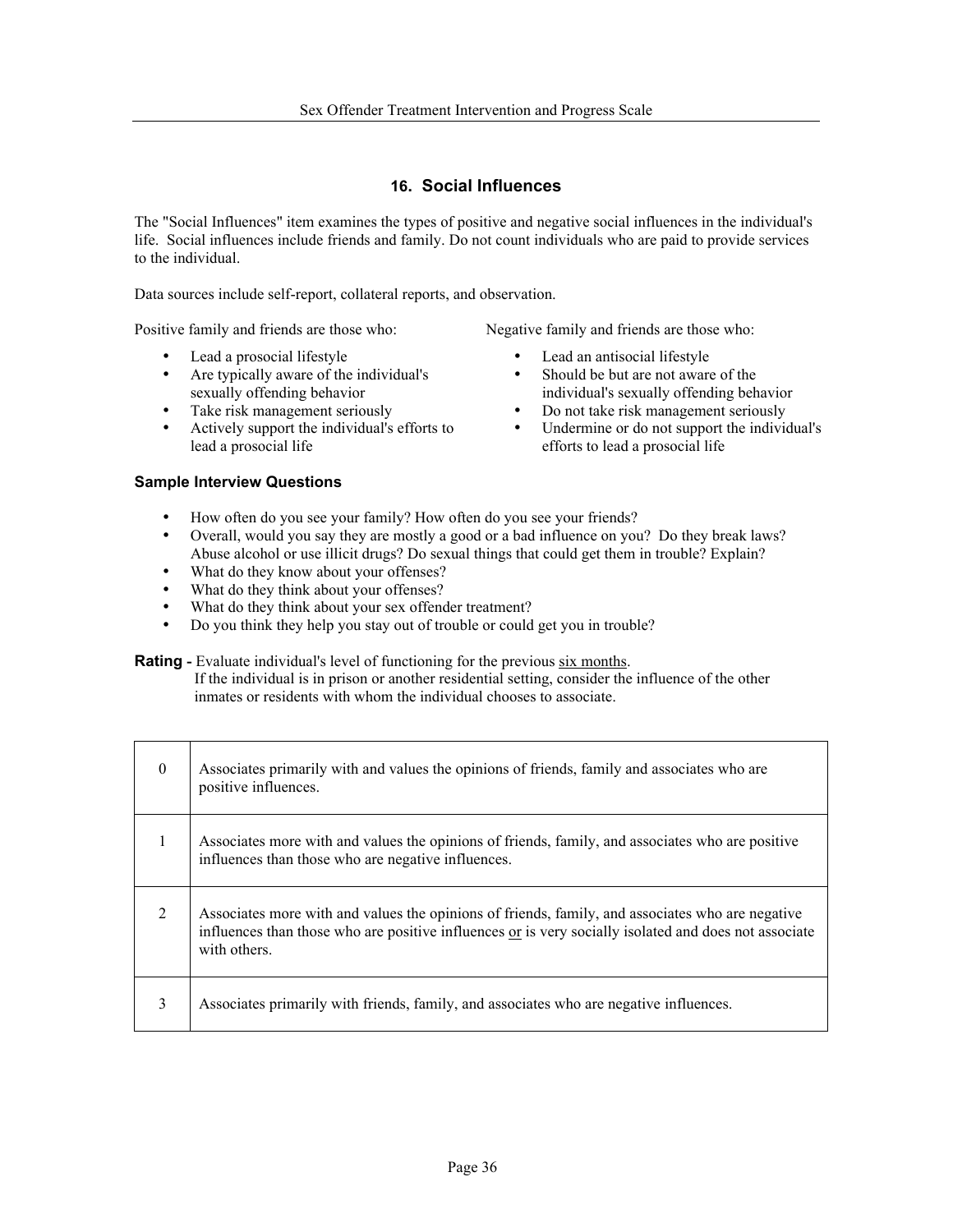| <b>Score</b>     | <b>Example</b>                                                                                                                                                                                                                                                                                                                | <b>Explanation</b>                                                                                                                                                                                |
|------------------|-------------------------------------------------------------------------------------------------------------------------------------------------------------------------------------------------------------------------------------------------------------------------------------------------------------------------------|---------------------------------------------------------------------------------------------------------------------------------------------------------------------------------------------------|
| $\boldsymbol{0}$ | His wife and immediate family know about his sexual<br>offending patterns and his parole officer judges them<br>to be good support persons. All of his friends are<br>prosocial. Friends that his parole officer believes need<br>to know about his offending, do know about his<br>offending.                                | He associates primarily with<br>prosocial influences. All of his<br>friends need not know about his<br>sexual offending in order to score (<br>on this item.                                      |
| $\boldsymbol{0}$ | He is in prison and socializes primarily with other<br>inmates who follow prison rules and do not<br>undermine facility rehabilitation efforts.                                                                                                                                                                               | Antisocial influences in a prison ar<br>unavoidable, but inmates have som<br>choice with whom they associate.                                                                                     |
| 1                | He spends most of his free time with a group of<br>prosocial friends who are not involved in substance<br>abuse or any criminal activity. They know about his<br>offense. He sees his parents once a week, but he has<br>not told them about his probation conditions. They<br>believe he is innocent of his sexual offenses. | He associates primarily with<br>prosocial peers. His parents are<br>involved in his life, but they are<br>uninformed about his risk factors<br>and the probation rules he must<br>follow.         |
| 1                | Substance abuse was linked to his sexual offending.<br>His wife and parents are prosocial and support him<br>following his probation conditions. However, he<br>continues to socialize occasionally with his best friend<br>who has a serious substance abuse problem.                                                        | The balance of social influences in<br>his life appear positive, namely his<br>wife and parents. However, he<br>continues regular contact with his<br>best friend who is a negative<br>influence. |
| 2                | Since being placed on probation, he spends almost all<br>of his free time after work alone in his apartment. He<br>has no friends and only occasionally speaks to his<br>parents by phone.                                                                                                                                    | He keeps to himself and is very<br>socially isolated.                                                                                                                                             |
| $\overline{2}$   | His wife and parents are prosocial and stabilizing<br>influences in his life. However, most of the men he<br>works and socializes with have had legal problems in<br>the past, and they drink to excess on weekends. He<br>tends to value his friends' opinions more than his<br>family's opinions.                           | Although he has significant positiv<br>social influences in his life, he tend<br>to value the opinions of those who<br>are negative influences more than<br>those who are positive influences.    |

- 3 Almost all of his friends have criminal histories and many continue to get into trouble with the law. He says that they are his childhood friends and he is not going to abandon them.
- 3 He has a serious alcohol problem, which is linked to his sexual offending. He lives with his father and brother who also have serious alcohol problems, and both continue to drink. They are all very socially isolated.

Antisocial influences in a prison are unavoidable, but inmates have some

Although he has significant positive social influences in his life, he tends

He associates primarily with individuals who are negative social influences. Most of his friends lead antisocial lifestyles.

His primary associates are his father and brother who have serious active alcohol problems. He is very socially isolated.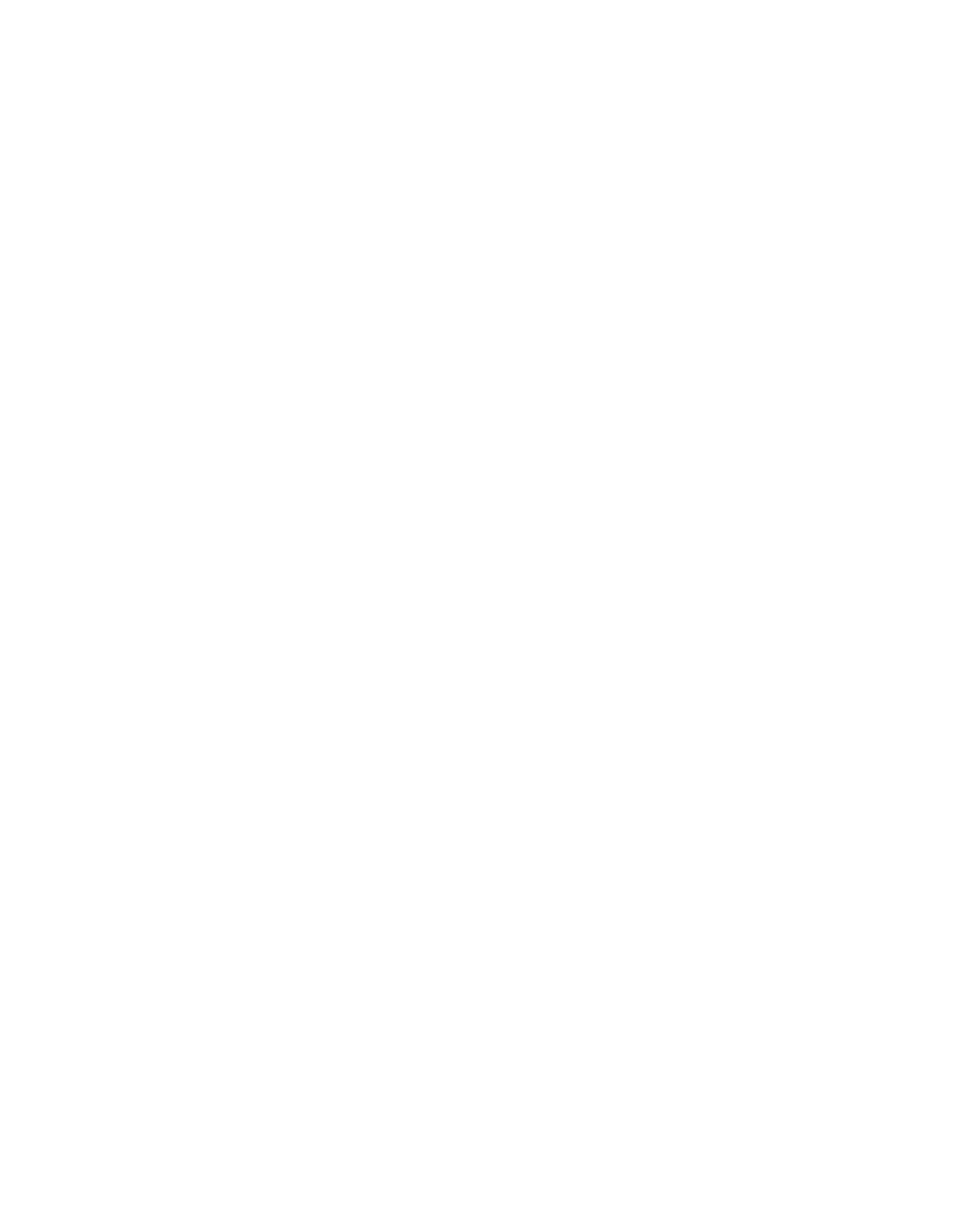# **References**

Andrews, D. A., & Bonta, J. (2010). *The psychology of criminal conduct* (5th ed.). New Providence, NJ: LexisNexis.

Beech, A. (1997). Towards a psychometric typology for assessing pre-treatment level of problems in child abusers. *Journal of Sexual Aggression, 3*, 87-100.

Hanson, R. K., & Harris, A. (2001). *The Sex Offender Need Assessment Rating (SONAR): A method for measuring change in risk levels* (Research Report No. 2001-1). Ottawa, Canada: Corrections Research Department of the Solicitor General of Canada.

Harris, A., Phenix, A., Hanson, R. K., & Thornton, D. (2003). *Static-99 coding rules: Revised 2003.* Ottawa: Department of the Solicitor General of Canada.

Helmus, L., Thornton, D., Hanson, R. K., & Babchishin, K. M. (2011). Improving the predictive accuracy of Static-99 and Static-2002 with older sex offenders: Revised age weights. *Sexual Abuse: A Journal of Research and Treatment, 24,* 64-101.

Mann, R. E., Hanson, R. K., & Thornton, D. (2010). Assessing risk for sexual recidivism: Some proposals on the nature of psychologically meaningful risk factors. *Sexual Abuse: A Journal of Research and Treatment, 22,* 191-217.

McGrath, R. J. (1991). Sex-offender risk assessment and disposition planning: A review of empirical and clinical findings. *International Journal of Offender Therapy and Comparative Criminology, 35*, 329-351.

McGrath, R. J., Cumming, G. F., Burchard, B. L., Zeoli, S. & Ellerby, L. (2010). *Current practices and trends in sexual abuser management: The Safer Society 2009 North American Survey.* Brandon, VT: Safer Society Press.

McGrath, R. J., Cumming, G. F., & Livingston, J. (2005, November). *Predictive validity of the Sex Offender Treatment Needs and Progress Scale (SOTNPS)*. A poster session presented at the Association for the Treatment of Sexual Abusers 24<sup>th</sup> Annual Research and Treatment Conference, November 16-19, 2005. Salt Lake City, Utah.

McGrath, R. J., Hoke, S. E., & Lasher, M. P. (2013). *Vermont Assessment of Sex Offender Risk-2 Manual.*  Middlebury, VT: Author.

McGrath, R. J., Lasher, M. P., & Cumming, G. F. (2011). *A model of static and dynamic sex offender risk assessment* (Document No. 236217)*.* Washington DC: United States Department of Justice.

McGrath, R. J., Lasher, M. P., & Cumming, G. F. (2012). The Sex Offender Treatment Intervention and Progress Scale (SOTIPS): Psychometric properties and incremental predictive validity with the Static-99R. *Sexual Abuse: A Journal of Research and Treatment, 24,* 431-458.

McGrath, R. J., Lasher, M. P., Cumming, G. F., Langton, C. M., & Hoke, S. E. (2013). Development of Vermont Assessment of Sex Offender Risk-2 (VASOR-2) Reoffense Risk Scale. *Sexual Abuse: A Journal of Research and Treatment.* Advance online publication. doi: 10.1177/1079063213486936

McGrath, R. J., Livingston, J., & Cumming, G. F. (2002, January). *Development of a sex offender treatment needs and progress scale for adult sex offenders.* Final grant report to the U. S. Department of Justice (Grant #1000-WP-VX-0001). Waterbury, VT: Vermont Department of Corrections.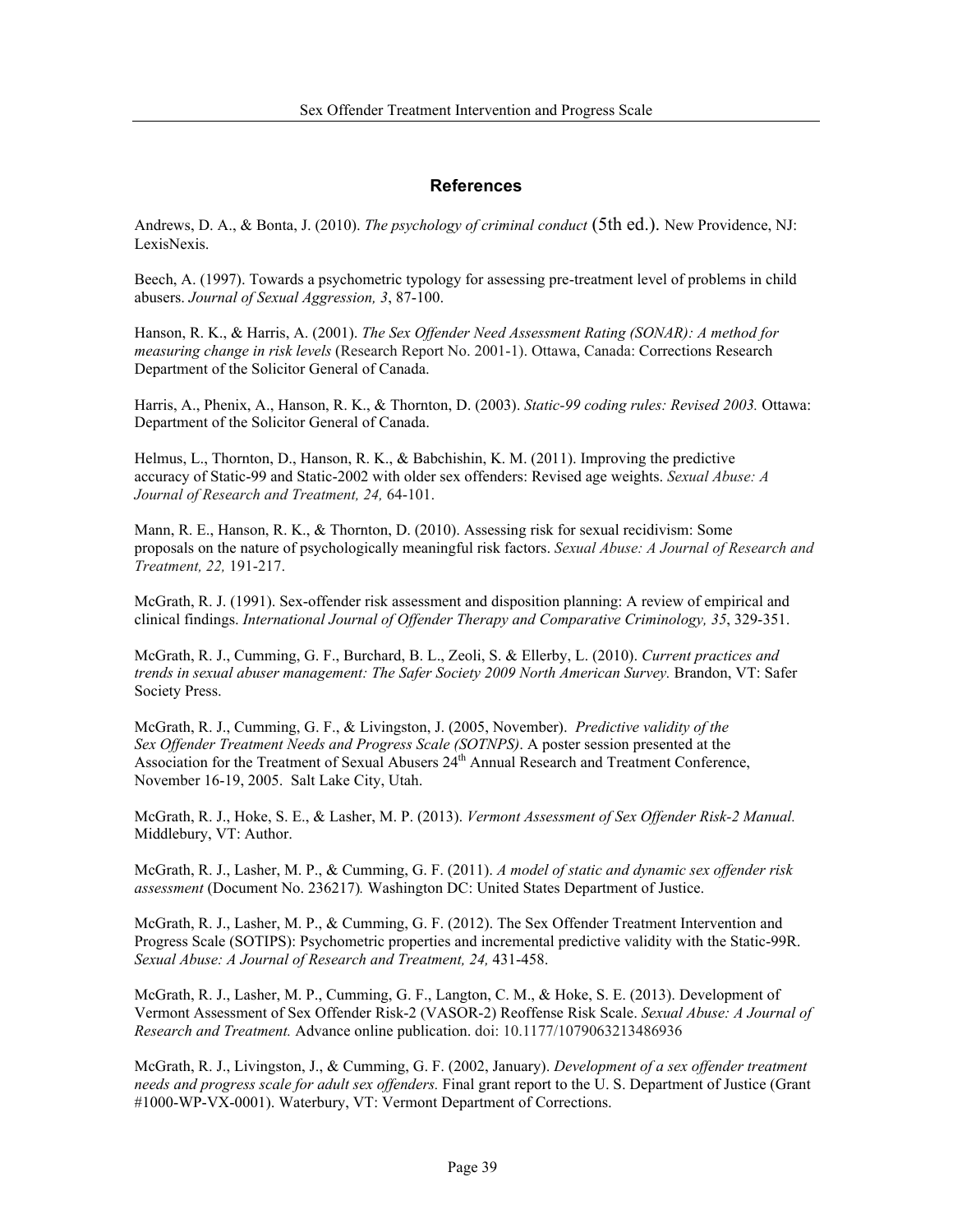Prochaska, J. O., & DiClemente, C. C. (1992). *Stages of change in the modification of problem behaviors.* Newbury Park, CA: Sage.

Seto, M. C., & Lalumiere, M. L. (2001). A brief screening scale to identify pedophilic interests among child molesters. *Sexual Abuse: A Journal of Research and Treatment, 13, 15-25*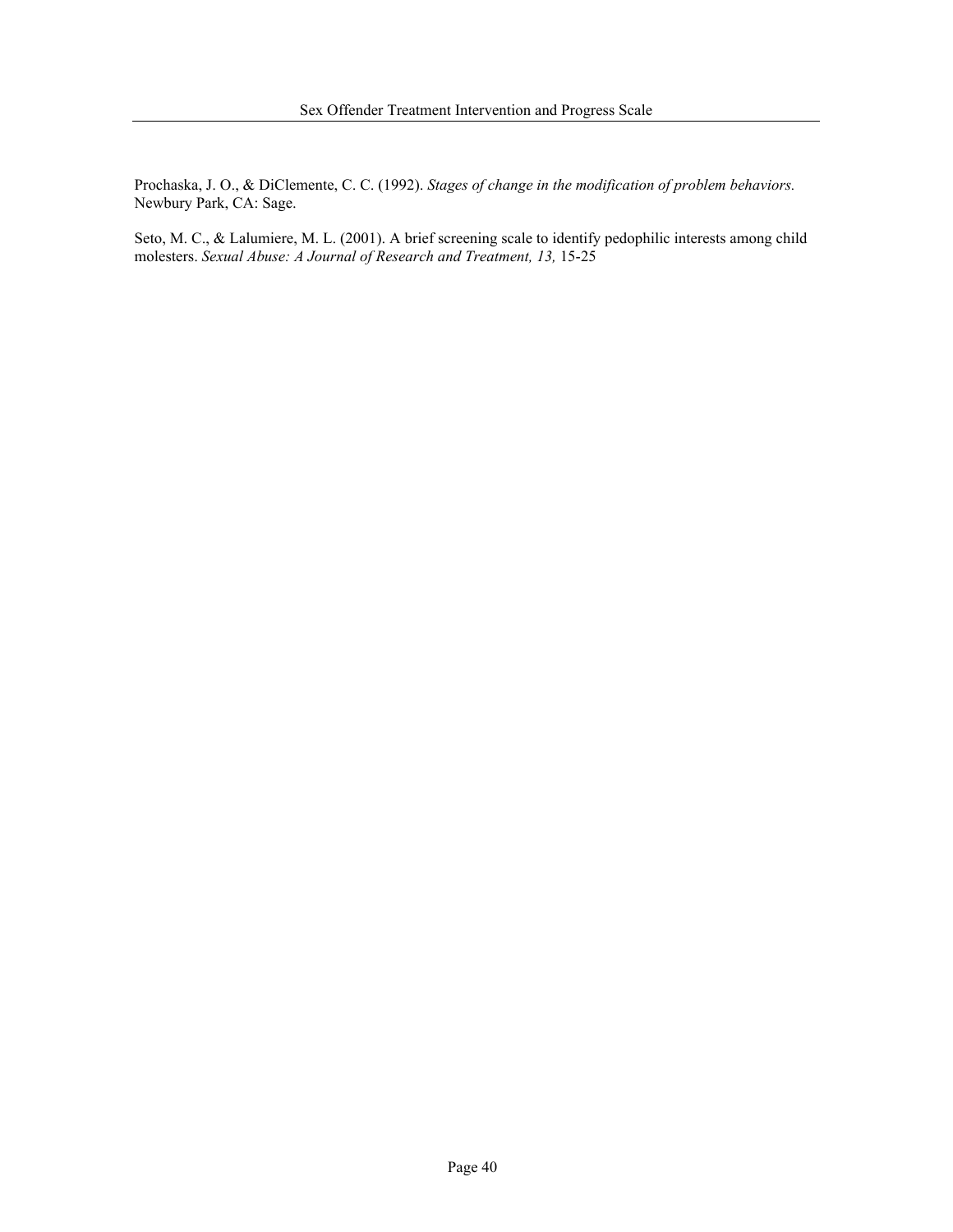# **Appendix A**

#### **Scale Development**

The original version of the scale was developed in Vermont in 2000 and was based on the results of a literature review that identified dynamic risk factors empirically or theoretically linked to sexual offending (e.g., Beech, 1997; Hanson & Bussiere, 1998; Hanson & Harris, 2000; McGrath, 1991). A panel of sex offender risk assessment experts helped select an initial group of scale items and began to identify coding criteria. The original authors field-tested several versions of the scale using feedback from local sex offender treatment providers. The original version of the scale was composed of 22 items and initial examinations of its psychometric properties were encouraging (McGrath, Cumming & Livingston, 2005; McGrath, Livingston, & Cumming, 2002). According to a recent national survey, approximately one-fifth (19%) of 330 community programs in the United States serving adult male sex offenders reported using the scale (McGrath, Cumming, Burchard, Zeoli, & Ellerby, 2010).

The scale underwent major revisions in 2011 and was renamed the Sex Offender Treatment Intervention and Progress Scale (SOTIPS). The scale was reduced from 22 to 16 items, and models for combining it with static risk measures, namely the VASOR-2 or Static-99R, were developed. Technical reports describing the scale's construction and psychometric properties can be found elsewhere (McGrath, Lasher, & Cumming, 2011, 2012).

# **Psychometric Properties**

Norms in this manual are based on a study of 759 adult male sex offenders who were placed in the community in Vermont between 2001 and 2007, enrolled in sex offender treatment, and supervised on probation, parole, or furlough (a period supervision in Vermont where an offender serves all or part of his incarcerative sentence in the community outside of a correctional facility). A small proportion (2.4%) of the men in the study had developmental disabilities.

Interrater reliability for the total SOTIPS score was acceptable. The single measure Interclass Correlation Coefficient was .77 and the average measure was .87. Individuals' SOTIPS scores at 1, 7, and 13 months after beginning treatment showed at least moderate predictive accuracy for sexual or any violent (including sexual) recidivism at fixed 1- and 3-year follow-up periods. AUCs for combined VASOR-2 and SOTIPS scores and Static-99R and SOTIPS scores for sexual and violent reoffending were between .66 and .81 and outperformed either instrument alone when both instruments had similar predictive power. Participants who demonstrated treatment progress, as reflected by reductions in SOTIPS scores, showed lower rates of recidivism than those who did not. Detailed examinations of the scale's psychometric properties may be found elsewhere (McGrath, Hoke, & Lasher, 2013; McGrath, Lasher, & Cumming, 2011, 2012).

Sexual recidivism was defined as a new charge for a sexual offense or a charge for a violation of community supervision conditions if the incident could have been charged as a criminal sexual offense. Violent recidivism was defined as a new charge for either a sexual or a non-sexual violent offense. Recidivism rates were estimated rates based on repeated logistic regression modeling.

The sample was unbalanced with respect to offender types. The ratio of child-victim-only to adult-victimonly offenders was nearly four to one. The SOTIPS showed higher accuracy with child-victim-only offenders than with adult-victim-only offenders. Some findings for adult-victim-only offenders were not statistically significant, likely due to the small number of adult-victim-only reoffenders.

Vermont norms for sexual and violent recidivism are shown in Appendices B and C. Appendix B shows Vermont norms for combined VASOR-2 and SOTIPS risk/need categories. Appendix C shows Vermont norms for combined Static-99R and SOTIPS risk/need categories.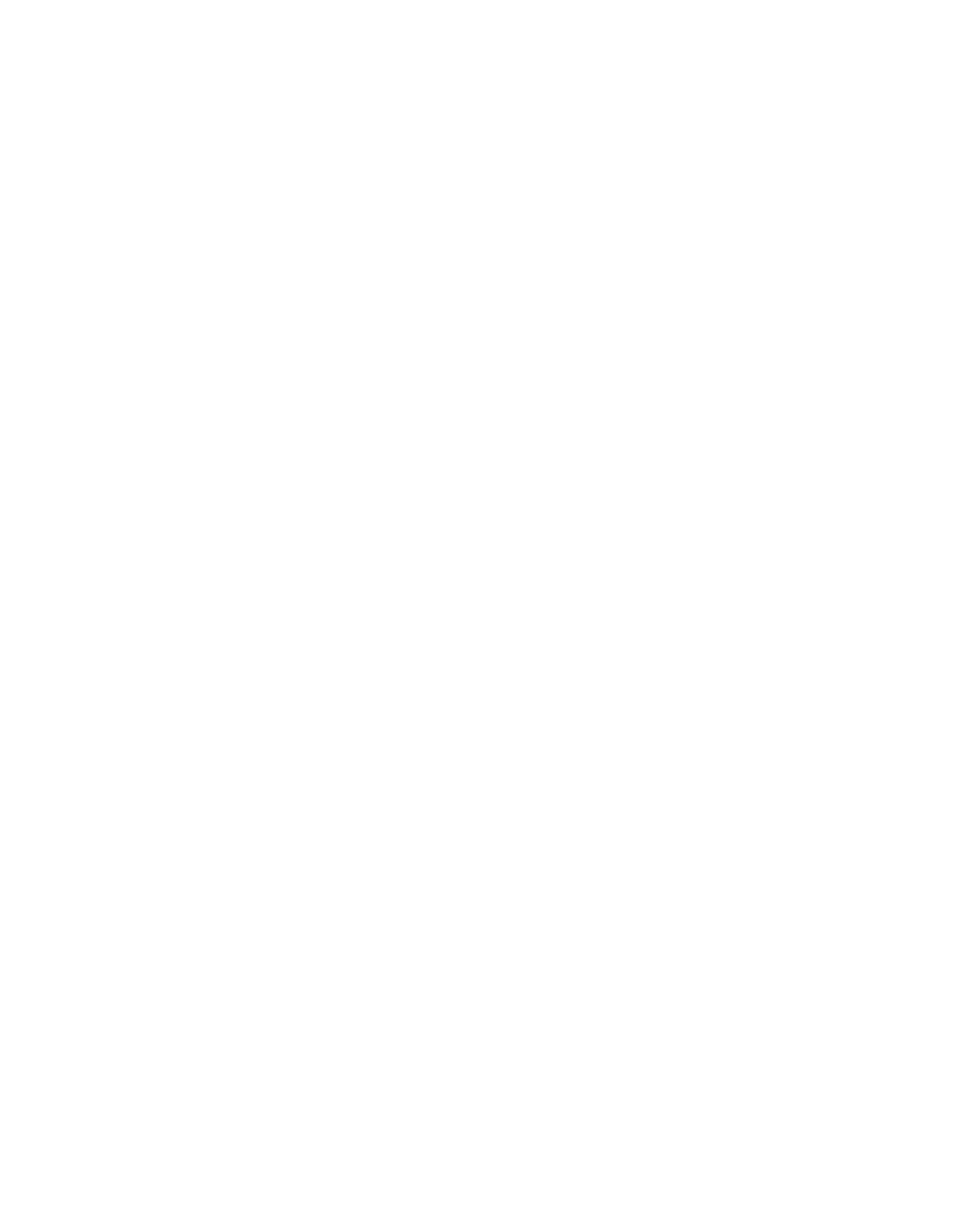# **Appendix B**

# **Combined VASOR-2 and SOTIPS Risk/Need Categories**

# **Vermont Sexual and Violent Recidivism Norms**

Instructions. Identify the individual's combined VASOR-2 and SOTIPS risk/need category in Table 4. Use that risk/need category to identify the individual's estimated sexual recidivism rate at one and three years in Table 5 and the individual's estimated violent recidivism rate at one and three years in Table 6. In the following tables,  $C.I. =$  confidence interval and  $AUC =$  Area Under the Curve.

|  |  | Table 4. Combined VASOR-2 and SOTIPS Risk/Need Categories |  |  |  |
|--|--|-----------------------------------------------------------|--|--|--|
|--|--|-----------------------------------------------------------|--|--|--|

|                                |          | <b>SOTIPS</b>                      |                         |               |  |  |  |  |
|--------------------------------|----------|------------------------------------|-------------------------|---------------|--|--|--|--|
|                                |          |                                    | Need Category and Score |               |  |  |  |  |
| VASOR-2                        |          | Low                                | Moderate                | High          |  |  |  |  |
| <b>Risk Category and Score</b> |          | (0 to 10)<br>$(11 \text{ to } 20)$ |                         | (21 to 48)    |  |  |  |  |
| $0$ to 5<br>Low                |          | Low                                | Low                     | Moderate-low  |  |  |  |  |
| Moderate-low                   | 6 to 8   | Low                                | Moderate-low            | Moderate-high |  |  |  |  |
| Moderate-high                  | 9 to 11  | Moderate-low                       | Moderate-high           | High          |  |  |  |  |
| High                           | 12 to 22 | Moderate-high                      | High                    | High          |  |  |  |  |

|  |  |  |  | Table 5. Estimated Sexual Recidivism Rates by Combined VASOR-2 and SOTIPS Risk/Need Categories |  |
|--|--|--|--|------------------------------------------------------------------------------------------------|--|
|--|--|--|--|------------------------------------------------------------------------------------------------|--|

|               | One year   |                           |              |            | Three year                |              |  |
|---------------|------------|---------------------------|--------------|------------|---------------------------|--------------|--|
|               |            | $(n = 754; AUC = .78***)$ |              |            | $(n = 749; AUC = .77***)$ |              |  |
| Risk/Need     | Percent of | Percent                   |              | Percent of | Percent                   |              |  |
| Category      | sample     | recidivism                | 95% CI       | sample     | recidivism                | 95% CI       |  |
| Low           | 52.9       | 0.5                       | $0.2 - 1.3$  | 52.0       | 1.4                       | $0.6 - 3.3$  |  |
| Moderate-low  | 22.5       | 1.3                       | $0.5 - 3.6$  | 22.7       | 3.3                       | $1.4 - 7.8$  |  |
| Moderate-high | 15.5       | 3.3                       | $1.8 - 5.8$  | 15.9       | 7.6                       | $3.9 - 14.3$ |  |
| High          | 9.1        | 8.0                       | $4.3 - 14.4$ | 9.5        | 16.5                      | $8.8 - 28.7$ |  |
| Totals        | 100.0      | 19                        | $0.6 - 5.4$  | 100.0      | 4.3                       | $1.4 - 12.5$ |  |

*\*\*\* p* < .001

**Table 6.** Estimated Violent Recidivism Rates by Combined VASOR-2 and SOTIPS Risk/Need Categories

|               | One year   |                           |              |            | Three year                |               |  |
|---------------|------------|---------------------------|--------------|------------|---------------------------|---------------|--|
|               |            | $(n = 751; AUC = .72***)$ |              |            | $(n = 746; AUC = .69***)$ |               |  |
| Risk/Need     | Percent of | Recidivism                |              | Percent of | Recidivism                |               |  |
| Category      | sample     | rate                      | 95% CI       | sample     | rate                      | 95% CI        |  |
| Low           | 53.3       | 1.6                       | $0.8 - 3.3$  | 52.3       | 4.4                       | $2.6 - 7.6$   |  |
| Moderate-low  | 22.5       | 3.1                       | $1.4 - 6.6$  | 22.7       | 8.0                       | $4.3 - 14.5$  |  |
| Moderate-high | 15.2       | 5.8                       | $3.0 - 10.7$ | 15.6       | 14.0                      | $6.4 - 20.3$  |  |
| High          | 9.0        | 10.6                      | $5.6 - 19.2$ | 9.4        | 23.3                      | $15.1 - 34.2$ |  |
| Totals        | 100.0      | 3.5                       | $1.0 - 11.2$ | 100.0      | 8.5                       | $3.7 - 18.2$  |  |

*\*\*\* p* < .001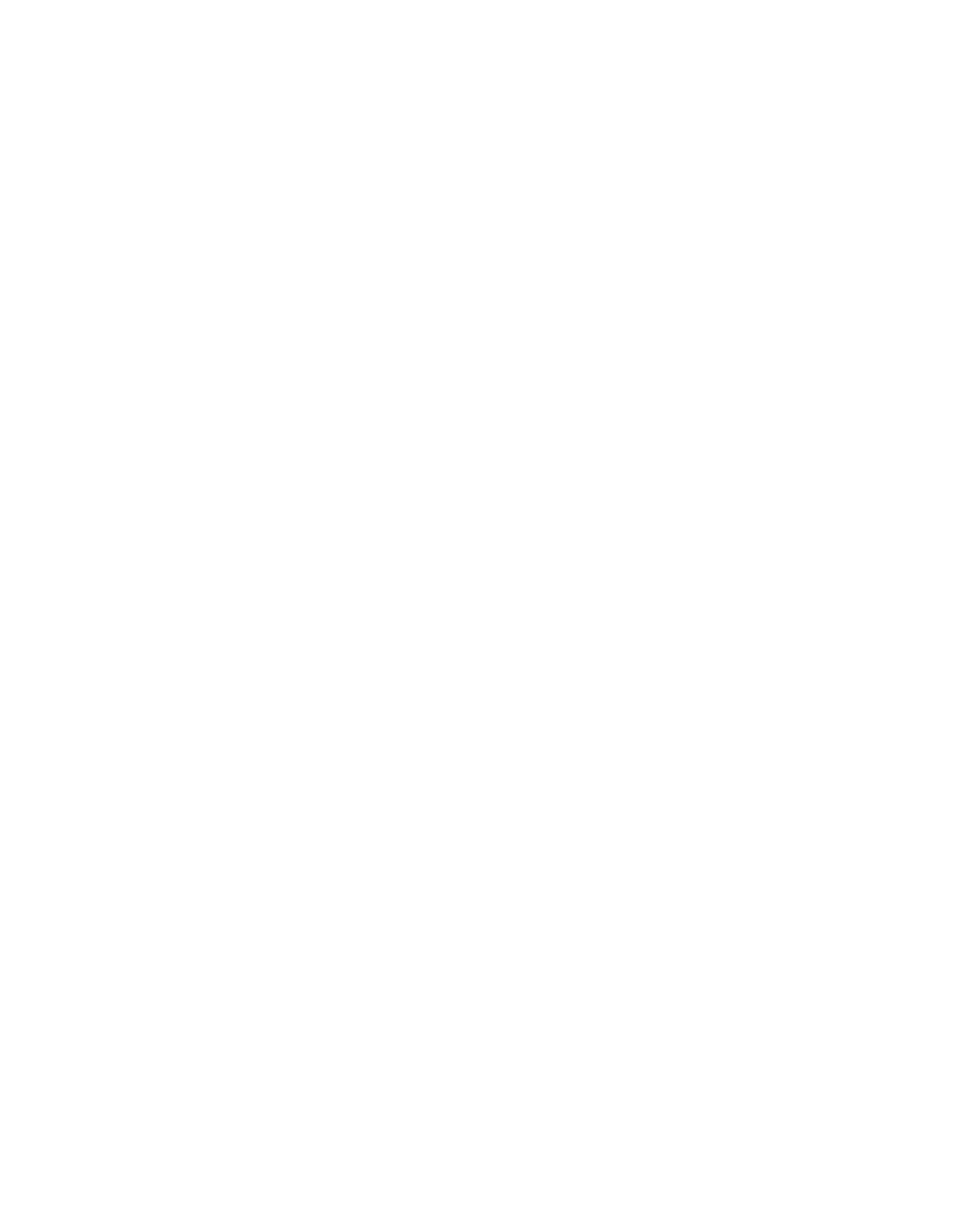# **Appendix C**

# **Combined Static-99R and SOTIPS Risk/Need Categories**

# **Vermont Sexual and Violent Recidivism Norms**

Instructions. Identify the individual's combined Static-99R and SOTIPS risk/need category in Table 7. Use this risk/need category to identify the individual's estimated sexual recidivism rate at one and three years in Table 8 and the individual's estimated violent recidivism rate at one and three years in Table 9. In the following tables, C.I. = confidence interval and AUC = Area Under the Curve.

| Table 7. Combined Static-99R and SOTIPS Risk/Need Categories |  |  |
|--------------------------------------------------------------|--|--|
|                                                              |  |  |

|                         |            | <b>SOTIPS</b> |                                     |               |  |  |  |
|-------------------------|------------|---------------|-------------------------------------|---------------|--|--|--|
|                         |            |               | Need Category and Score             |               |  |  |  |
| Static-99R              |            | Low           | Moderate                            | High          |  |  |  |
| Risk Category and Score |            | (0 to 10)     | (21 to 48)<br>$(11 \text{ to } 20)$ |               |  |  |  |
| Low                     | $-3$ to 1  | Low           | Low                                 | Moderate-low  |  |  |  |
| Moderate-low            | $2$ to $3$ | Low           | Moderate-low                        | Moderate-high |  |  |  |
| Moderate-high           | $4$ to 5   | Moderate-low  | Moderate-high                       | High          |  |  |  |
| High                    | 6 to 12    | Moderate-high | High                                | High          |  |  |  |

|               | One year   |                           |              |            | Three year                |              |  |
|---------------|------------|---------------------------|--------------|------------|---------------------------|--------------|--|
|               |            | $(n = 754; AUC = .81***)$ |              |            | $(n = 749; AUC = .74***)$ |              |  |
| Risk/Need     | Percent of | Recidivism                |              | Percent of | Recidivism                |              |  |
| Category      | sample     | rate                      | 95% CI       | sample     | rate                      | 95% CI       |  |
| Low           | 44.8       | 0.3                       | $0.1 - 1.0$  | 45.0       | 1.5                       | $0.8 - 2.7$  |  |
| Moderate-low  | 27.2       | 1.1                       | $0.5 - 2.3$  | 27.6       | 3.3                       | $2.7 - 4.1$  |  |
| Moderate-high | 19.0       | 3.2                       | $1.3 - 7.2$  | 18.7       | 7.2                       | $2.9 - 16.8$ |  |
| High          | 8.9        | 9.1                       | $4.4 - 17.6$ | 8.8        | 15.2                      | $7.5 - 28.2$ |  |
| Totals        | 100.0      | 19                        | $0.6 - 6.2$  | 100.0      | 4.3                       | $1.7 - 10.4$ |  |

 $*** p < .001$ 

**Table 9.** Estimated Violent Recidivism Rates by Combined Static-99R and SOTIPS Risk/Need Categories

|               | One year   |                           |              |            | Three year                |               |  |
|---------------|------------|---------------------------|--------------|------------|---------------------------|---------------|--|
|               |            | $(n = 751; AUC = .76***)$ |              |            | $(n = 746; AUC = .70***)$ |               |  |
| Risk/Need     | Percent of | Recidivism                |              | Percent of | Recidivism                |               |  |
| Category      | sample     | rate                      | 95% CI       | sample     | rate                      | 95% CI        |  |
| Low           | 45.1       | 1.1                       | $0.5 - 2.4$  | 45.2       | 4.1                       | $2.2 - 7.3$   |  |
| Moderate-low  | 27.2       | 2.6                       | $1.4 - 4.9$  | 27.7       | 7.6                       | $4.4 - 12.8$  |  |
| Moderate-high | 18.8       | 5.9                       | $2.9 - 11.9$ | 18.5       | 13.8                      | $7.7 - 23.3$  |  |
| High          | 8.8        | 12.9                      | $6.7 - 23.3$ | 8.6        | 23.7                      | $13.6 - 37.9$ |  |
| Totals        | 100.0      | 3.5                       | $1.1 - 10.8$ | 100.0      | 8.5                       | $3.1 - 21.2$  |  |

 $*** p < .001$